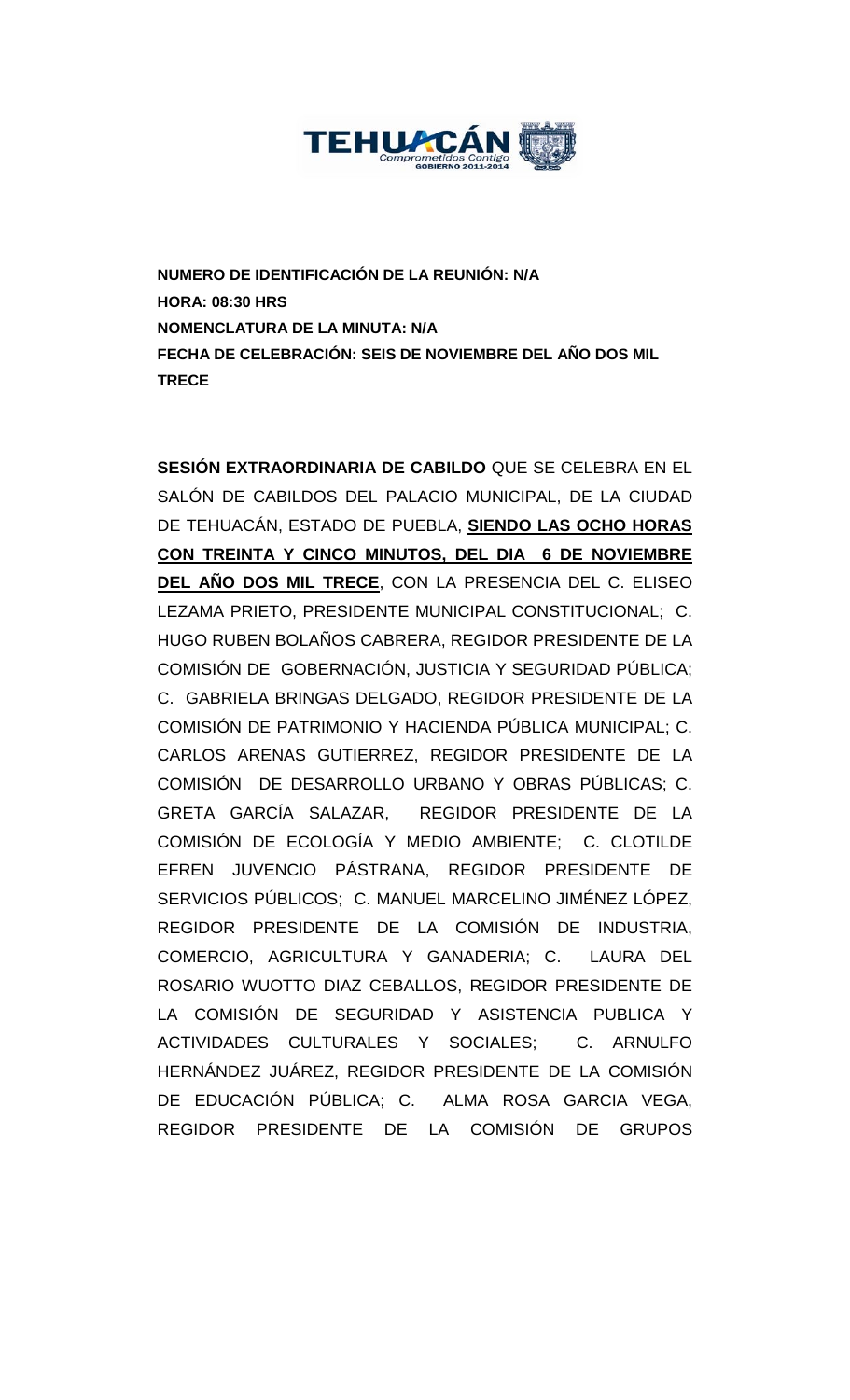VULNERABLES JUVENTUD Y EQUIDAD ENTRE GÉNEROS; C. ISAAC AGUILAR SÁNCHEZ, REGIDOR PRESIDENTE DE LA COMISIÓN DE NOMENCLATURA; CARLOS CADENA CORONA, REGIDOR PRESIDENTE DE LA COMISIÓN DE ACTIVIDADES DEPORTIVAS; C. ENRIQUE BUSTOS FLORES, REGIDOR PRESIDENTE DE LA COMISIÓN DE PATRIMONIO HISTÓRICO; C. LIC. ROBERTO IVÁN LINARES CHÁVEZ, SÍNDICO MUNICIPAL, ASÍ COMO EL C. DR. JOSÉ ORLANDO CUALLO CINTA, SECRETARIO DEL AYUNTAMIENTO QUIEN DA FE.---------------------------------------------

UNA VEZ QUE SE HA PASADO LISTA DE ASISTENCIA SE INFORMA LO SIGUIENTE:

SEÑOR PRESIDENTE LE COMUNICO QUE SE ENCUENTRAN 14 DE LOS MIEMBROS DEL CABILDO, POR LO ANTERIOR SE DECLARA EL QUÓRUM LEGAL PARA CONTINUAR CON LA PRESENTE SESIÓN DE CABILDO.

EL C. DR. JOSÉ ORLANDO CUALLO CINTA, PROCEDE A DAR LECTURA AL ORDEN DEL DÍA, MISMA QUE CONTIENE LOS SIGUIENTES PUNTOS:

### **1.- APERTURA DE LA SESIÓN**

**2.- LISTA DE ASISTENCIA**

### **3.- DECLARATORIA DEL QUÓRUM**

# **4.- COMISIÓN DE PATRIMONIO Y HACIENDA PÚBLICA MUNICIPAL.**

> ANÁLISIS, DISCUSIÓN Y EN SU CASO APROBACIÓN DEL DICTAMEN QUE CONTIENEN LOS PROYECTOS DE "INICIATIVA DE LEY DE INGRESOS DEL MUNICIPIO DE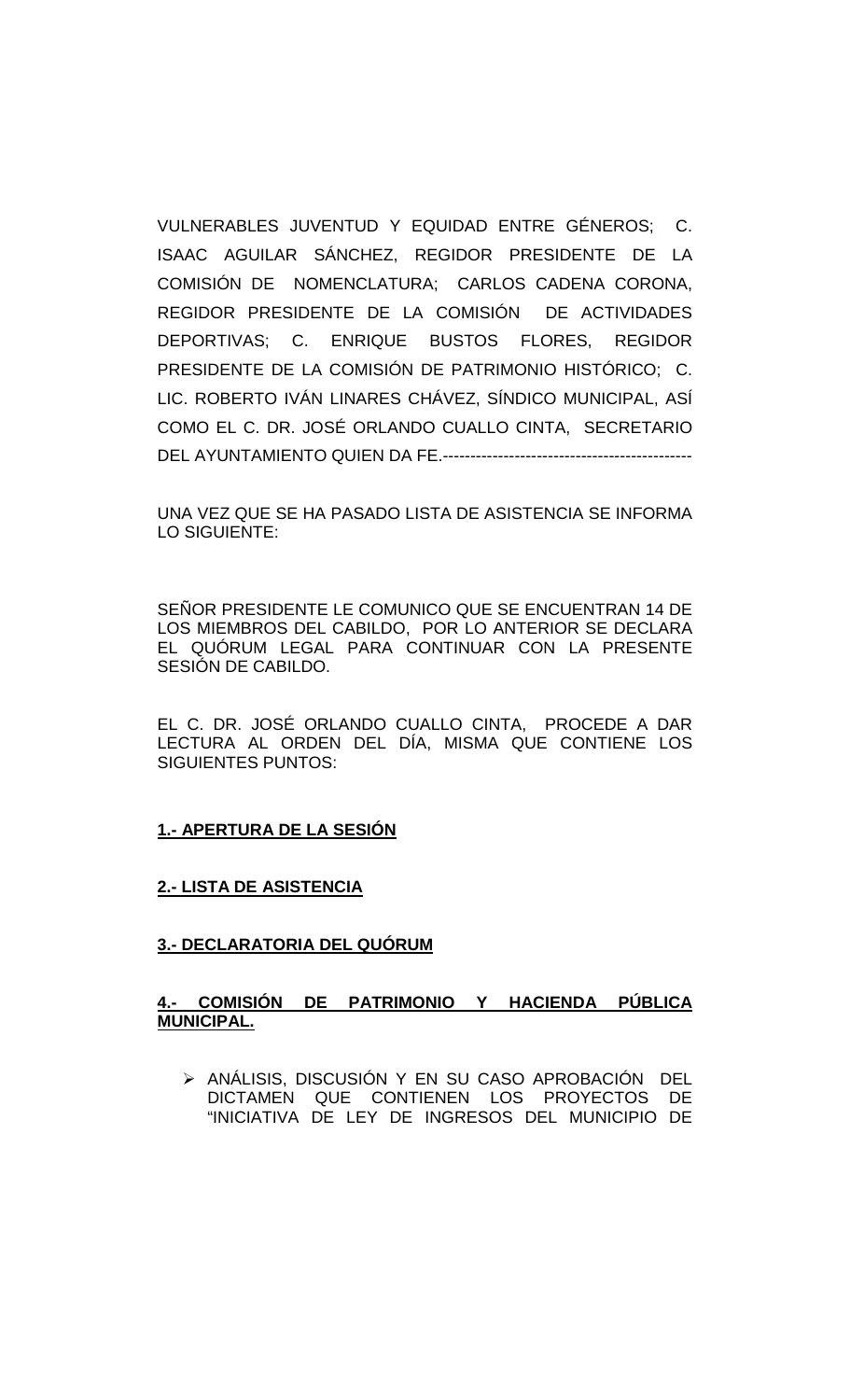TEHUACÁN, PUEBLA, PARA EL EJERCICIO FISCAL DE 2014" Y DE "ZONIFICACIÓN CATASTRAL Y DE VALORES UNITARIOS DE SUELOS URBANOS, SUBURBANOS Y RÚSTICOS, ASÍ COMO LOS VALORES CATASTRALES DE CONSTRUCCIÓN POR METRO CUADRADO, EN EL MUNICIPIO DE TEHUACÁN, PUEBLA".

**CLAUSURA.**

**COMISIÓN DE PATRIMONIO Y HACIENDA PÚBLICA MUNICIPAL.- ANÁLISIS, DISCUSIÓN Y EN SU CASO APROBACIÓN DEL DICTAMEN QUE CONTIENEN LOS PROYECTOS DE "INICIATIVA DE LEY DE INGRESOS DEL MUNICIPIO DE TEHUACÁN, PUEBLA, PARA EL EJERCICIO FISCAL DE 2014" Y DE "ZONIFICACIÓN CATASTRAL Y DE VALORES UNITARIOS DE SUELOS URBANOS, SUBURBANOS Y RÚSTICOS, ASÍ COMO LOS VALORES CATASTRALES DE CONSTRUCCIÓN POR METRO CUADRADO, EN EL MUNICIPIO DE TEHUACÁN, PUEBLA".**

SEÑORA REGIDORA TIENE USTED EL USO DE LA PALABRA.

LA C. GABRIELA BRINGAS DELGADO PROCEDE A DAR LECTURA AL DICTAMEN CORRESPONDIENTE, MISMO QUE A LA LETRA DICE:

### **"… HONORABLE CABILDO.**

LOS SUSCRITOS GABRIELA BRINGAS DELGADO**,** C. HUGO RUBÉN BOLAÑOS CABRERA Y C. GRETA GARCIA SALAZAR INTEGRANTES DE LA COMISIÓN DE HACIENDA Y PATRIMONIO MUNICIPAL, CON FUNDAMENTO EN LO DISPUESTO POR LOS ARTÍCULOS 115 FRACCIONES II Y IV DE LA CONSTITUCIÓN POLÍTICA DE LOS ESTADOS UNIDOS MEXICANOS, 50 FRACCION III, 63 FRACCIÓN IV, 64, 103 Y 105 FRACCION III DE LA CONSTITUCIÓN POLÍTICA DEL ESTADO LIBRE Y SOBERANO DE PUEBLA, 10-A DE LA LEY DE COORDINACION FISCAL, 78 FRACCION VIII, 92 FRACCIÓN III Y V, 94, 96 FRACCION II, 141 Y 145 DE LA LEY ORGÁNICA MUNICIPAL, Y 1 Y 2 DE LA LEY DE HACIENDA PARA EL MUNICIPIO DE TEHUACAN, PUEBLA, SOMETEMOS A LA DISCUSIÓN Y EN SU MOMENTO LA APROBACIÓN DE ESTE HONORABLE CUERPO COLEGIADO, EL DICTAMEN QUE PROPONE **EL PROYECTO DE "INICIATIVA DE LEY DE INGRESOS DEL MUNICIPIO DE TEHUACÁN, PUEBLA PARA EL EJERCICIO FISCAL 2014" Y DE "ZONIFICACIÓN CATASTRAL Y DE VALORES UNITARIOS DE SUELOS URBANOS, SUBURBANOS Y RÚSTICOS, ASÍ COMO LOS VALORES CATASTRALES**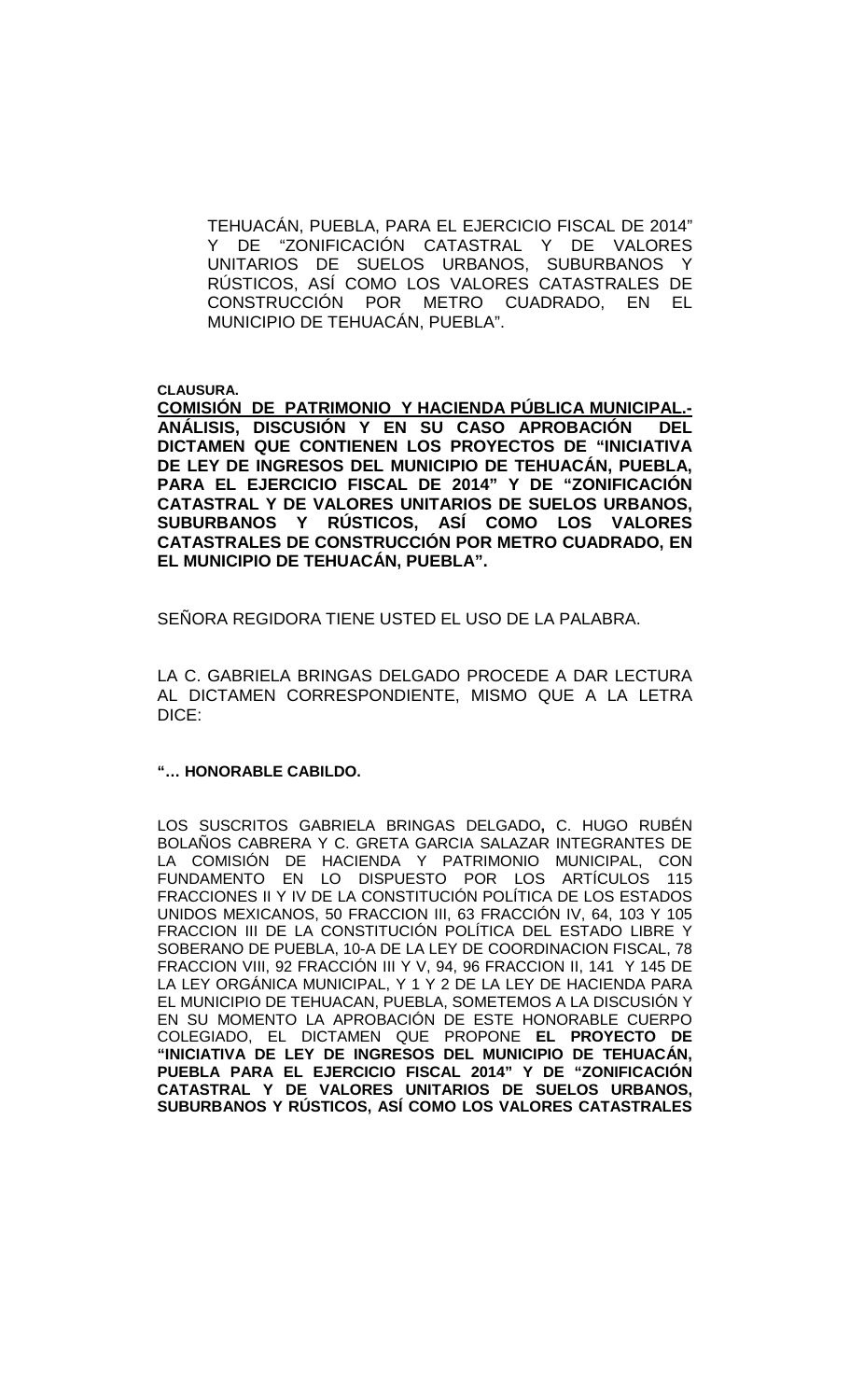**DE CONSTRUCCIÓN POR METRO CUADRADO, EN EL MUNICIPIO DE TEHUACÁN, PUEBLA"; POR LO QUE:**

#### **C O N S I D E R A N D O**

**I.-** QUE EN TÉRMINOS DE LO DISPUESTO POR EL ARTÍCULO 115 FRACCIONES II Y IV DE LA CONSTITUCIÓN POLÍTICA DE LOS ESTADOS UNIDOS MEXICANOS, LOS MUNICIPIOS ESTARÁN INVESTIDOS DE PERSONALIDAD JURÍDICA Y MANEJARÁN SU PATRIMONIO CONFORME A LA LEY, ASIMISMO MANEJARÁN LIBREMENTE SU HACIENDA, DE ACUERDO CON EL PRINCIPIO DEL MUNICIPIO LIBRE, COMO BASE DE NUESTRO SISTEMA REPUBLICANO, REPRESENTATIVO Y FEDERAL, LA CUAL SE FORMARÁ DE LOS RENDIMIENTOS Y DE LOS BIENES QUE LES PERTENEZCAN, ASÍ COMO DE LAS CONTRIBUCIONES Y OTROS INGRESOS QUE LA LEGISLATURA DEL ESTADO ESTABLEZCA A FAVOR DE AQUELLOS.

 **II.-** QUE EL ARTÍCULO 50 FRACCIÓN III DE LA CONSTITUCIÓN POLÍTICA DEL ESTADO LIBRE Y SOBERANO DE PUEBLA SEÑALA QUE EL TERCER PERIODO DE SESIONES DEL HONORABLE CONGRESO DEL ESTADO COMENZARÁ EL DÍA QUINCE DE OCTUBRE Y TERMINARÁ EL QUINCE DE DICIEMBRE, DEBERÁ INCLUIR EN LA AGENDA LEGISLATIVA, EL ESTUDIO, LA DISCUSIÓN Y LA APROBACIÓN DE LA LEY DE INGRESOS DEL ESTADO Y DE CADA MUNICIPIO, QUE HABRÁN DE ENTRAR EN VIGOR AL AÑO SIGUIENTE, ASÍ COMO DE LAS ZONAS CATASTRALES Y LAS TABLAS DE VALORES UNITARIOS DE SUELO Y CONSTRUCCIÓN QUE SIRVAN DE BASE PARA EL COBRO DE LAS CONTRIBUCIONES A LA PROPIEDAD INMOBILIARIA, LAS QUE SE ELABORARÁN Y SE ENVIARÁN EN TÉRMINOS DE LA LEGISLACIÓN SECUNDARIA.

**III.-** QUE DE ACUERDO CON LO ESTABLECIDO POR EL ARTÍCULO 63 FRACCIÓN IV DE LA CONSTITUCIÓN POLÍTICA DEL ESTADO LIBRE Y SOBERANO DE PUEBLA, ES FACULTAD DE LOS AYUNTAMIENTOS INICIAR LAS LEYES Y DECRETOS EN LO RELATIVO A LA ADMINISTRACIÓN MUNICIPAL.

**IV.-** QUE EL ARTÍCULO 64 DEL ORDENAMIENTO JURÍDICO SEÑALADO EN EL PUNTO ANTERIOR, ESTABLECE EL TRÁMITE QUE DEBEN SEGUIR LAS INICIATIVAS QUE SE PRESENTEN.

**V.-** QUE EL ARTÍCULO 103 DE LA CONSTITUCIÓN POLÍTICA DEL ESTADO LIBRE Y SOBERANO DE PUEBLA, CONFIRMA LA LIBERTAD<br>DE LOS MUNICIPIOS PARA ADMINISTRAR SU HACIENDA. DE LOS MUNICIPIOS PARA ADMINISTRAR SU HACIENDA, ESTABLECIENDO ADEMÁS, QUE ÉSTA SE FORMARÁ DE LOS RENDIMIENTOS DE LOS BIENES QUE LES PERTENEZCAN, ASÍ COMO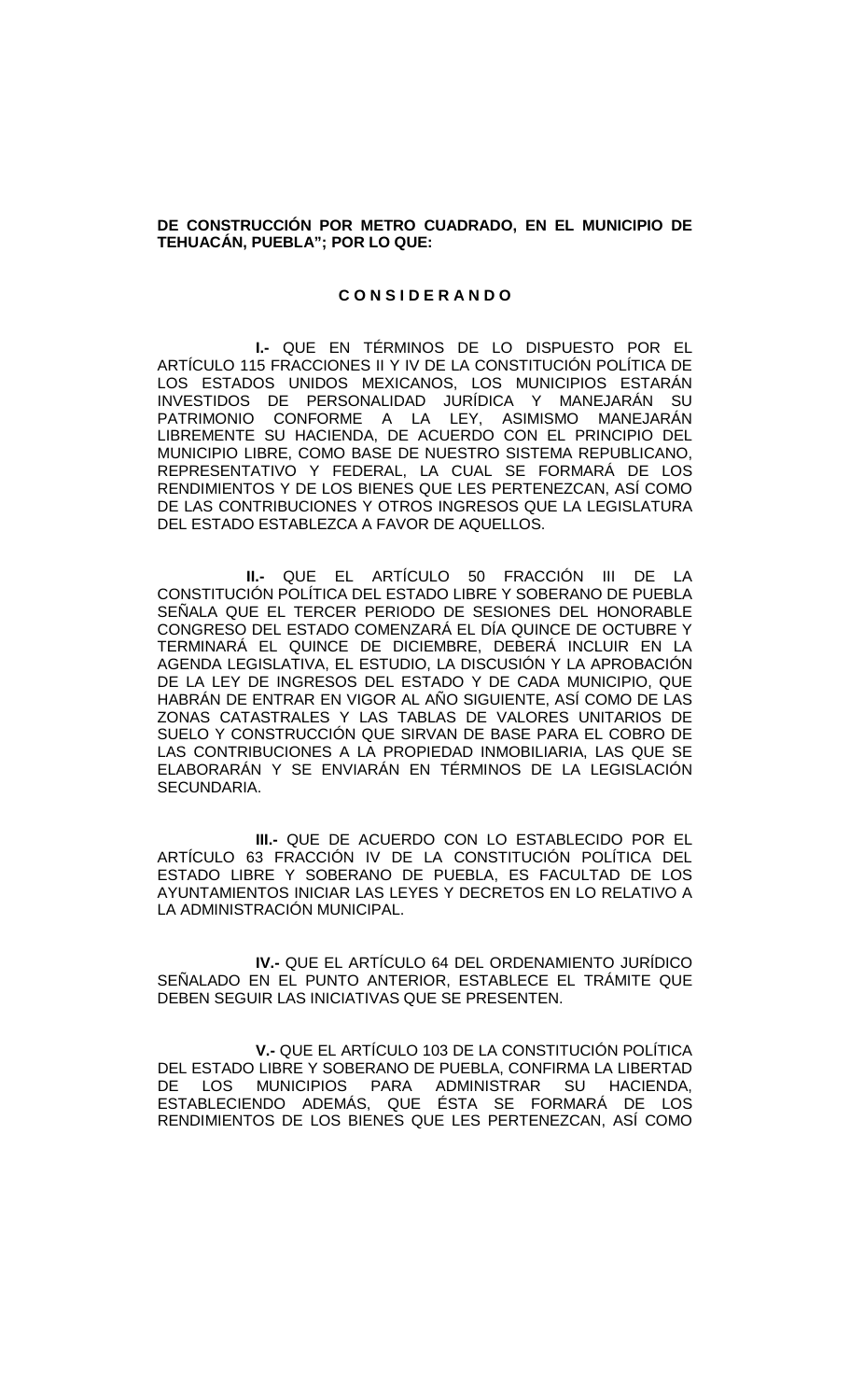DE LAS CONTRIBUCIONES Y PARTICIPACIONES ENTRE OTROS INGRESOS QUE LA LEGISLATURA DEL ESTADO ESTABLEZCA A FAVOR DE AQUELLOS.

**VI.-** QUE EL ARTÍCULO 105 FRACCIÓN III DE LA CONSTITUCIÓN POLÍTICA DEL ESTADO LIBRE Y SOBERANO DE PUEBLA, ESTABLECE QUE LOS AYUNTAMIENTOS TENDRÁN FACULTADES PARA EXPEDIR DE ACUERDO CON LAS LEYES EN MATERIA MUNICIPAL QUE EMITA EL CONGRESO DEL ESTADO, LOS BANDOS DE POLICÍA Y GOBIERNO, LOS REGLAMENTOS, CIRCULARES Y DISPOSICIONES ADMINISTRATIVAS DE OBSERVANCIA GENERAL DENTRO DE SUS RESPECTIVAS JURISDICCIONES, QUE ORGANICEN LA ADMINISTRACIÓN PÚBLICA MUNICIPAL, REGULEN LAS MATERIAS, PROCEDIMIENTOS, FUNCIONES Y SERVICIOS PÚBLICOS DE SU COMPETENCIA Y ASEGUREN LA PARTICIPACION CIUDADANA Y VECINAL.

**VII.-** QUE EL ARTÍCULO 10 – A DE LA LEY DE COORDINACIÓN FISCAL SEÑALA LAS EXCEPCIONES DE LOS IMPUESTOS, DERECHOS Y CONTRIBUCIONES DE MEJORAS QUE SE LE PERMITE A LOS AYUNTAMIENTOS OBTENER DENTRO DE SU PROPIA LEY DE INGRESOS PARA CADA EJERCICIO FISCAL.

**VIII.-** QUE COMO LO ESTABLECE EL ARTÍCULO 78 FRACCIÓN VIII DE LA LEY ORGÁNICA MUNICIPAL, ES UNA ATRIBUCIÓN DE LOS AYUNTAMIENTOS, PRESENTAR AL CONGRESO LOCAL, A TRAVÉS DEL EJECUTIVO DEL ESTADO, PREVIA AUTORIZACIÓN DE CUANDO MENOS LAS DOS TERCERAS PARTES DE LOS MIEMBROS DEL AYUNTAMIENTO, EL DÍA QUINCE DE NOVIEMBRE LA INICIATIVA DE LEY DE INGRESOS QUE DEBERÁ REGIR EL AÑO SIGUIENTE; ASIMISMO, PRESENTARÁN LAS TABLAS DE VALORES UNITARIOS DE SUELO Y CONSTRUCCIONES QUE SIRVAN DE BASE PARA EL COBRO DE LOS IMPUESTOS SOBRE LA PROPIEDAD INMOBILIARIA.

**IX.-** QUE CON FUNDAMENTO EN LOS ARTÍCULOS 92 FRACCIÓN III Y V, 94 Y 96 FRACCIÓN II DE LA CITADA LEY ORGÁNICA MUNICIPAL, ES FACULTAD DE LOS REGIDORES DELIBERAR Y DECIDIR SOBRE LOS ASUNTOS QUE LE COMPETEN AL AYUNTAMIENTO, ASÍ COMO PARA FACILITAR EL DESPACHO DE LOS MISMOS, NOMBRANDO COMISIÓNES PERMANENTES O TRANSITORIAS QUE LOS EXAMINEN E INSTRUYAN HASTA PONERLOS EN ESTADO DE RESOLUCIÓN, COMISIÓNES DENTRO DE LAS CUALES SE ENCUENTRA LA DE PATRIMONIO Y HACIENDA PÚBLICA MUNICIPAL EN EL CARÁCTER DE COMISIÓN PERMANENTE.

**X.-** QUE EL ARTÍCULO 141 DE LA LEY ORGÁNICA MUNICIPAL, DISPONE QUE LA HACIENDA PÚBLICA MUNICIPAL SE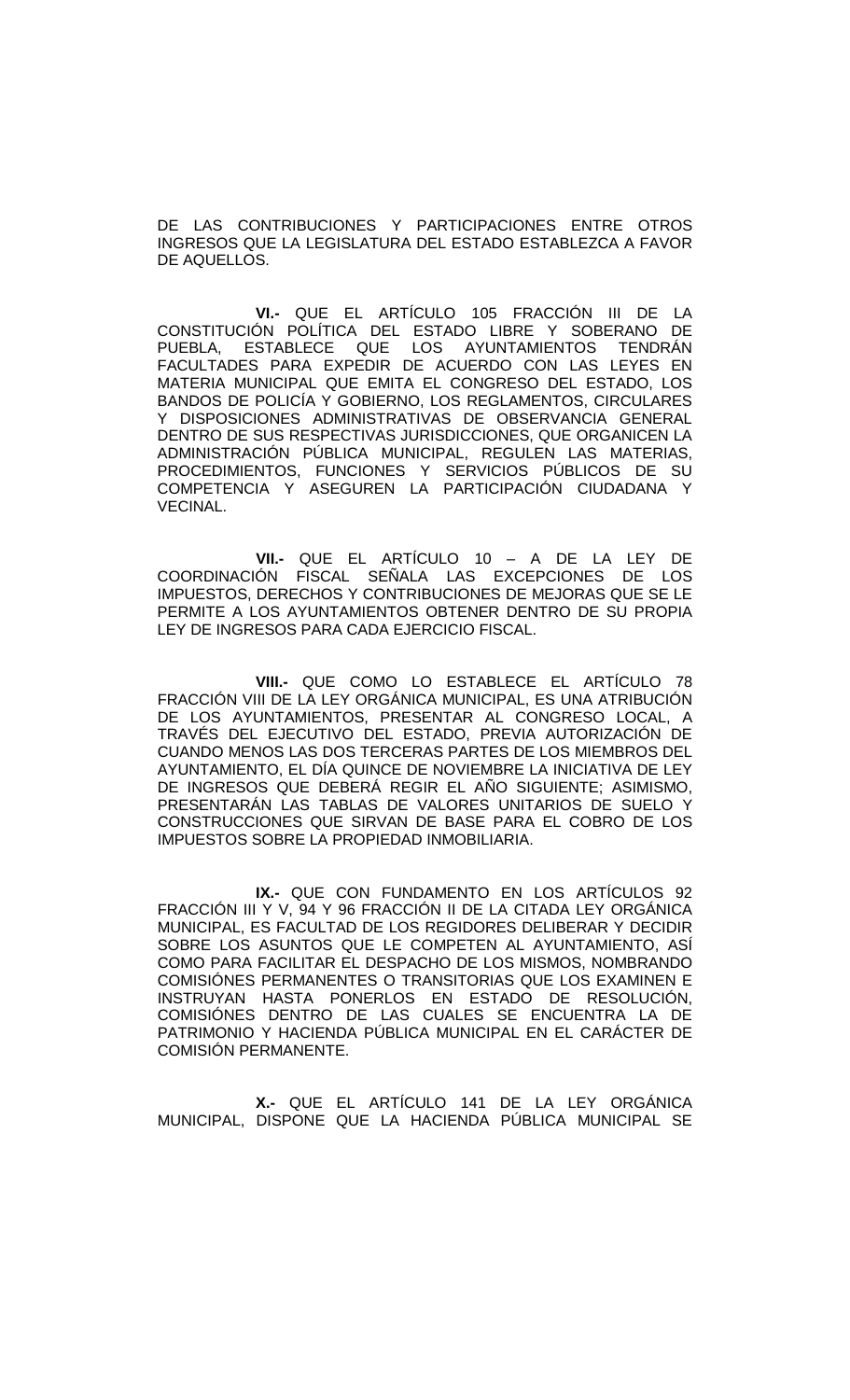INTEGRA ENTRE OTROS, POR LAS CONTRIBUCIONES Y DEMÁS INGRESOS QUE EL CONGRESO DEL ESTADO ESTABLEZCA A SU FAVOR EN LAS LEYES CORRESPONDIENTES.

**XI.-** QUE EL ARTÍCULO 145 DE LA LEY ORGÁNICA MUNICIPAL SEÑALA QUE LA COMISIÓN DE PATRIMONIO Y HACIENDA PÚBLICA MUNICIPAL, EL PRESIDENTE MUNICIPAL Y DEMÁS COMISIÓNES QUE DETERMINE EL AYUNTAMIENTO, A MÁS TARDAR EN LA PRIMERA QUINCENA DEL MES DE OCTUBRE DE CADA AÑO, ELABORARÁN EL ANTEPROYECTO DE LEY DE INGRESOS.

 **XII.- QUE HABIENDO** SIDO DEBIDAMENTE ELABORADO EL ANTEPROYECTO DE REFERENCIA Y ANALIZADAS LAS VIABILIDADES DE TASAS APLICABLES A LAS CONTRIBUCIONES MUNICIPALES, ESTE<br>HONORABLE AYUNTAMIENTO EN CUMPLIMIENTO A SUS HONORABLE AYUNTAMIENTO EN CUMPLIMIENTO A SUS OBLIGACIONES CONSTITUCIONALES Y LEGALES, CON EL OBJETO DE HACERSE DE FONDOS PARA LA SATISFACCIÓN DE SUS FINES PROGRAMÁTICOS DE INTERÉS PÚBLICO DEBE PROPONER POR CONDUCTO DEL EJECUTIVO DEL ESTADO A LA LEGISLATURA LOCAL LA INICIATIVA DE LEY DE INGRESOS DEL MUNICIPIO DE TEHUACÁN, PUEBLA QUE REGIRÁ EN EL PRÓXIMO EJERCICIO FISCAL, MISMA QUE DEBE GUARDAR CONGRUENCIA CON LOS CONCEPTOS DE INGRESOS QUE CONFORMAN SU HACIENDA PÚBLICA; DAR CERTEZA JURÍDICA A LOS HABITANTES DEL MUNICIPIO, ACTUALIZANDO A VALORES ACTUALES DEL PRÓXIMO EJERCICIO LAS TARIFAS DE LAS CONTRIBUCIONES A CARGO DE LA COMUNA; TODO ESTO DE ACUERDO CON LOS ELEMENTOS QUE CONSOLIDEN LOS PRINCIPIOS CONSTITUCIONALES DE EQUIDAD Y PROPORCIONALIDAD Y QUE A LA VEZ PERMITAN AL MUNICIPIO RECUPERAR LOS COSTOS QUE LE IMPLICA PRESTAR LOS SERVICIOS PÚBLICOS, LOGRANDO UNA SIMPLIFICACIÓN ADMINISTRATIVA; POR LO QUE SE SOMETE A CONSIDERACIÓN DE ESTE HONORABLE PLENO, LA INICIATIVA DE REFERENCIA LA CUAL CON SUS DEBIDOS SOPORTES SE PRESENTA COMO ANEXO DEL PRESENTE DICTAMEN.

**XIII.-** EN TÉRMINOS GENERALES SE CONTEMPLA UN AUMENTO DEL 4% EN LAS CUOTAS Y TARIFAS DE LAS CONTRIBUCIONES PARA EL EJERCICIO FISCAL 2014, CONGRUENTE CON EL ÍNDICE INFLACIONARIO DE LOS ÚLTIMOS DOCE MESES A NIVEL NACIONAL Y COINCIDENTE CON EL DEL ESTADO DE PUEBLA. SE ESTABLECE APLICAR EL REDONDEO EN EL CÁLCULO DEL INCREMENTO INFLACIONARIO AL MÚLTIPLO SUPERIOR DE \$0.50 Y \$1.00 SEGÚN EL CASO, PARA FINES PRÁCTICOS DE PAGO.

**XIV.-** EN MATERIA DE IMPUESTO, ESTA LEY NO CONTEMPLA LA CREACIÓN DE NUEVOS IMPUESTOS; ÚNICAMENTE MODIFICA LAS TASAS CORRESPONDIENTES AL IMPUESTO PREDIAL, EN EL QUE LA TASA DE IMPUESTO PARA PREDIOS URBANOS Y SUBURBANOS SE DISMINUYE AL 1.13 AL MILLAR, EN LUGAR DEL 1.3 AL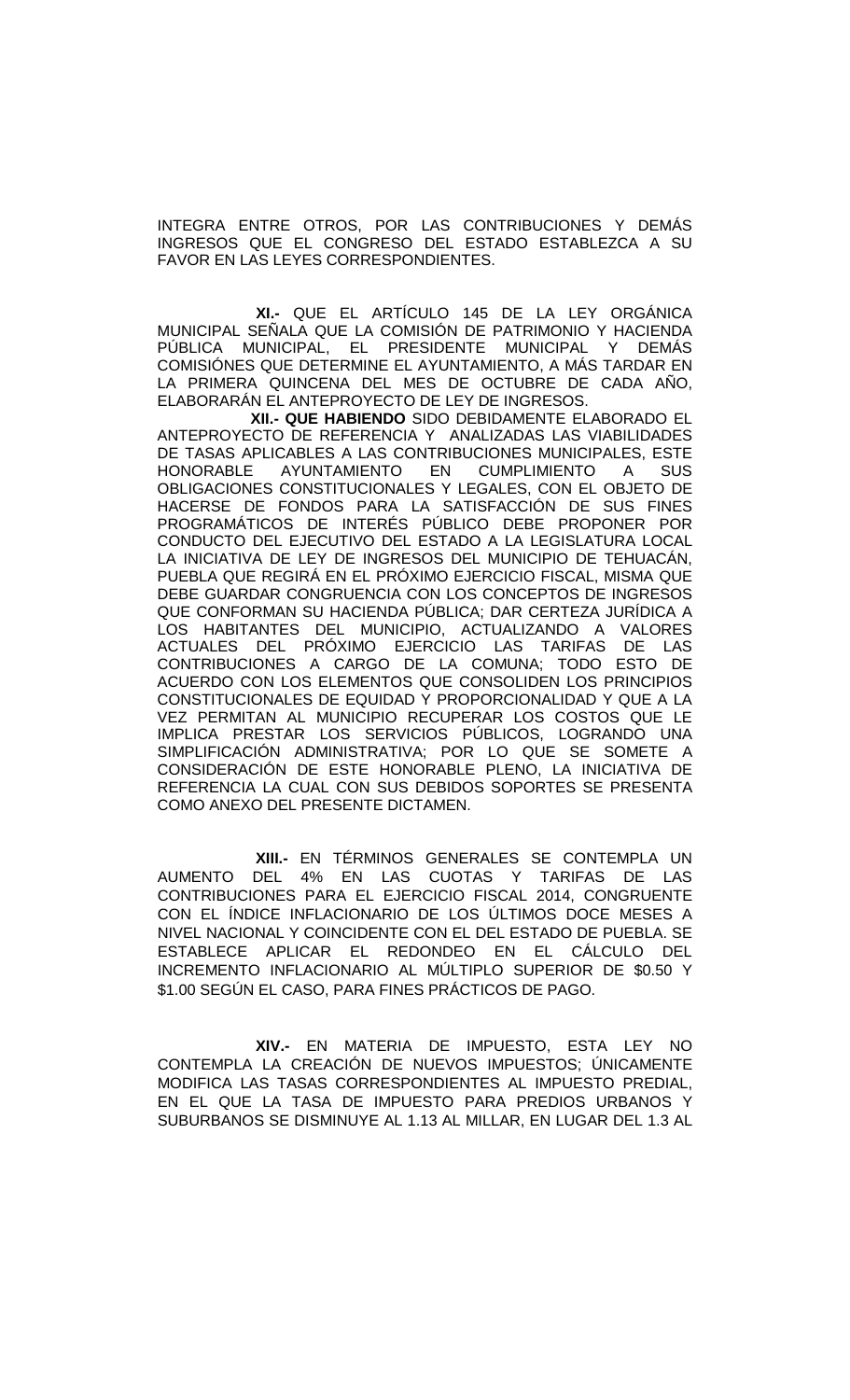MILLAR; LA TASA DE IMPUESTO PARA PREDIOS URBANOS SIN CONSTRUCCIÓN SE DISMINUYE AL 2.03 AL MILLAR EN LUGAR DE 2.34 AL MILLAR; PARA PREDIOS RÚSTICOS CON AVALÚO PRACTICADO EN EL EJERCICIO FISCAL 2014, A LA BASE GRAVABLE DETERMINADA CONFORME A LAS TABLAS DE VALORES UNITARIO DE SUELO Y CONSTRUCCIÓN APROBADOS POR EL CONGRESO DEL ESTADO SE DISMINUYE AL 0.75 AL MILLAR EN LUGAR DEL 0.87 AL MILLAR, CON LA<br>FINALIDAD DE NO AFECTAR DE MANERA DIRECTAMENTE AFECTAR DE MANERA DIRECTAMENTE PROPORCIONAL AL INCREMENTO DE LA TABLA DE VALORES UNITARIOS DE SUELO Y CONSTRUCCIONES CON LA EQUIPARACIÓN DE LOS VALORES CATASTRALES A VALORES DE MERCADO, Y LOS CIUDADANOS CONTRIBUYENTES DE ESTE IMPUESTO PAGUEN LO MISMO QUE EN EL EJERCICIO 2013 ÚNICAMENTE CON EL INCREMENTO DEL ÍNDICE INFLACIONARIO, SALVAGUARDANDO LOS PRINCIPIOS DE PROPORCIONALIDAD Y EQUIDAD JURÍDICA CONSAGRADOS EN LA FRACCIÓN IV DEL ARTÍCULO 31 DE LA CONSTITUCIÓN POLÍTICA DE LOS ESTADOS UNIDOS MEXICANOS; TODA VEZ QUE SE INCREMENTAN EL 20% DE LAS CUOTAS EN LA TABLA DE VALORES UNITARIOS DE SUELO Y CONSTRUCCIONES QUE SIRVEN DE BASE PARA EL COBRO DE LOS IMPUESTOS SOBRE LA PROPIEDAD INMOBILIARIA. EL INCREMENTO DEL 20% CITADO ANTERIORMENTE ES CON LA FINALIDAD DE DAR CUMPLIMIENTO DE MANERA PAULATINA AL EXHORTO DEL H. CONGRESO DEL ESTADO EN EL SENTIDO DE EQUIPARAR LOS VALORES CATASTRALES A VALORES DE MERCADO, SIENDO ESTE EL SEGUNDO EJERCICIO EN EL CUAL SE REALIZA ESTE INCREMENTO, QUEDANDO PENDIENTE PARA LOS PRÓXIMOS 2 EJERCICIOS FISCALES LLEGAR A ESTABLECER EL VALOR DE MERCADO CORRESPONDIENTE.

 **XV.-** QUE EN ESTA INICIATIVA DE LEY DE INGRESOS DEL MUNICIPIO DE TEHUACÁN, PUEBLA SE RECONOCE LA IMPORTANCIA DE LLEVAR A CABO ACCIONES ORIENTADAS A GENERAR UNA CULTURA DE PAGO OPORTUNO DE CONTRIBUCIONES, COMPLEMENTADAS ÉSTAS CON LA EFICIENCIA EN LA RECAUDACIÓN Y LA ADMINISTRACIÓN DE LOS RECURSOS PÚBLICOS PARA ASÍ CONTAR CON LOS RECURSOS ECONÓMICOS SUFICIENTES PARA CUBRIR LOS COMPROMISOS ESTABLECIDOS EN EL PLAN DE DESARROLLO MUNICIPAL.

 **XVI.-** QUE PARA EL AYUNTAMIENTO DE TEHUACÁN, PUEBLA, ES PREOCUPANTE LA PROBLEMÁTICA ECONÓMICA QUE ATRAVIESA EL PAÍS COMO CONSECUENCIA DE LA SITUACIÓN FINANCIERA QUE ATAÑE A LA ECONOMÍA GLOBALIZADA, ASÍ COMO EL TIEMPO QUE TOMARÁ RETOMAR EL CURSO DE CRECIMIENTO DE LA MISMA, POR LO QUE COMO MEDIDAS PREVENTIVAS DE ESTA SITUACIÓN EL PROCESO DE ELABORACIÓN DE ESTE PROYECTO DE LEY DE INGRESOS SE LLEVÓ A CABO DE UNA MANERA CONSERVADORA APEGÁNDOSE A LOS PRINCIPIOS DE RACIONALIDAD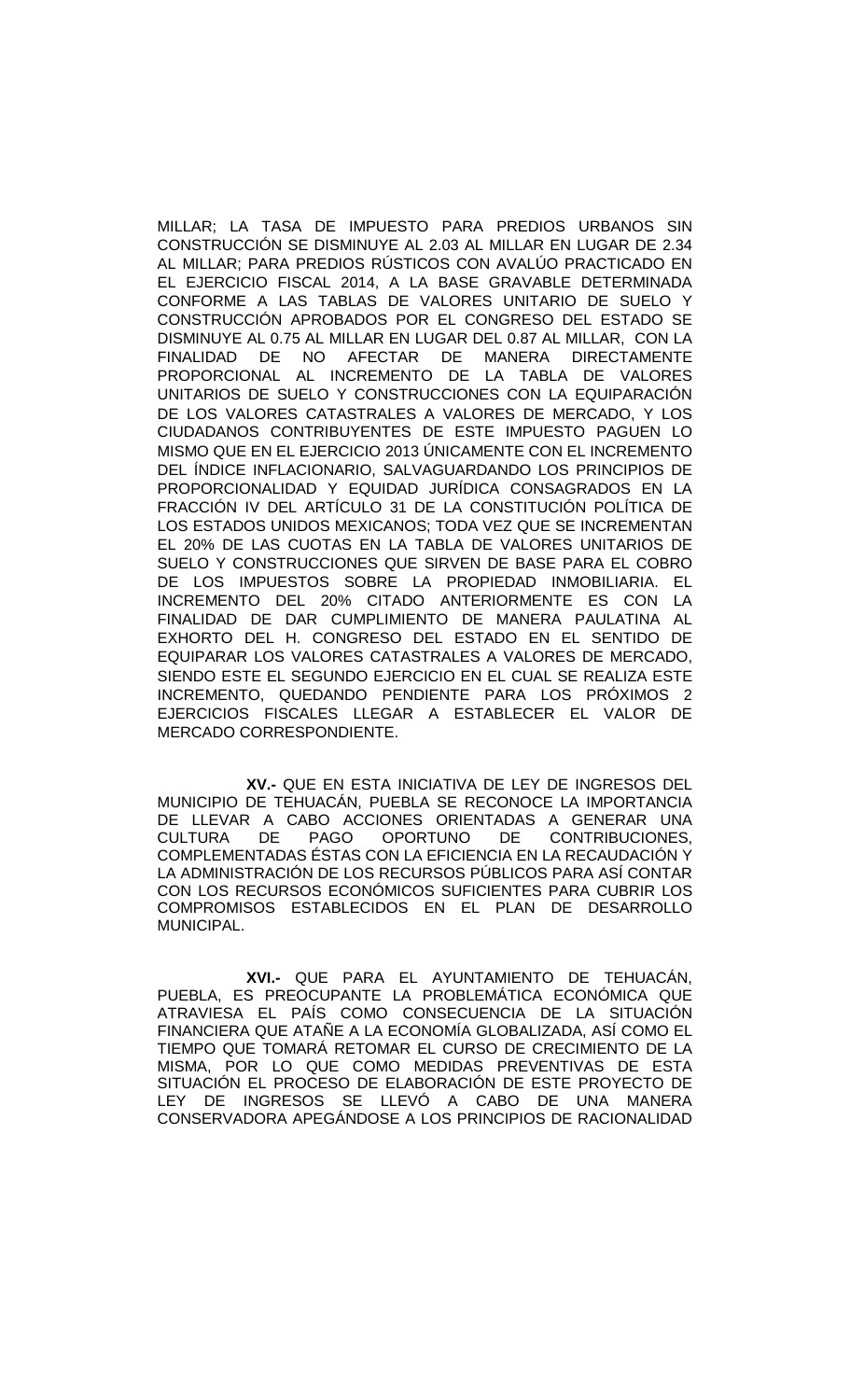Y EFICIENCIA EN LA RECAUDACIÓN MANIFIESTOS EN EL PRESENTE DOCUMENTO.

**POR LO EXPUESTO EN TODOS Y CADA UNO DE LOS CONSIDERANDOS QUE ANTECEDEN Y EN USO DE LAS FACULTADES CONFERIDAS SE PROPONE A CONSIDERACIÓN DE ESTE HONORABLE CUERPO COLEGIADO EL SIGUIENTE:**

### **D I C T A M E N**

 **PRIMERO.-** QUE CON FUNDAMENTO EN LOS ARTÍCULOS 63 FRACCIÓN IV, 64 Y 103 DE LA CONSTITUCIÓN POLÍTICA DEL ESTADO LIBRE Y SOBERANO DE PUEBLA, SE SOMETA AL ANÁLISIS, DISCUSIÓN Y APROBACIÓN DEL HONORABLE CABILDO, LOS PRESENTES PROYECTOS DE "INICIATIVA DE LEY DE INGRESOS DEL MUNICIPIO PARA EL EJERCICIO FISCAL DE 2014" Y DE "ZONIFICACIÓN CATASTRAL Y DE VALORES UNITARIOS DE SUELOS URBANOS, SUBURBANOS Y<br>RÚSTICOS, ASÍ COMO LOS VALORES CATASTRALES DE VALORES CATASTRALES CONSTRUCCIÓN POR METRO CUADRADO, EN EL MUNICIPIO", MISMOS QUE SE AGREGAN AL PRESENTE DICTAMEN Y SE DAN POR AQUÍ REPRODUCIDOS COMO SI SE INSERTASEN A LA LETRA.

 **SEGUNDO.-** UNA VEZ DISCUTIDOS Y APROBADOS POR LOS MIEMBROS DE ESTE HONORABLE CUERPO COLEGIADO LOS PROYECTOS DE "INICIATIVA DE LEY DE INGRESOS DEL MUNICIPIO DE TEHUACÁN, PUEBLA PARA EL EJERCICIO FISCAL DE 2014" Y DE "ZONIFICACIÓN CATASTRAL Y DE VALORES UNITARIOS DE SUELOS URBANOS, SUBURBANOS Y RÚSTICOS, ASÍ COMO LOS VALORES CATASTRALES DE CONSTRUCCIÓN POR METRO CUADRADO, EN EL MUNICIPIO DE TEHUACÁN, PUEBLA", SEÑALADOS EN EL PUNTO QUE ANTECEDE, CON FUNDAMENTO EN LOS ARTÍCULOS 50 FRACCIÓN III DE LA CONSTITUCIÓN POLÍTICA DEL ESTADO LIBRE Y SOBERANO DE PUEBLA; 78 FRACCIÓN VIII, 92 FRACCIÓN III, 94 Y 96 FRACCIÓN II DE LA LEY ORGÁNICA MUNICIPAL, SE INSTRUYE A LOS C. PRESIDENTE MUNICIPAL Y SECRETARIO DEL AYUNTAMIENTO PARA QUE ENVÍEN AL EJECUTIVO DEL ESTADO LAS PRESENTES INICIATIVAS DE LEY Y DE DECRETO, PARA QUE POR SU CONDUCTO SE REMITAN AL HONORABLE CONGRESO DEL ESTADO PARA SU ESTUDIO, DISCUSIÓN Y EN SU CASO, APROBACIÓN CORRESPONDIENTE.- **ATENTAMENTE.- "TEHUACAN, COMPROMETIDOS CONTIGO".-** TEHUACAN, PUEBLA A 30 DE OCTURE DE 2013.- COMISIÓN DE PATRIMONIO Y HACIENDA PÚBLICA MUNICIPAL.- GABRIELA BRINGAS DELGADO.- PRESIDENTA.- GRETA GARCIA SALAZAR.- MIEMBRO.- HUGO RUBEN BOLAÑOS CABRERA.- MIEMBRO.- FIRMAS ILEGIBLES".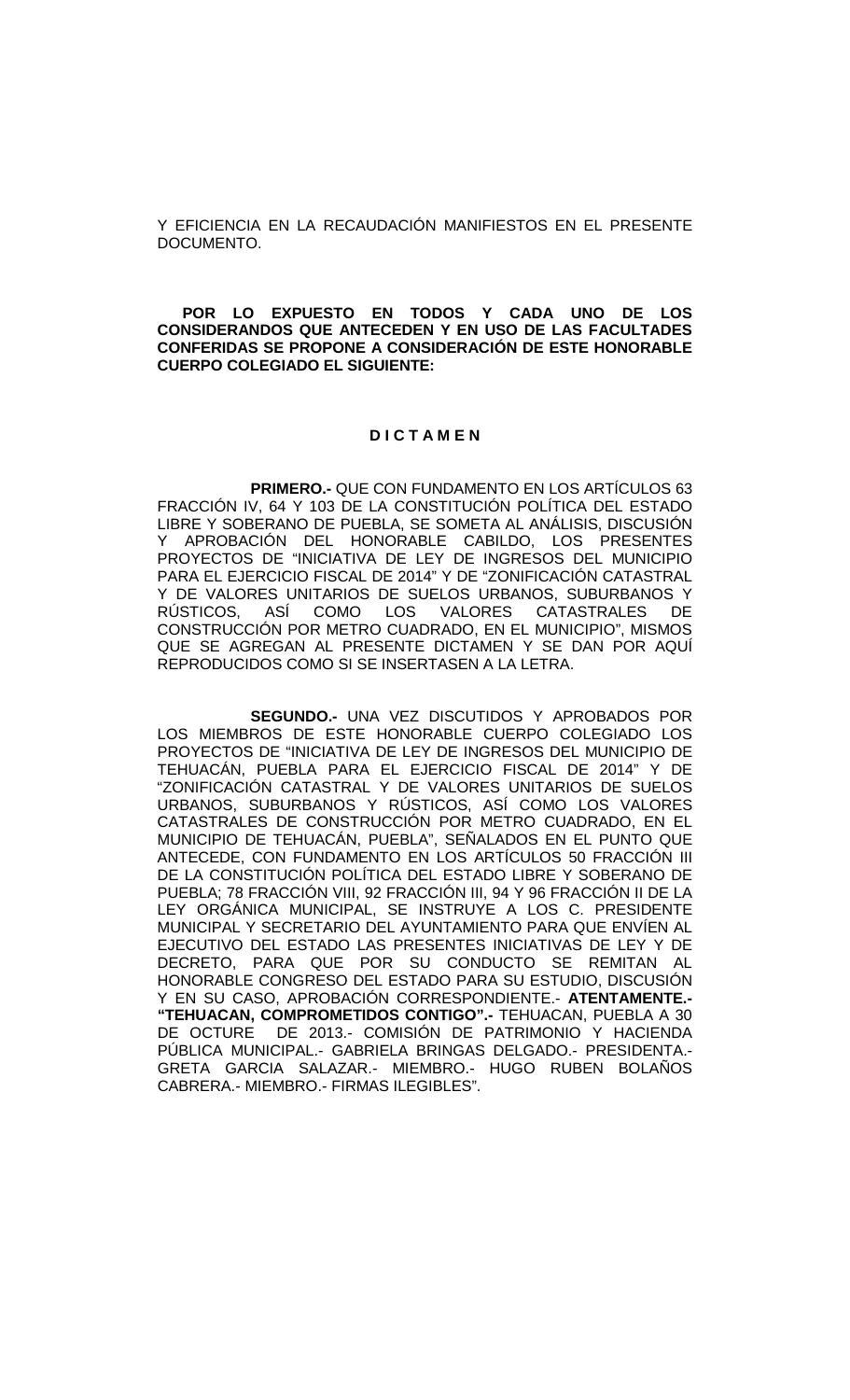SEÑOR PRESIDENTE MUNICIPAL, REGIDORES Y SINDICO MUNICIPAL, EN VOTACIÓN SE LES CONSULTA SI SE APRUEBA LA PROPUESTA PRESENTADA EN CUESTIÓN, LOS QUE ESTEN POR LA AFIRMATIVA, SÍRVANSE MANIFESTARLO LEVANTANDO LA MANO.

LOS REGIDORES ALMA ROSA GARCÍA VEGA Y ENRIQUE BUSTOS FLORES, SE ABSTIENEN DE EMITIR SU VOTO, POR LO QUE EL DR. JOSÉ ORLANDO CUALLO LES PREGUNTA SI TIENEN ALGÚN ARGUMENTO, MANIFESTANDO LOS REGIDORES QUE NO TIENEN ARGUMENTO ALGUNO.

HABIÉNDOSE ANALIZADO AMPLIAMENTE EL CONTENIDO DEL DICTAMEN DE REFERENCIA, SE APROBO EN LO GENERAL POR MAYORÍA CON 12 VOTOS A FAVOR POR PARTE DE LOS INTEGRANTES DEL HONORABLE CABILDO, Y 2 ABSTENCIONES POR PARTE DE LOS REGIDORES ALMA ROSA GARCÍA VEGA Y ENRIQUE BUSTOS FLORES, Y EN LO PARTICULAR 12 VOTOS A FAVOR, EL CUAL REPRESENTA MÁS DE LAS DOS TERCERAS PARTES DE LOS MIEMBROS DE ESTE AYUNTAMIENTO; POR LO CUAL SE DETERMINA EL SIGUIENTE:

# **A C U E R D O**

**PRIMERO.-** QUE CON FUNDAMENTO EN LOS ARTÍCULOS 63 FRACCIÓN IV, 64 Y 103 DE LA CONSTITUCIÓN POLÍTICA DEL ESTADO LIBRE Y SOBERANO DE PUEBLA, SE APRUEBA POR EL HONORABLE CABILDO, LOS PRESENTES PROYECTOS DE **"INICIATIVA DE LEY DE INGRESOS DEL MUNICIPIO PARA EL EJERCICIO FISCAL DE 2014" Y DE "ZONIFICACIÓN CATASTRAL Y DE VALORES UNITARIOS DE SUELOS URBANOS, SUBURBANOS Y RÚSTICOS, ASÍ COMO LOS VALORES CATASTRALES DE CONSTRUCCIÓN POR METRO CUADRADO, EN EL MUNICIPIO"**, PARA QUEDAR EN LOS SIGUIENTES TÉRMINOS:

**C.C. DIPUTADOS DE LA LVIII LEGISLATURA DEL H. CONGRESO DEL ESTADO P R E S E N T E.**

**C O N S I D E R A N D O**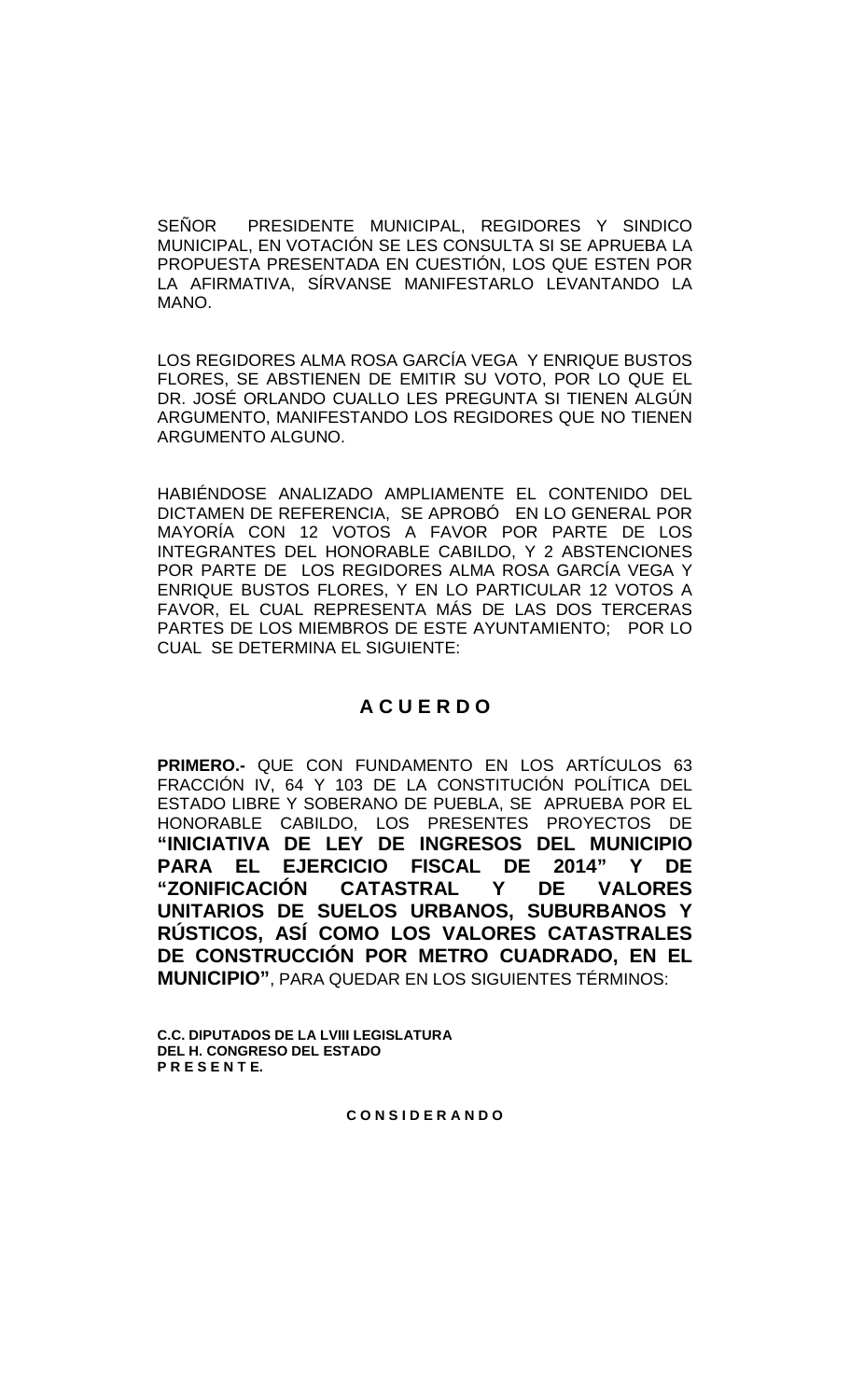Que el sistema Federal tiene como objetivo primordial el fortalecer el desarrollo de los municipios propiciando la redistribución de las competencias en materia fiscal, para que la administración de su hacienda se convierta en factor decisivo de su autonomía.

Que en términos de lo dispuesto por el artículo 115 fracciones II y IV de la Constitución Política de los Estados Unidos Mexicanos, los municipios estarán investidos de personalidad jurídica y manejarán su patrimonio conforme a la ley, asimismo manejarán libremente su hacienda, de acuerdo con el principio del municipio libre, como base de nuestro sistema republicano, representativo y federal, la cual se formará de los rendimientos y de los bienes que les pertenezcan, así como de las contribuciones y otros ingresos que la legislatura del estado establezca a favor de aquellos.

Que el artículo 50 fracción III de la Constitución Política del Estado libre y soberano de Puebla señala que el tercer periodo de sesiones del honorable congreso del estado comenzará el día quince de octubre y terminará el quince de diciembre, deberá incluir en la agenda legislativa, el estudio, la discusión y la aprobación de la ley de ingresos del estado y de cada municipio, que habrán de entrar en vigor al año siguiente, así como de las zonas catastrales y las tablas de valores unitarios de suelo y construcción que sirvan de base para el cobro de las contribuciones a la propiedad inmobiliaria, las que se elaborarán y se enviarán en términos de la legislación secundaria.

De acuerdo con lo establecido por el artículo 63 fracción IV de la Constitución Política del Estado libre y soberano de Puebla, es facultad de los ayuntamientos iniciar las leyes y decretos en lo relativo a la administración municipal.

El artículo 64 del ordenamiento jurídico señalado en el punto anterior, establece el trámite que deben seguir las iniciativas que se presenten.

El artículo 103 de la constitución política del estado libre y soberano de puebla, confirma la libertad de los municipios para administrar su hacienda, estableciendo además, que ésta se formará de los rendimientos de los bienes que les pertenezcan, así como de las contribuciones y participaciones entre otros ingresos que la legislatura del estado establezca a favor de aquellos.

El artículo 105 fracción III de la constitución política del estado libre y soberano de puebla, establece que los Ayuntamientos tendrán facultades para expedir de acuerdo con las leyes en materia municipal que emita el Congreso del Estado, los bandos de policía y gobierno, los reglamentos, circulares y disposiciones administrativas de observancia general dentro de sus respectivas jurisdicciones, que organicen la administración pública municipal, regulen las materias, procedimientos, funciones y servicios públicos de su competencia y aseguren la participación ciudadana y vecinal.

El artículo 10A de la Ley de Coordinación Fiscal señala las excepciones de los impuestos, derechos y contribuciones de mejoras que se permite a los ayuntamientos obtener dentro de su propia Ley de Ingresos para cada ejercicio fiscal.

Como lo establece el artículo 78 fracción VIII de la Ley Orgánica Municipal, que textualmente señala "Son atribuciones de los Ayuntamientos:…VIII; Presentar al congreso del Estado, a través del Ejecutivo, previa autorización de cuando menos las dos terceras partes de los miembros del Ayuntamiento, el día quince de noviembre la iniciativa de ley de ingresos que deberá regir el año siguiente; en la que se propondrá las cuotas y tarifas aplicables a impuestos, derechos, contribuciones de mejoras y en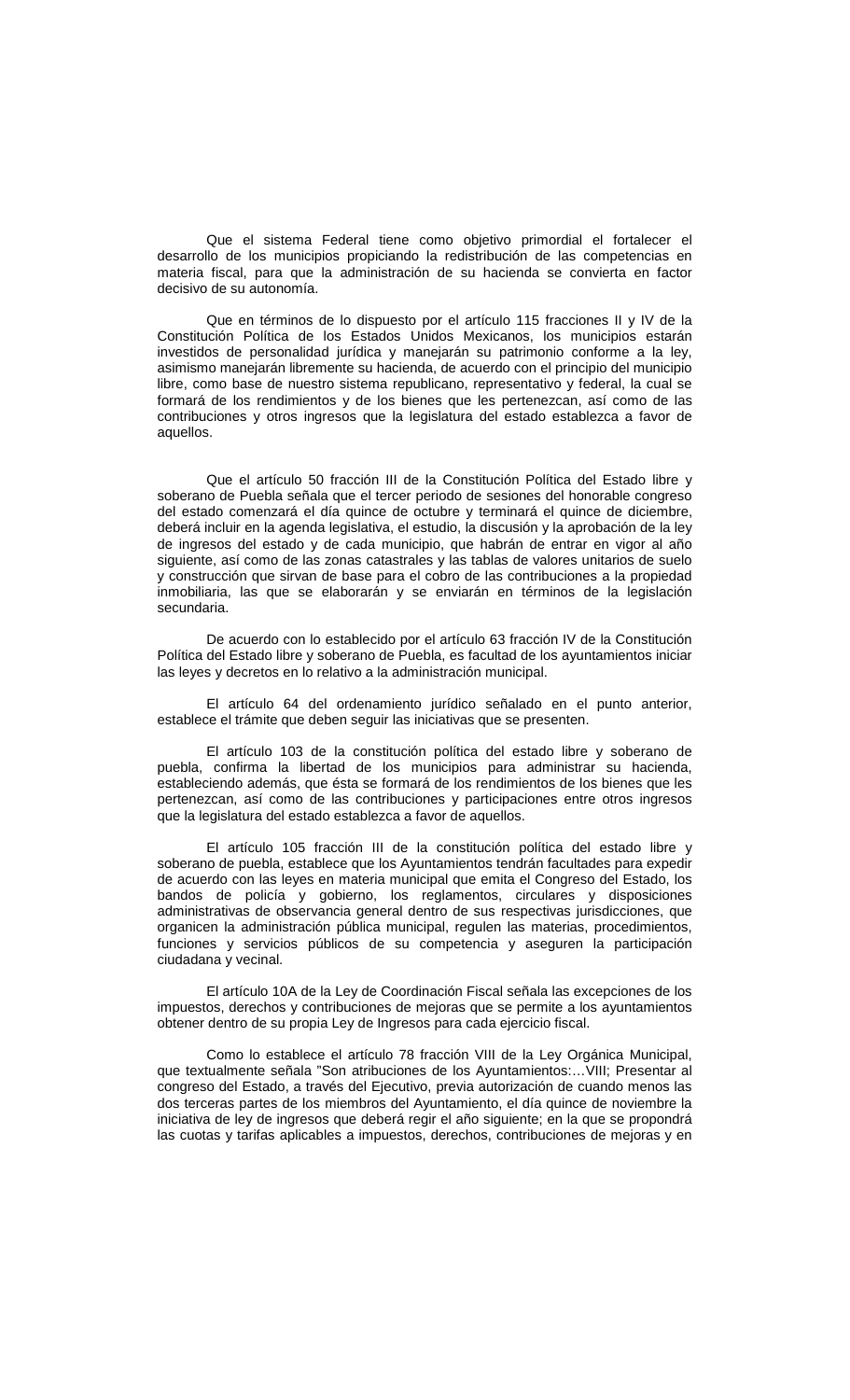su caso los productos y aprovechamientos, así como las tablas de valores unitarios de suelo y construcciones que sirvan de base para el cobro de los impuestos sobre la propiedad inmobiliaria", lo que permite a los Ayuntamientos adecuar sus disposiciones a fin de que guarden congruencia con los conceptos de ingresos que conforman su hacienda pública; proporcionar certeza jurídica a los habitantes del municipio; actualizar las tarifas de acuerdo con los elementos que consoliden los principios constitucionales de equidad y proporcionalidad y que a la vez permitan a los ayuntamientos recuperar los costos que les implica prestar los servicios públicos.

 Los artículos 92 fracción III y IV, 94 y 96 fracción II de la citada Ley Orgánica Municipal, es facultad de los regidores deliberar y decidir sobre los asuntos que le competen al ayuntamiento, así como para facilitar el despacho de los mismos, nombrando comisiones permanentes o transitorias que los examinen e instruyan hasta ponerlos en estado de resolución, comisiones dentro de las cuales se encuentra la de patrimonio y hacienda pública municipal en el carácter de comisión permanente.

El artículo 141 de la Ley Orgánica Municipal, dispone que la hacienda pública municipal se integre entre otros, por las contribuciones y demás ingresos que el congreso del estado establezca a su favor en las leyes correspondientes.

El artículo 145 de la Ley Orgánica Municipal señala que la comisión de patrimonio y hacienda pública municipal, el presidente municipal y demás comisiones que determine el ayuntamiento, a más tardar en la primera quincena del mes de octubre de cada año, elaborarán el anteproyecto de ley de ingresos.

El artículo 1 de la Ley de Hacienda para el municipio de Tehuacán, Puebla, establece que se consideran ingresos del municipio de Tehuacán, las percepciones en dinero, en especie o en cualquier otra forma, que integrados al erario gubernamental sean destinados a cubrir sus gastos públicos.

El artículo 2 de la Ley de Hacienda para el municipio de Tehuacán, Puebla, señala que los ingresos que forman parte de la hacienda pública municipal se clasifican en contribuciones, productos, aprovechamientos, participaciones, aportaciones, reasignaciones y demás ingresos que determinen los ordenamientos fiscales; las donaciones, legados, herencias y reintegros que se hicieren a su favor, así como cualquier otro que incremente el erario público.

Que una vez elaborado el proyecto de referencia y analizada la factibilidad de las tasas, cuotas y tarifas aplicables a las contribuciones municipales, se elabora el proyecto que el Honorable Ayuntamiento en cumplimiento a sus obligaciones legales y constitucionales, con el objeto de hacerse de fondos para la satisfacción de sus fines programáticos de interés público propone por conducto del Ejecutivo del Estado a la Legislatura Local la iniciativa de Ley de Ingresos del Municipio de Tehuacán, Puebla, que regirá en el ejercicio fiscal de dos mil catorce.

En esta Ley de Ingresos del Municipio de Tehuacán, Puebla, se reconoce la importancia de llevar a cabo acciones orientadas a generar una cultura de pago oportuno de contribuciones, complementadas estas con la eficiencia en la recaudación y la administración de los recursos públicos para así contar con los recursos económicos suficientes para cubrir los compromisos establecidos en el Plan de Desarrollo Municipal.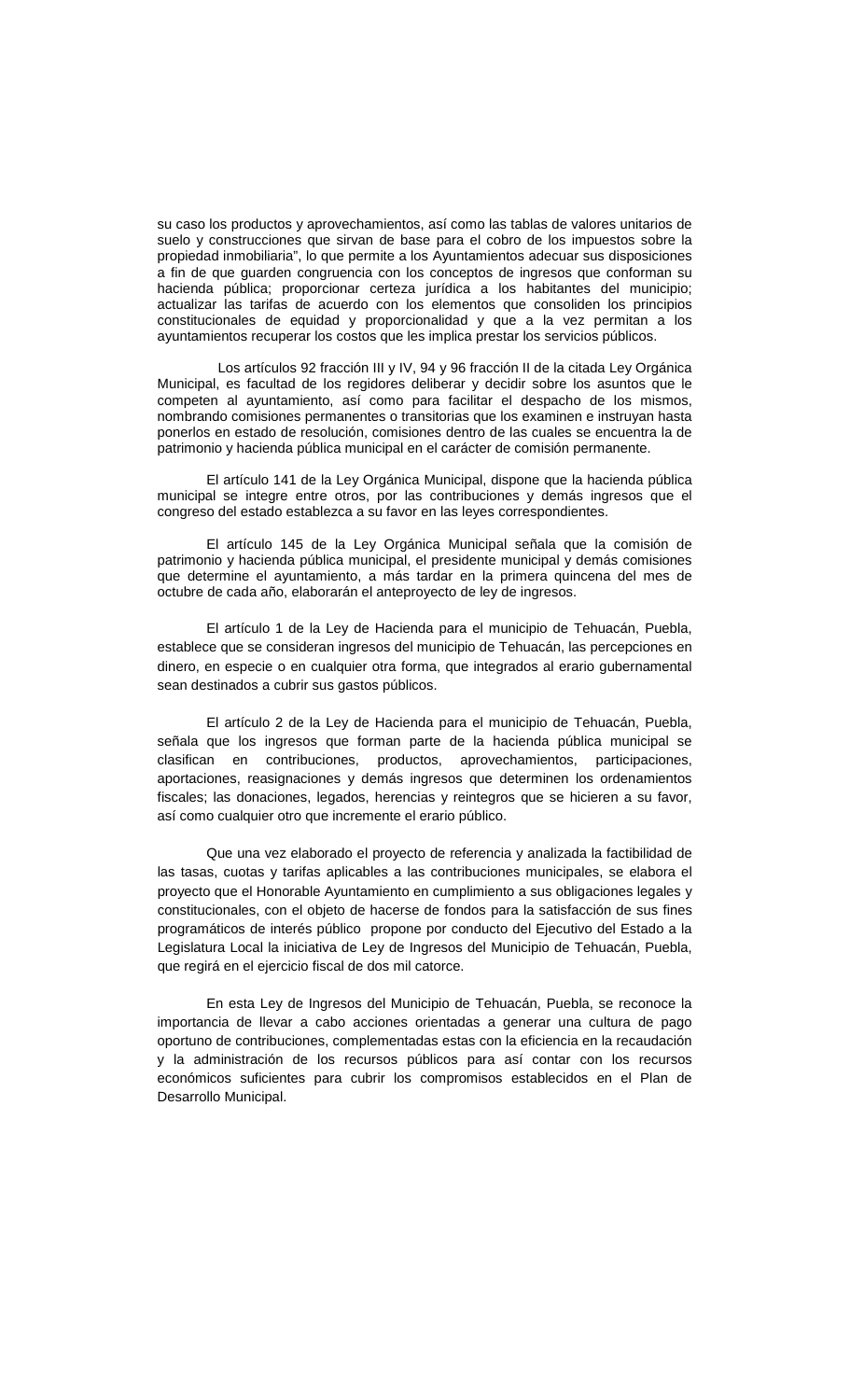Para el Ayuntamiento de Tehuacán, Puebla, la problemática económica que atraviesa el país, como consecuencia de la situación financiera que atañe a la economía globalizada, así como el tiempo que tomara retomar el curso de crecimiento de la misma, es preocupante, por lo que como medidas preventivas de esta situación el proceso de elaboración de este proyecto de Ley de Ingresos, se llevo a cabo de una manera conservadora, apegándose a los principios de equidad y proporcionalidad en la recaudación manifiestos en el presente documento.

Esta iniciativa de Ley de Ingresos del Municipio de Tehuacán, Puebla, para el ejercicio fiscal del año 2014, tiene el propósito firme de contar con un marco jurídico fiscal actualizado que en materia de ingresos considere las necesidades básicas de la hacienda pública municipal y la situación económica de los contribuyentes, que permita lograr un mejor equilibrio, armonía y cooperación en la relación entre el sujeto activo y los sujetos pasivos de la relación fiscal que se da en el municipio, en la que se contempla esencialmente lo siguiente:

En términos generales se contempla un aumento del 4% en las cuotas y tarifas de las contribuciones para el ejercicio fiscal 2014, congruente con el índice inflacionario de los últimos doce meses a nivel nacional y coincidente con el del Estado de Puebla.

Se establece aplicar el redondeo en el cálculo del incremento inflacionario al múltiplo superior de \$0.50 y \$1.00 según el caso, para fines prácticos de pago.

Que en virtud de lo que establece la reforma realizada en 1999 al artículo 115 fracción IV de la Constitución Política de los Estados Unidos Mexicanos, en el Artículo Quinto Transitorio que a la letra dice: antes del inicio del ejercicio fiscal 2002, las Legislaturas de los Estados, en coordinación con los municipios respectivos, adoptaran las medidas conducentes a fin de que los valores unitarios de suelo que sirven de base para el cobro de las contribuciones sobre la propiedad inmobiliaria sean equiparables a los valores de mercado de dicha propiedad y procederán, en su caso, a realizar las adecuaciones correspondientes a las tasas aplicables para el cobro de las mencionadas contribuciones, a fin de garantizar su apego a los principios de proporcionalidad y equidad".

En materia de impuesto, esta Ley no contempla la creación de nuevos impuestos; únicamente modifica las tasas correspondientes al impuesto predial, en el que la tasa de impuesto para predios urbanos y suburbanos se disminuye al 1.13 al millar, en lugar del 1.3 al millar; la tasa de impuesto para predios urbanos sin construcción se disminuye al 2.03 al millar en lugar de 2.34 al millar; para predios rústicos con avalúo practicado en el ejercicio fiscal 2014, a la base gravable determinada conforme a las tablas de valores unitario de suelo y construcción aprobados por el congreso del Estado se disminuye al 0.75 al millar en lugar del 0.87 al millar, con la finalidad de no afectar de manera directamente proporcional al incremento de la tabla de valores unitarios de suelo y construcciones con la equiparación de los valores catastrales a valores de mercado, y los ciudadanos contribuyentes de este impuesto paguen lo mismo que en el ejercicio 2013 únicamente con el incremento del índice inflacionario, salvaguardando los principios de proporcionalidad y equidad jurídica consagrados en la fracción IV del artículo 31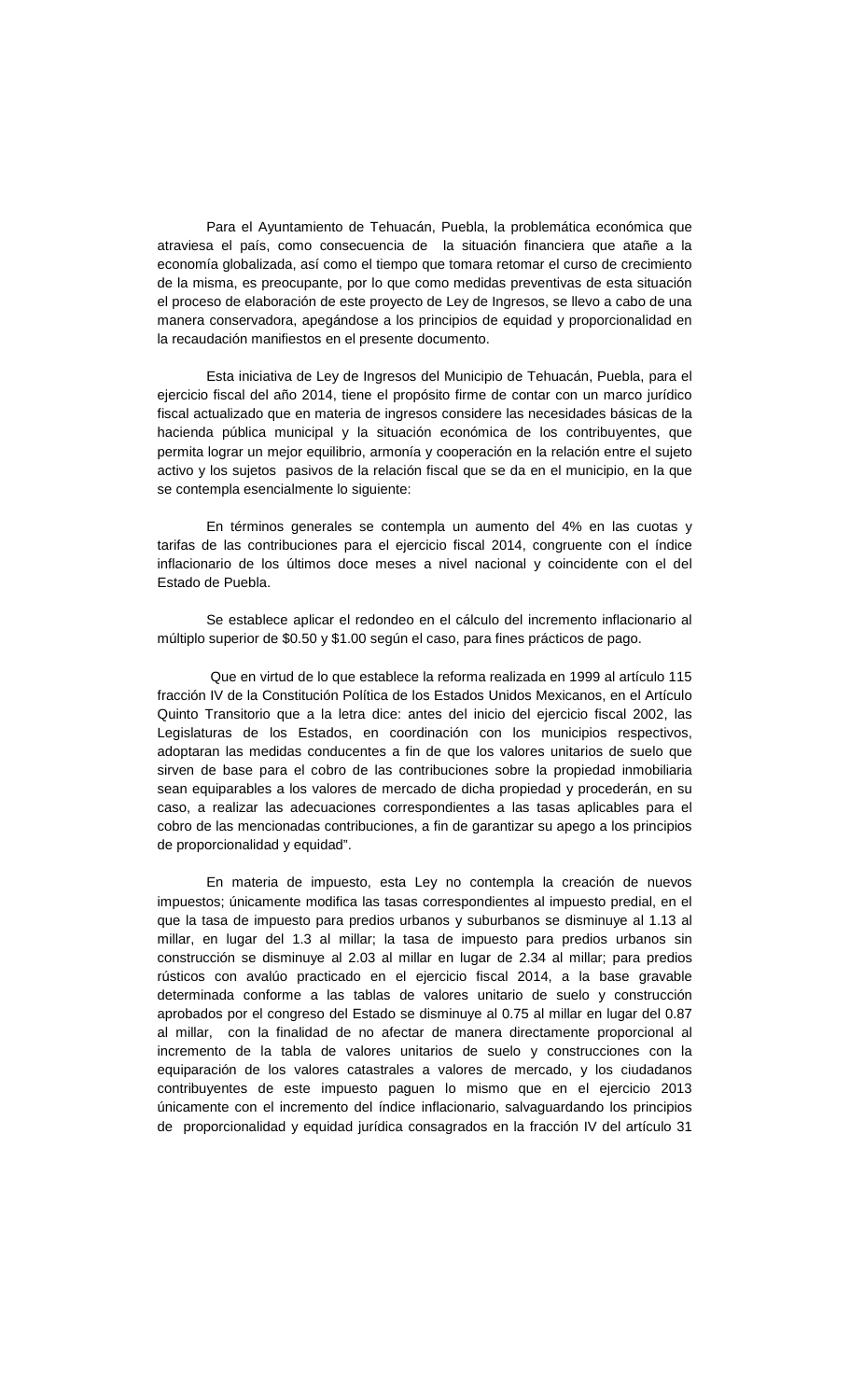de la Constitución Política de los Estados Unidos Mexicanos; toda vez que se incrementan el 20% de las cuotas en la tabla de valores unitarios de suelo y construcciones que sirven de base para el cobro de los impuestos sobre la propiedad inmobiliaria. El incremento del 20% citado anteriormente es con la finalidad de dar cumplimiento de manera paulatina al exhorto del H. Congreso del Estado en el sentido de equiparar los valores catastrales a valores de mercado, siendo este el segundo ejercicio en el cual se realiza este incremento, quedando pendiente para los próximos 2 ejercicios fiscales llegar a establecer el valor de mercado correspondiente.

Así mismo se establece como cuota mínima en materia de dicho impuesto, la cantidad de \$125.00 (ciento veinticinco pesos 00/100 m.n.)

Se continua con la tasa del 0% en el impuesto predial tratándose de ejidos que se consideren rústicos y que sean destinados directamente por sus propietarios a la producción y el cultivo, así como para los inmuebles regularizados de conformidad con los programas federales, estatales o municipales, durante los doce meses siguientes a la expedición del título de propiedad.

Por lo que se refiere al impuesto sobre adquisición de bienes inmuebles, se sostiene la tasa del 0% en adquisiciones de predios con construcción destinados a casa habitación cuyo valor no sea mayor a \$216,000.00; la adquisición de predios que se destinen a la agricultura, cuyo valor no sea mayor a 1,825 veces el salario mínimo diario vigente del Estado; y la adquisición de bienes inmuebles así como su regularización, que se realice como consecuencia de la ejecución de programas federales, estatales o municipales, en materia de regularización de la tenencia de la tierra.

Se homologa el pago de derechos por tramitación de avisos aclaratorios notariales a la cuota por concepto de pago de realización del procedimiento oficioso en declaraciones notariales.

Se elimina el art. 33 fracc. VII inciso d que proponía el cobro anual por metro lineal por ocupación de via publica para la instalación del servicio público o privado como obras hidráulicas, cable de cualquier tipo de material para líneas subterráneas o aéreas, cable para líneas de electricidad, de telefonía, televisión por cable, gas y cualquier otra instalación para cualquier tipo de servicio; debido a que erróneamente fue publicado el año 2013, pero no fue aprobado por el H. Congreso en su oportunidad.

Se establece la disposición de que solamente serán validas las exenciones a las contribuciones establecidas en las leyes fiscales y ordenamientos expedidos por las autoridades fiscales municipales, resaltando el principio constitucional de municipio libre, autónomo e independiente en la administración de su hacienda pública.

En artículos transitorios se incrementa el valor catastral de los predios sujetos a reducción del 50% para las personas viudas (os), pensionados (as), jubilados (as) y afiliados al Instituto Nacional de las Personas Adultas Mayores y personas con capacidad diferente, de \$552,202.50 a \$600,000.00; así como se establece el descuento de \$339.00 cuando el valor catastral sea mayor a \$600,000.00. Lo anterior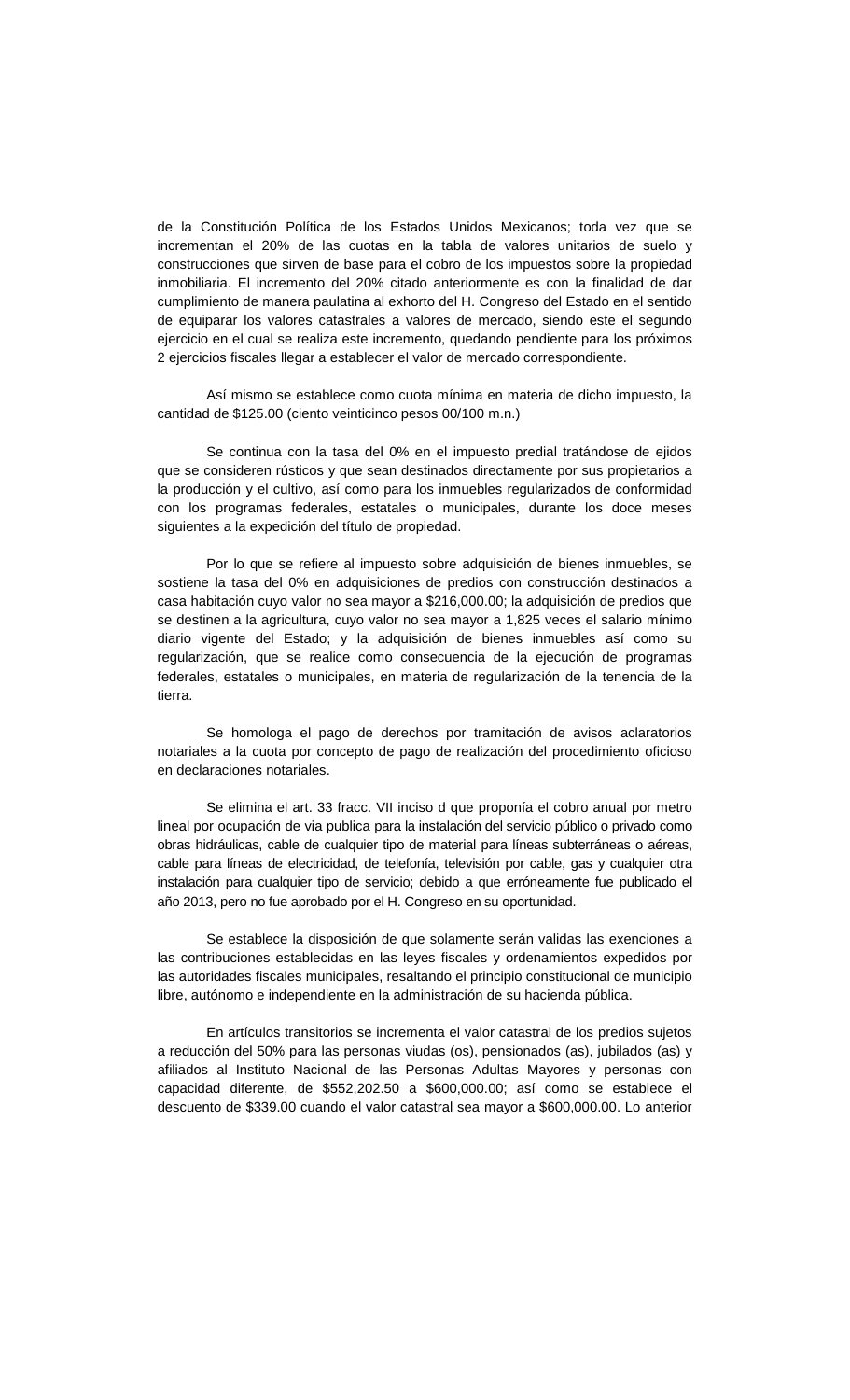sólo para los contribuyentes que paguen su impuesto anual durante los meses de enero a marzo del 2014.

Asimismo, para este ejercicio fiscal 2014 se aplica el descuento del 25% en el pago del impuesto predial a los contribuyentes que paguen su contribución anual en el mes de enero.

Concretamente los cambios motivados anteriormente se establecen en los siguientes artículos:

#### **Impuestos.**

TITULO SEGUNDO CAPITULO I. DEL IMPUESTO PREDIAL Artículo 5

Fracción I. se modifica la tasa aplicable en predios urbanos de 1.3 al millar a 1.13 al millar, por la equiparación paulatina de los valores catastrales a valores de mercado.

Se modifica la tasa aplicable en predios urbanos sin construcción de 2.34 al millar a 2.03 al millar, por la equiparación paulatina de los valores catastrales a valores de mercado.

Fracción III. Se modifica el enunciado "para predios rústicos con avalúo practicado en el ejercicio fiscal 2014 y años anteriores" a "para predios rústicos con avalúo practicado en el ejercicio fiscal 2014".

Se modifica la tasa aplicable en predios rústicos de 0.87 al millar a 0.75 al millar. Por la equiparación paulatina de los valores catastrales a valores de mercado.

La cuota mínima en el pago del impuesto predial para el presente ejercicio fiscal se fija en \$125.00.

Fracción IV. Se modifica la tasa aplicable en los predios suburbanos de 1.3 al millar a 1.13 al millar.

La modificación de las tasas aplicables a la base gravable para efectos del impuesto predial obedece como se menciono en los considerandos, a la equiparación paulatina de valores de mercado.

CAPITULO II. DEL IMPUESTO SOBRE ADQUISICION DE BIENES INMUEBLES Articulo 9. Fracción III.

Se incrementa el valor catastral de \$200,000.00 en 8% para actualizar y beneficiar a un mayor número de contribuyentes que pagaran tasa cero, siempre que su propiedad no rebase \$216,000.00 de valor catastral en sus propiedades.

### **Derechos**

TITULO TERCERO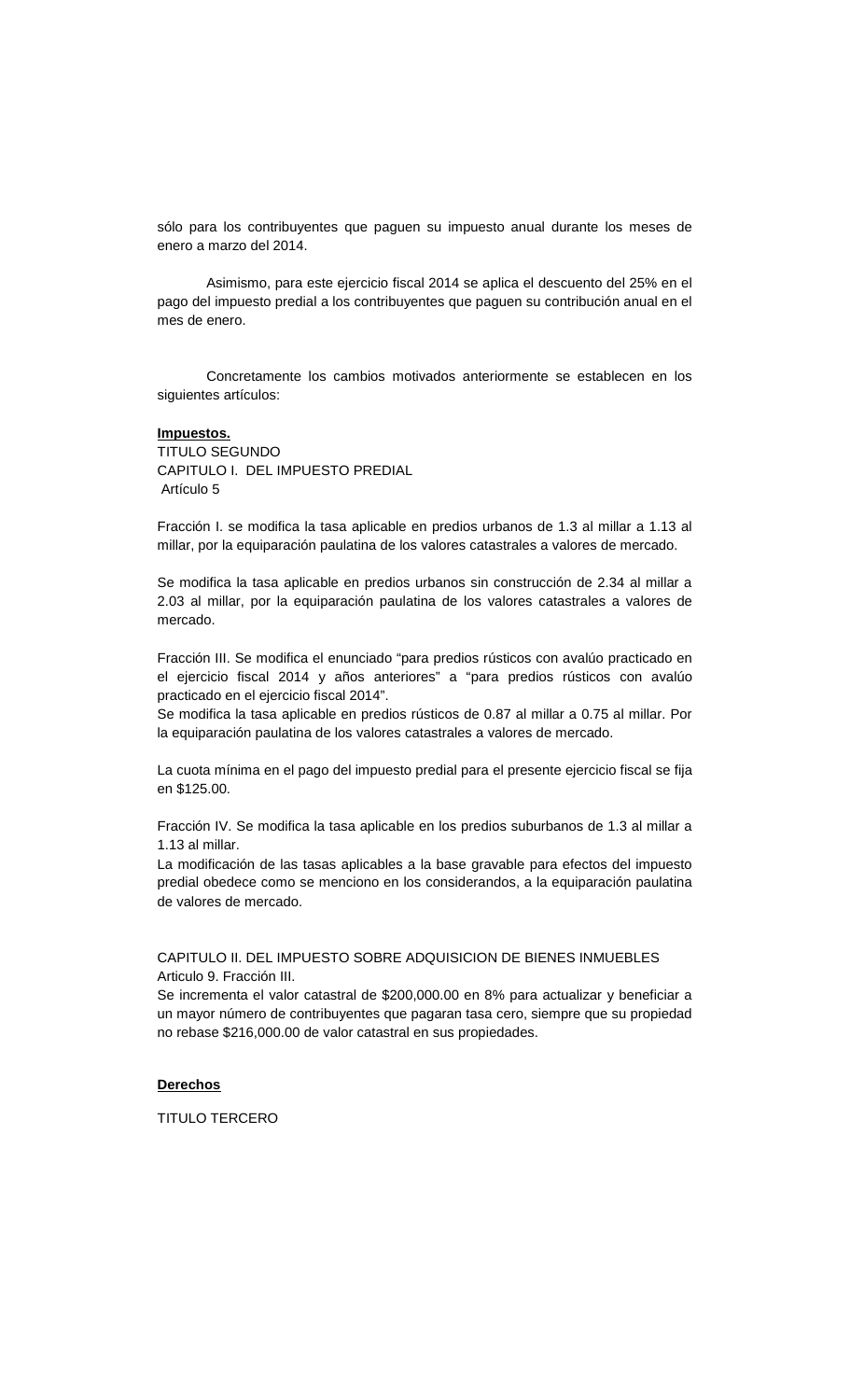CAPÍTULO V. DE LOS DERECHOS POR EXPEDICION DE CERTIFICADOS, CONSTANCIAS Y OTROS SERVICIOS. Articulo 17 Fracción III, inciso C)

Se incrementa un 7.49% para homologar el importe a cobrar de \$208.00 en los renglones de "tramitación de avisos aclaratorios notariales" (inciso c) y "procedimiento oficioso en declaraciones notariales" (inciso b), ya que implica el mismo tiempo de horas hombre.

### **LEY DE INGRESOS PARA EL MUNICIPIO DE TEHUACÁN, PUEBLA, PARA EL EJERCICIO FISCAL 2014**

# **TÍTULO PRIMERO DISPOSICIONES GENERALES**

# **CAPÍTULO ÚNICO**

**ARTÍCULO 1.** En el Ejercicio Fiscal de 2014, el Municipio de Tehuacán, Puebla, percibirá los ingresos provenientes de los conceptos que a continuación se enumeran:

#### **I. IMPUESTOS:**

- **1.** Predial.
- **2.** Sobre Adquisición de Bienes Inmuebles.
- **3.** Sobre Diversiones y Espectáculos Públicos.
- **4.** Sobre Rifas, Loterías, Sorteos, Concursos y Toda Clase de Juegos Permitidos.
- **II. DERECHOS:**
- **1.** Por obras materiales.
- **2.** Por la ejecución de obras públicas.

**3.** Por los servicios prestados por el Sistema Operador de los Servicios de Agua Potable y Alcantarillado del Municipio de Tehuacán, Puebla.

- **4.** Por el servicio de alumbrado público.
- **5.** Por expedición de certificaciones, constancias y otros servicios.
- **6.** Por los servicios prestados por los rastros o en lugares autorizados.
- **7.** Por servicios de panteones.
- **8.** Por servicios del Departamento de Bomberos.

**9.** Por servicios de recolección, transporte y disposición final de desechos y residuos sólidos que preste el Organismo Operador del Servicio de Limpia del Municipio de Tehuacán, o terceros.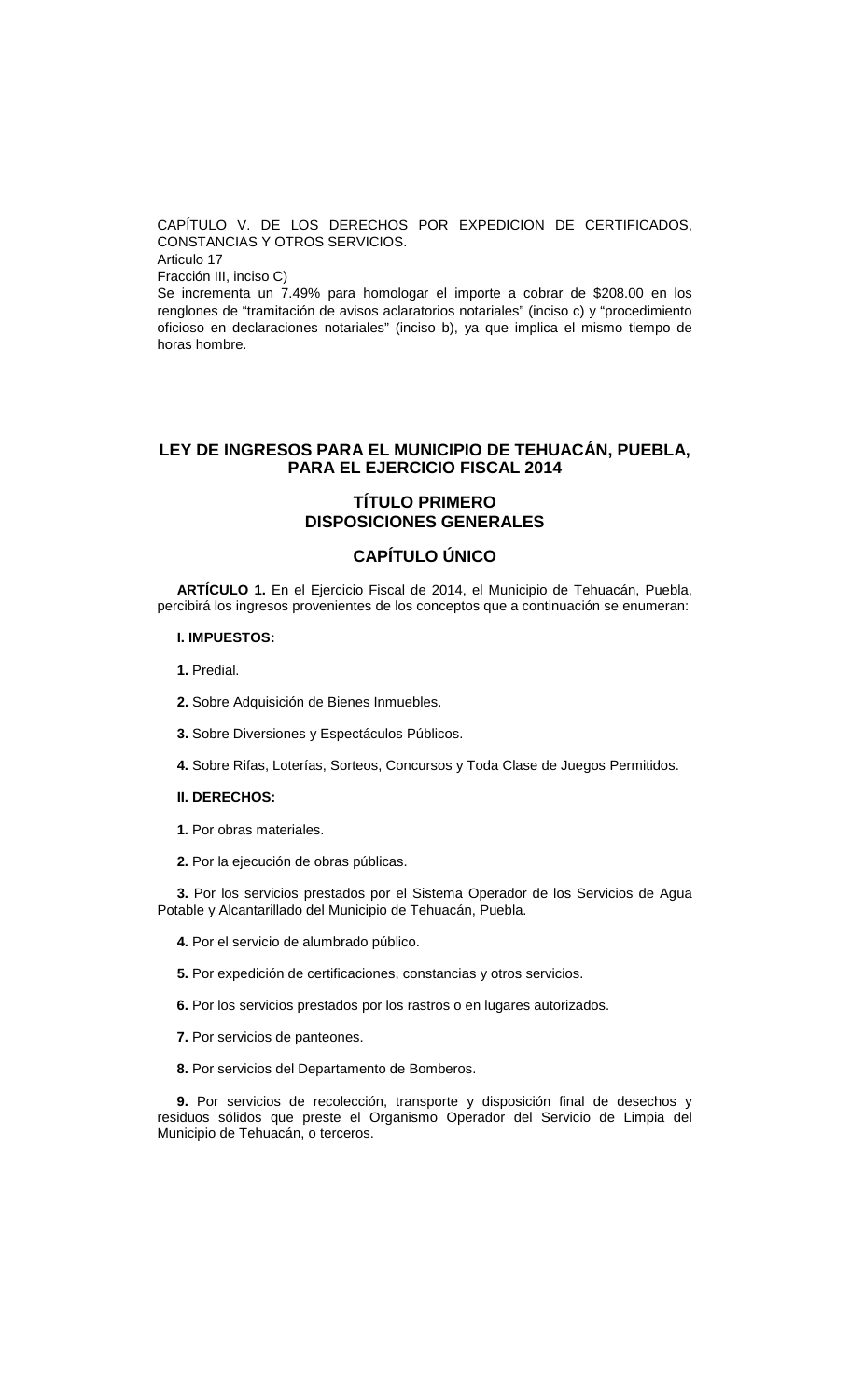**10.** Por servicios especiales prestados por el Organismo Operador del Servicio de Limpia del Municipio de Tehuacán.

**11.** De los derechos por la prestación de servicios de supervisión sobre la explotación de material de canteras y bancos.

**12.** De los derechos por la expedición de licencias, permisos o autorizaciones para el funcionamiento de establecimientos o locales, cuyos giros sean la enajenación de bebidas alcohólicas o la prestación de servicios que incluyan el expendio de dichas bebidas*.*

**13.** Por anuncios comerciales y publicidad.

**14.** Por servicios prestados por los centros antirrábicos del Municipio.

- **15.** Por ocupación y uso de espacios del Patrimonio Público del Municipio.
- **16.** Por servicios prestados por el Catastro Municipal.

#### **III. CONTRIBUCIONES DE MEJORAS.**

#### **IV. PRODUCTOS:**

**1.** Por venta o expedición de formas oficiales, cédulas y engomados.

**2.** Por venta de información de Catastro Municipal.

**3.** Por explotación y venta de otros bienes del Municipio.

#### **V. APROVECHAMIENTOS:**

- **1.** Por recargos.
- **2.** Por sanciones.
- **3.** Por gastos de ejecución.
- **4.** Por reintegros e indemnizaciones.

#### **VI. PARTICIPACIONES EN INGRESOS FEDERALES Y ESTATALES, RECURSOS Y FONDOS PARTICIPABLES, FONDOS DE APORTACIONES FEDERALES, INCENTIVOS ECONÓMICOS, REASIGNACIONES Y DEMÁS INGRESOS.**

#### **VII. DE LOS INGRESOS EXTRAORDINARIOS.**

**ARTÍCULO 2.** En virtud de que el Estado se encuentra adherido al Sistema Nacional de Coordinación Fiscal, y en términos del Convenio de Colaboración Administrativa en Materia Fiscal Federal y sus anexos suscritos con la Federación, el Municipio ejercerá facultades operativas de verificación al momento de expedir licencias a que se refiere esta Ley, por lo que deberá solicitar a los contribuyentes que tramiten la citada expedición, la presentación de su cédula de inscripción al Registro Federal de Contribuyentes, así como el comprobante de pago del Impuesto Predial y de los Derechos por los servicios de Agua y Drenaje.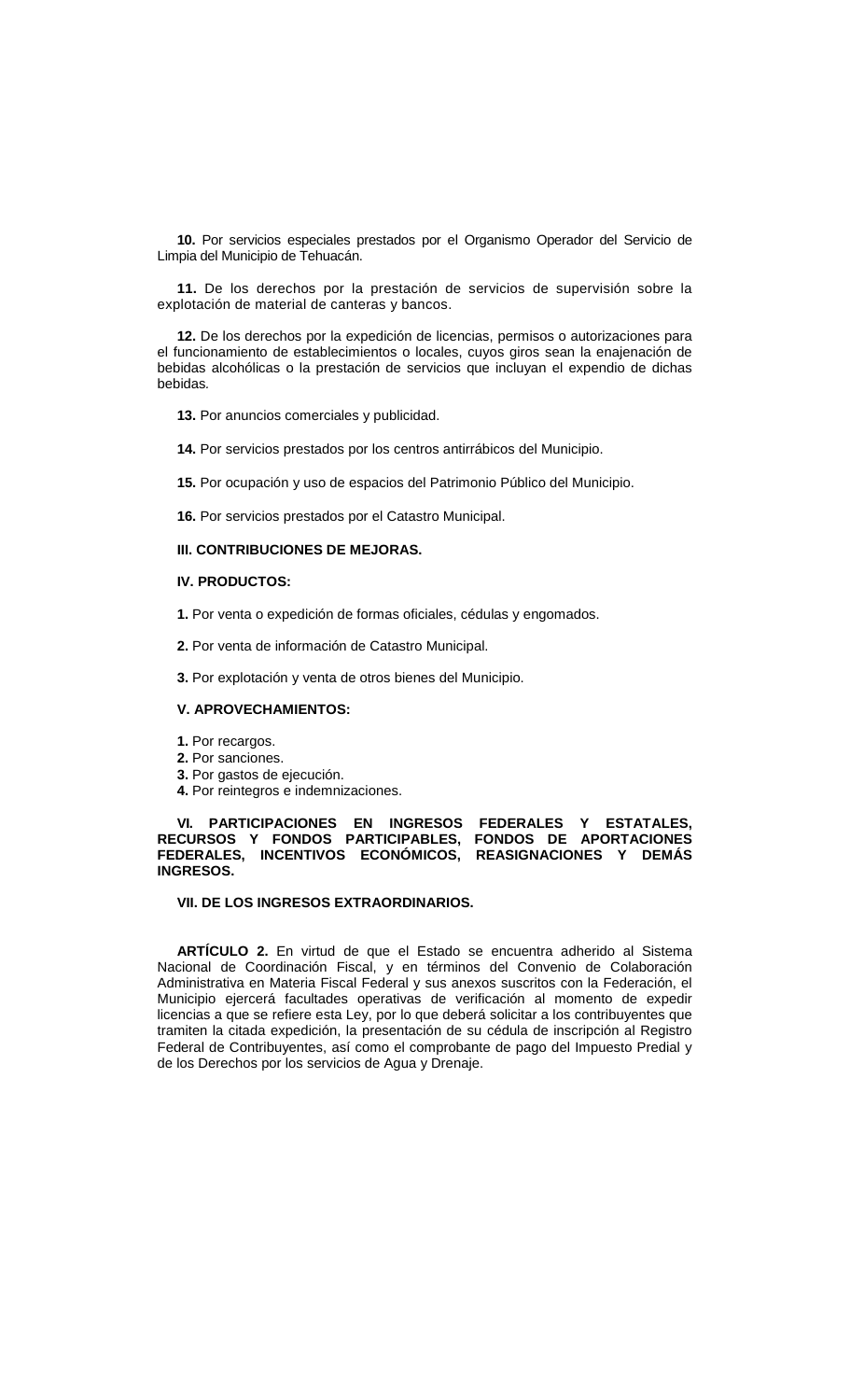**ARTÍCULO 3.** Durante la vigencia de la presente Ley queda suspendido el cobro de las contribuciones a que se refiere el artículo 126 de la Ley de Hacienda para el Municipio de Tehuacán.

**ARTÍCULO 4.** A las contribuciones, productos y aprovechamientos que señale la Ley de Hacienda para el Municipio de Tehuacán, se les aplicarán las tasas, tarifas, cuotas, y disposiciones que establece esta Ley, el Código Fiscal Municipal del Estado de Puebla, la legislación aplicable en materia catastral, incluyendo la normatividad prevista en el Decreto que expida el H. Congreso del Estado en materia de zonificación catastral y de valores unitarios de suelo y construcción; y demás ordenamientos de carácter hacendario.

### **TÍTULO SEGUNDO DE LOS IMPUESTOS**

### **CAPÍTULO I DEL IMPUESTO PREDIAL**

**ARTÍCULO 5.** El Impuesto Predial se causará anualmente y se pagará en los plazos que establece la Ley de Hacienda para el Municipio de Tehuacán conforme a las tasas y cuotas siguientes:

**I.** En predios urbanos, a la base gravable determinada conforme a las tablas de valores unitarios de suelo y construcción aprobadas por el Congreso del Estado, se aplicará anualmente................................................................................................. 1.13 al millar.

En predios urbanos sin construcción a la base gravable determinada conforme a las tablas de valores unitarios de suelo y construcción aprobadas por el Congreso del Estado, se aplicará anualmente............................................................................... 2.03 al millar.

Los terrenos ejidales con o sin construcción que se encuentren ubicados dentro de la zona urbana de las ciudades o poblaciones delimitadas en términos de la Ley de Catastro del Estado de Puebla, serán objeto de valuación y deberán pagar el Impuesto Predial, mismo que se causará y pagará aplicando la tasa que establece esta fracción.

**II.** Se incrementará en un 150% el Impuesto de predios cuyo avalúo hubiese vencido con anterioridad al ejercicio 2010 y en un 75% los vencidos en los ejercicios 2010 y 2011.

**III.** Para predios rústicos con avalúo practicado en el Ejercicio Fiscal 2014, a la base gravable determinada conforme a las tablas de valores unitarios de suelo y construcción aprobados por el Congreso del Estado, se aplicará anualmente...... .0.75 al millar.

El Impuesto Predial en cualquiera de los casos comprendidos en este artículo no será menor de ...................................................................................................................\$125.00

**IV.** En predios suburbanos, a la base gravable determinada conforme a las tablas de valores unitarios de suelo y construcción aprobadas por el Congreso del Estado, se aplicará anualmente................................................................................................. 1.13 al millar.

**ARTÍCULO 6.** Los ejidos que se consideren rústicos conforme a la Ley de Catastro del Estado de Puebla y las disposiciones reglamentarias que le resulten aplicables,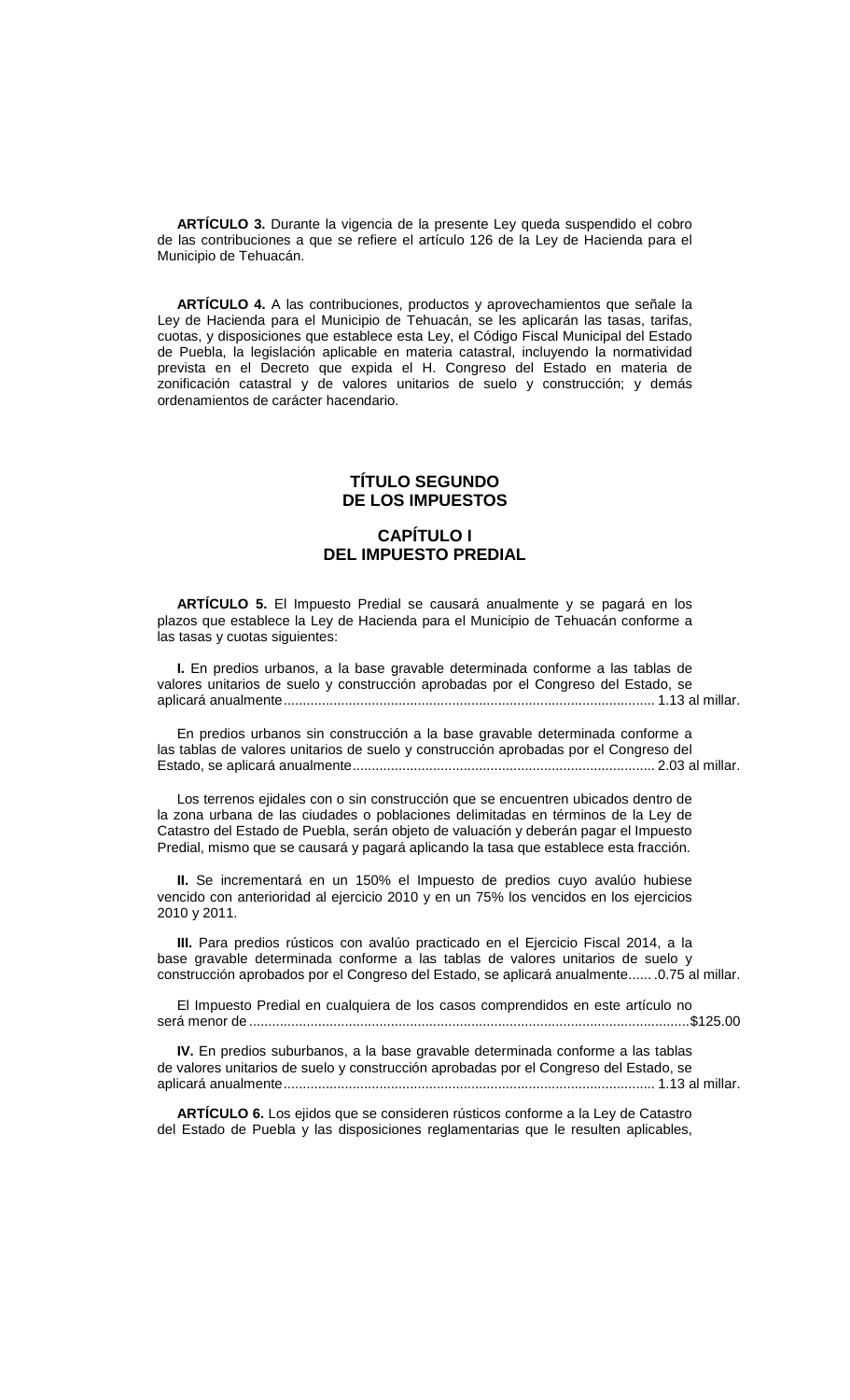que sean destinadas directamente por sus titulares a la producción y cultivo causarán la tasa de ..................................................................................................................................0%

En el caso de que los ejidos sean explotados por terceros o asociados al ejidatario, el Impuesto Predial se pagará conforme a la cuota que señala la fracción III del artículo 5 de esta Ley.

**ARTÍCULO 7.** Los bienes inmuebles que sean regularizados de conformidad con los programas federales, estatales y municipales, causarán durante los doce meses siguientes al que se hubiere expedido el título de propiedad respectivo, la tasa del...............0%

**ARTICULO 8.** Están exentos del pago de este impuesto, los bienes del dominio público de la Federación, de los Estados y de los Municipios, salvo que tales bienes sean utilizados por entidades paraestatales o por particulares bajo cualquier titulo, para fines administrativos o propósitos distintos a los de su objeto público.

#### **CAPÍTULO II DEL IMPUESTO SOBRE ADQUISICIÓN DE BIENES INMUEBLES**

**ARTÍCULO 9.** El Impuesto Sobre Adquisición de Bienes Inmuebles se pagará aplicando a la base gravable a la que se refiere el artículo 16 de la Ley de Hacienda para el Municipio de Tehuacán, las siguientes tasas:

**I.** La adquisición de predios que se destinen a la agricultura, cuyo valor catastral no sea mayor a 1,825 veces el salario mínimo vigente en el Estado, cuando el adquirente no tenga registrados predios a su nombre ...............................................................................0%

**II.** La adquisición de bienes inmuebles, así como su regularización que se realice como consecuencia de la ejecución de programas federales, estatales o municipales, en materia de regularización de la tenencia de la tierra........................................................................................0%

**III.** La adquisición de viviendas destinadas a casa habitación cuyo valor no sea mayor a \$216,000.00 del valor catastral, cuando el adquirente no tenga otra propiedad registrada a su nombre .............................................................................................................0%

**IV.** La adquisición de otros bienes inmuebles, con o sin construcción................................2%

**ARTICULO 10.** Están exentos del pago de este impuesto, los bienes del dominio público de la Federación, de los Estados y de los Municipios, salvo que tales bienes sean utilizados por entidades paraestatales o por particulares bajo cualquier titulo, para fines administrativos o propósitos distintos a los de su objeto público.

### **CAPÍTULO III DEL IMPUESTO SOBRE DIVERSIONES Y ESPECTÁCULOS PÚBLICOS**

**ARTÍCULO 11.** El Impuesto Sobre Diversiones y Espectáculos Públicos, se causará y pagará aplicando sobre la base gravable a que se refiere el artículo 25 de la Ley de Hacienda para el Municipio de Tehuacán, las siguientes tasas:

| <b>I.</b> Espectáculos consistentes en funciones de teatro y circo. | 8% |
|---------------------------------------------------------------------|----|
|---------------------------------------------------------------------|----|

**II.** Tratándose de eventos de importante impacto cultural. 8%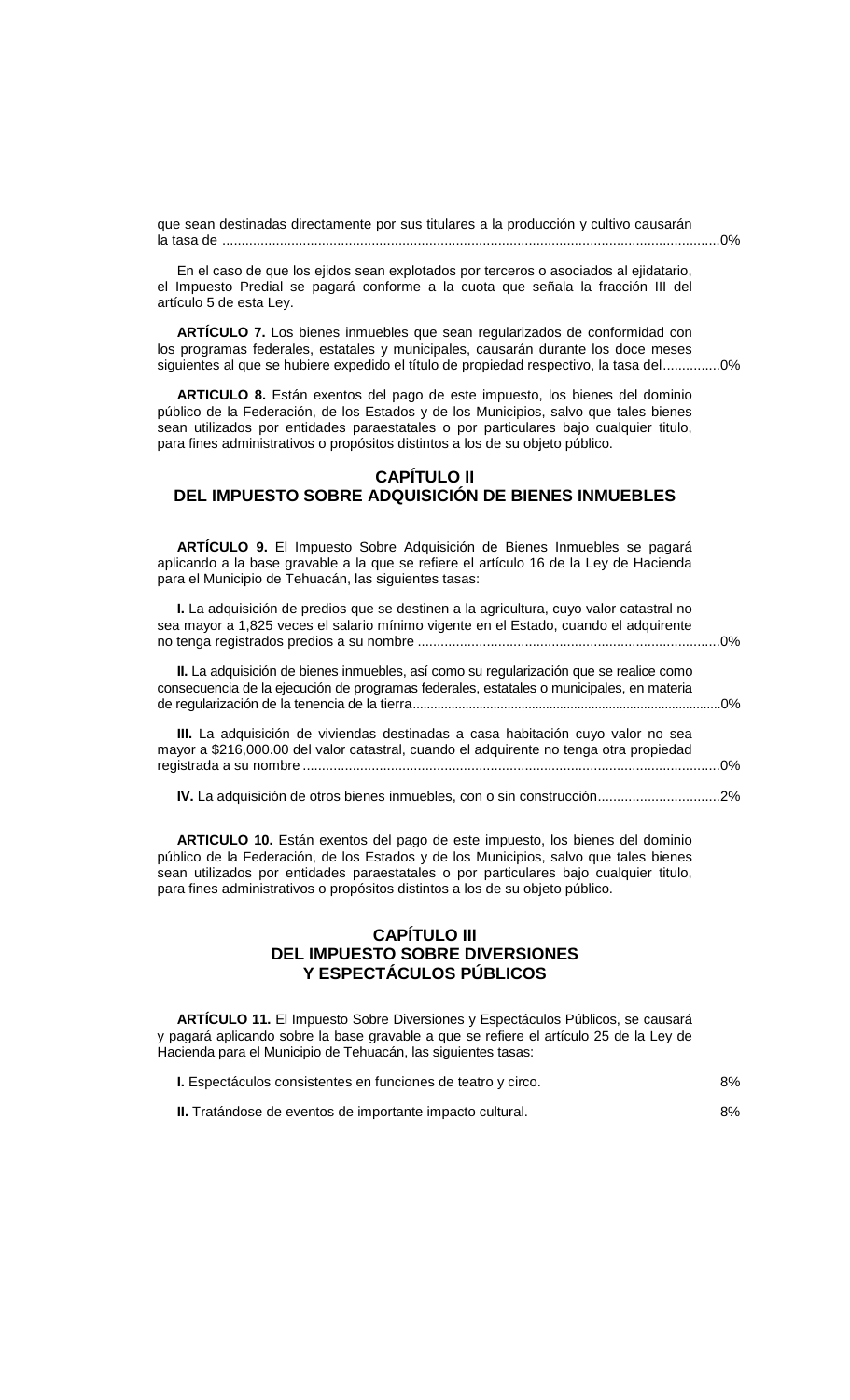**III.** Otras diversiones y espectáculos públicos. 12%

### **CAPÍTULO IV DEL IMPUESTO SOBRE RIFAS, LOTERÍAS, SORTEOS, CONCURSOS Y TODA CLASE DE JUEGOS PERMITIDOS**

**ARTÍCULO 12.** El Impuesto Sobre Rifas, Loterías, Sorteos, Concursos y Toda Clase de Juegos Permitidos se causará y pagará aplicando la tasa del 6% a la base gravable a que se refiere el artículo 34 de la Ley de Hacienda para el Municipio de Tehuacán.

## **TÍTULO TERCERO DE LOS DERECHOS**

## **CAPÍTULO I DE LOS DERECHOS POR OBRAS MATERIALES**

**ARTÍCULO 13.** Los derechos por obras materiales, se causarán y pagarán conforme a las siguientes cuotas:

| I. Alineamiento del predio, por frente a la vía pública, por metro lineal<br>o fracción. | \$9.00   |
|------------------------------------------------------------------------------------------|----------|
| II. Asignación de número oficial, e inspección de predios por cada<br>uno.               | \$110.00 |
| III. Licencias de construcción tipo A, por metro lineal o fracción:                      |          |
| a) De bardas hasta de 2.50 m. de altura.                                                 | \$9.00   |
| b) De bardas de 2.51 m. de altura en adelante.                                           | \$13.50  |
| <b>IV.</b> Revisión y aprobación de planos de obras de construcción, por                 | \$4.00   |

**IV.** Revisión y aprobación de planos de obras de construcción, por m2 o fracción.

**V.** Autorización y expedición de licencias de construcción (tipo A, B, C y/o licencia de construcción especial) de nuevas edificaciones, cambio de régimen de propiedad que requiera de nueva licencia, independientemente del pago de derechos que exige esta Ley, se pagará como aportaciones para obras de infraestructura sobre la superficie de construcción, por m2 o fracción:

| a) Vivienda.                           | \$12.50 |
|----------------------------------------|---------|
| b) Comercios, servicios o usos mixtos. | \$17.00 |
| c) Industria y bodegas.                | \$12.50 |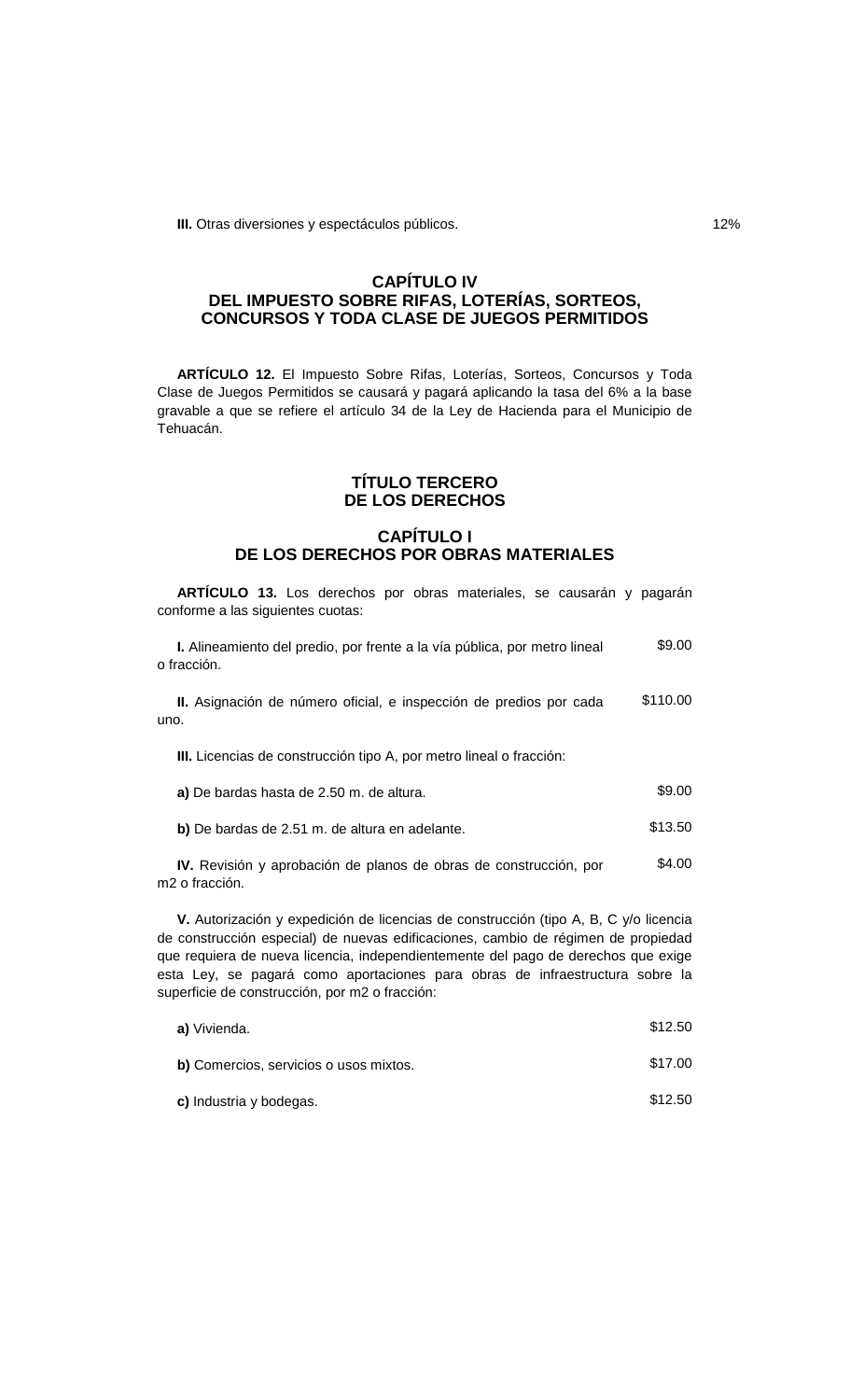**VI.** Licencias de construcción (tipo A, B, C y/o licencia de construcción especial) de edificios nuevos, y otras construcciones, reconstrucción, ampliación y cualquier obra en general que modifique la estructura original del edificio, sobre la suma total de la superficie cubierta correspondiente a cada uno de los pisos que se construyan por m2 o fracción:

| a) Vivienda con superficie a construir de hasta 50.00 m2, por m2 o<br>fracción.                                                                                                                  | \$2.10  |
|--------------------------------------------------------------------------------------------------------------------------------------------------------------------------------------------------|---------|
| b) Vivienda con superficie a construir de 50.01 m2 a 150.00 m2, por<br>m2 o fracción.                                                                                                            | \$2.10  |
| c) Vivienda con superficie a construir de 150.01 m2 a 300.00 m2, por<br>m <sub>2</sub> o fracción.                                                                                               | \$3.10  |
| d) Vivienda con superficie a construir de 300.01 m2 en adelante, por<br>m2 o fracción.                                                                                                           | \$7.30  |
| e) Inmuebles con uso industrial y bodegas, por m2 o fracción.                                                                                                                                    | \$16.60 |
| f) Edificios multifamiliares y unidades habitacionales, que no sean de interés social,<br>por m2 o fracción:                                                                                     |         |
| - Hasta 100 m2.                                                                                                                                                                                  | \$9.00  |
| - De 100.01 m2 hasta 300.00 m2.                                                                                                                                                                  | \$10.40 |
| - De 300.01 m2 en adelante.                                                                                                                                                                      | \$11.50 |
| g) Centros comerciales, de servicios y usos mixtos, por m2 o<br>fracción:                                                                                                                        |         |
| - Hasta 50.00 m2.                                                                                                                                                                                | \$9.30  |
| - De 50.01 m2 a 250.00 m2.                                                                                                                                                                       | \$11.50 |
| - De 250.01 m2 en adelante.                                                                                                                                                                      | \$14.00 |
| Licencias de construcción, reconstrucción,<br>h)<br>ampliación<br>$\circ$<br>remodelación de edificios cubiertos o descubiertos no comprendidos en<br>los incisos anteriores, por m2 o fracción: | \$13.00 |
| i) Tanques subterráneos, superficiales o elevados para uso distinto<br>al almacenamiento de agua potable, por m3 o fracción.                                                                     | \$43.70 |
| j) Construcciones relacionadas con depósitos de agua, por m3 o<br>fracción:                                                                                                                      |         |
| - De cisternas para uso doméstico.                                                                                                                                                               | \$10.40 |
| - De cisternas para uso industrial, comercial o de servicios.                                                                                                                                    | \$32.80 |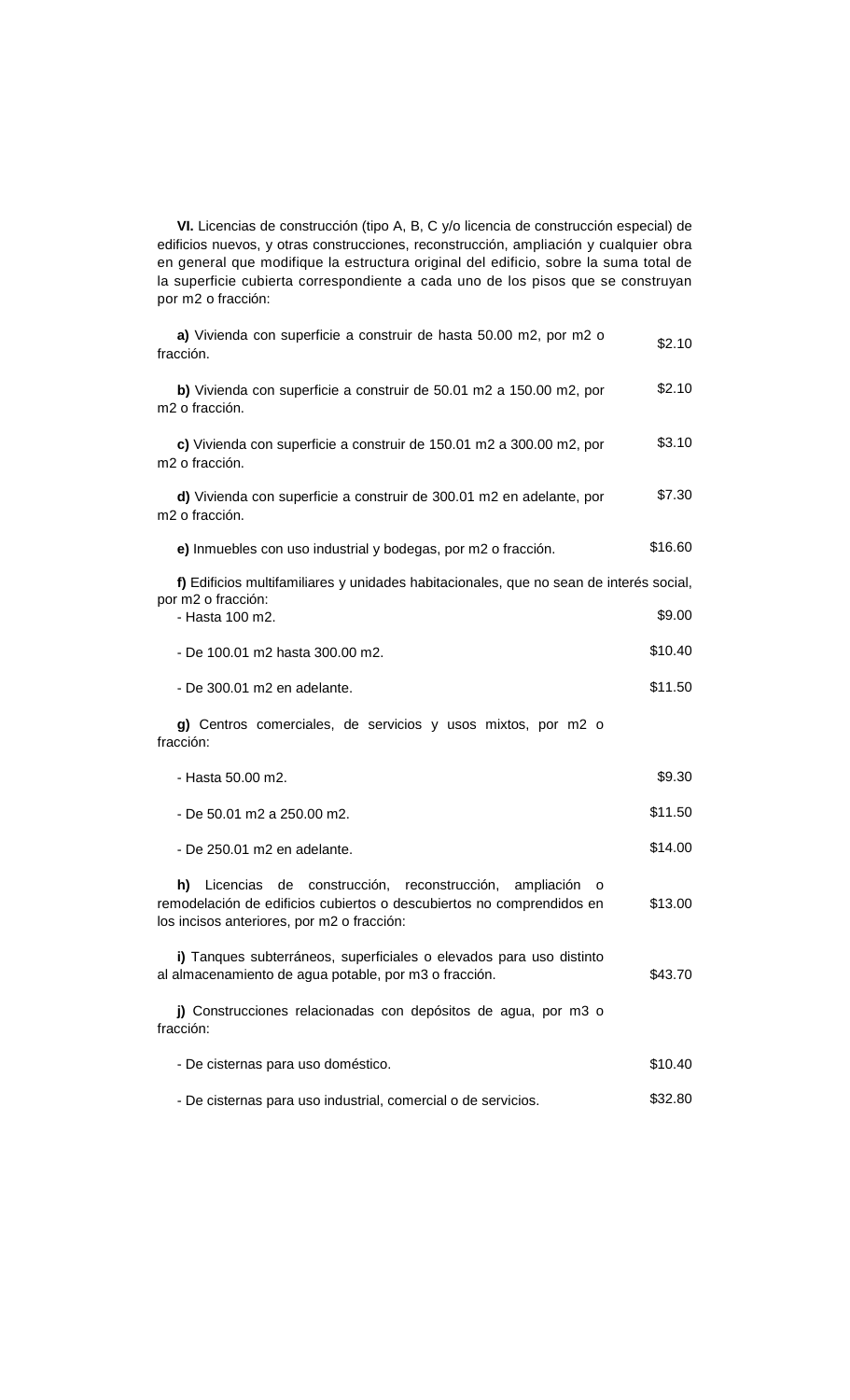| - Albercas, fuentes u otras.                                                                                                             | \$15.10  |
|------------------------------------------------------------------------------------------------------------------------------------------|----------|
| k) Construcción de fosas sépticas, plantas de tratamiento, trampas<br>de grasa y cualquier otra construcción similar, por m3 o fracción. | \$10.40  |
| I) Construcción de incineradores para residuos infecto biológicos,<br>orgánicos e inorgánicos, por m2 o fracción.                        | \$158.10 |
| m) Canchas deportivas, por m2 o fracción.                                                                                                | \$2.10   |

**n)** Licencias o permisos para construcción no incluidas en las fracciones anteriores, por metro, metro cuadrado, metro cúbico o fracción según sea el caso. \$10.40

**VII.** Estructura para anuncios espectaculares de piso o azoteas, pagará teniendo como referencia los metros cuadrados o fracción del área ocupada por la base o la proyección horizontal de la estructura, lo que resulte mayor, más la longitud de la altura de la estructura:

| a) Estructuras para anuncios espectaculares, por m2 o fracción.                                                                                                                                     | \$41.60  |
|-----------------------------------------------------------------------------------------------------------------------------------------------------------------------------------------------------|----------|
| b) Aportación de obras de infraestructura por m2 o fracción de<br>construcción.                                                                                                                     | \$41.60  |
| c) Licencia de construcción de obras materiales nuevas, de<br>reconstrucción, ampliación y cualquier obra que modifique la estructura<br>original de las mismas, por m2 o fracción de construcción. | \$47.80  |
| d) Licencias para modificación de la construcción o instalación de<br>estructuras permanentes que soporten líneas aéreas en la vía pública,<br>por metro lineal o fracción.                         | \$28.10  |
| e) Aprobación de proyecto por m2 o fracción de la superficie total del<br>terreno más m2 o fracción de la construcción en niveles superiores.                                                       | \$10.40  |
| f) Uso de suelo por m2 o fracción, sobre la superficie de terreno a<br>utilizar por el proyecto.                                                                                                    | \$33.80  |
| g) Terminación de obra por m2 o fracción de construcción.                                                                                                                                           | \$6.80   |
| h) Por emisión de estudio de factibilidad de anuncio por unidad.                                                                                                                                    | \$790.40 |
| VIII. Autorización para fraccionar o urbanizar, lotificar, relotificar, subdividir y<br>fusionar áreas o predios, por m2 o fracción:                                                                |          |
| a) Litificación, relotificación y fusión.                                                                                                                                                           | \$3.10   |
| b) División, subdivisión o segregación.                                                                                                                                                             | \$3.10   |
| c) Por cada lote que resulte de los actos autorizados en los incisos a)<br>y b) de esta fracción.                                                                                                   | \$93.60  |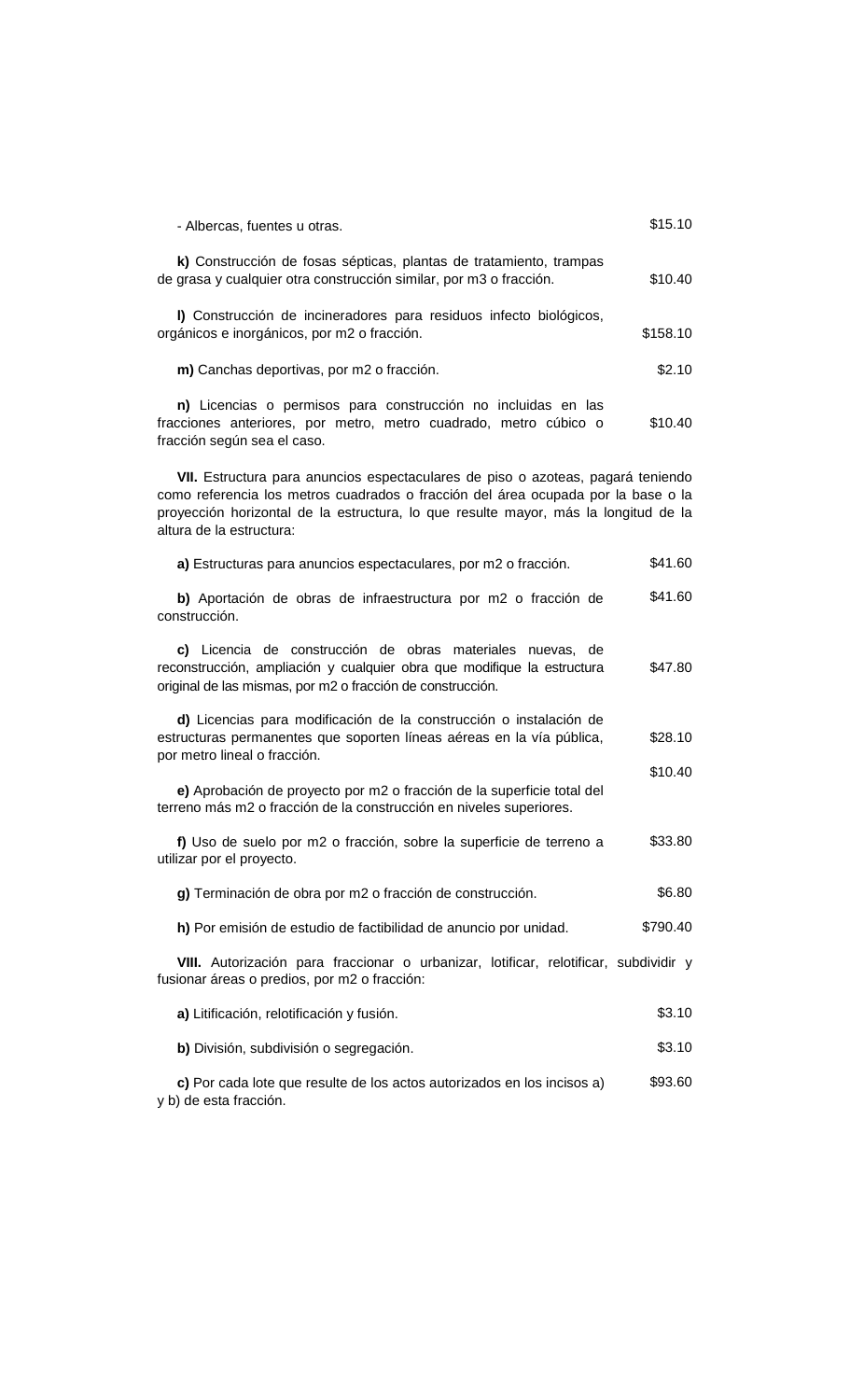| d) Por revisión y aprobación de obras de urbanización, por m2 de<br>calle o fracción.             | \$1.60   |
|---------------------------------------------------------------------------------------------------|----------|
| <b>IX.</b> Licencias para fraccionar construcciones sin autorización de nuevas<br>construcciones: |          |
| a) Sobre el área por fraccionar y aprobación de proyecto, por m2 o<br>fracción.                   | \$3.10   |
| b) Por cada unidad de área o local que resulte.                                                   | \$90.00  |
| X. Sobre el importe total de obras de urbanización.                                               | $6.55\%$ |
| <b>XI.</b> Licencia para obras de demolición, por ml, m2 o fracción.                              | \$3.10   |

Tratándose de construcciones ruinosas que afecten la higiene, seguridad o imagen de la vía pública, independientemente de los derechos que cause la expedición de la licencia de demolición:

**a)** En el primer cuadro de la ciudad, por metro lineal al frente de calle. \$18.70

**b)** Fuera del primer cuadro de la ciudad, por el mismo concepto. \$9.40

**XII.** Licencia de Construcción tipo A, únicamente de vivienda unifamiliar en planta baja y primer nivel y que no afecte la estructura del inmueble. \$120.60

**XIII.** Renovación de licencia de obras de construcción y urbanización, (tipo A, B, C y/o licencia de construcción especial) se pagará el 20% del costo total de la misma. Lo anterior si la renovación fuera posible.

**XIV.** Licencias de uso de suelo para construcción, regularización o específico para empadronamiento de acuerdo a la vigencia fijada reglamentaria, se pagará sobre la superficie de construcción por m2 o fracción:

**a)** Vivienda:

| Hasta 150.00 m2.                     | \$4.20            |
|--------------------------------------|-------------------|
| De 150.01 m2 en adelante.            | \$10.90           |
| b) Comercio, servicio y usos mixtos: |                   |
| Hasta 50.00 m2.                      | \$9.90<br>\$10.40 |
| De 50.01 m2 a 250.00 m2.             |                   |
| De 250.01 m2 a 500.00 m2.            | \$11.40           |
| De 500.01 m2 en adelante.            | \$13.00           |
|                                      |                   |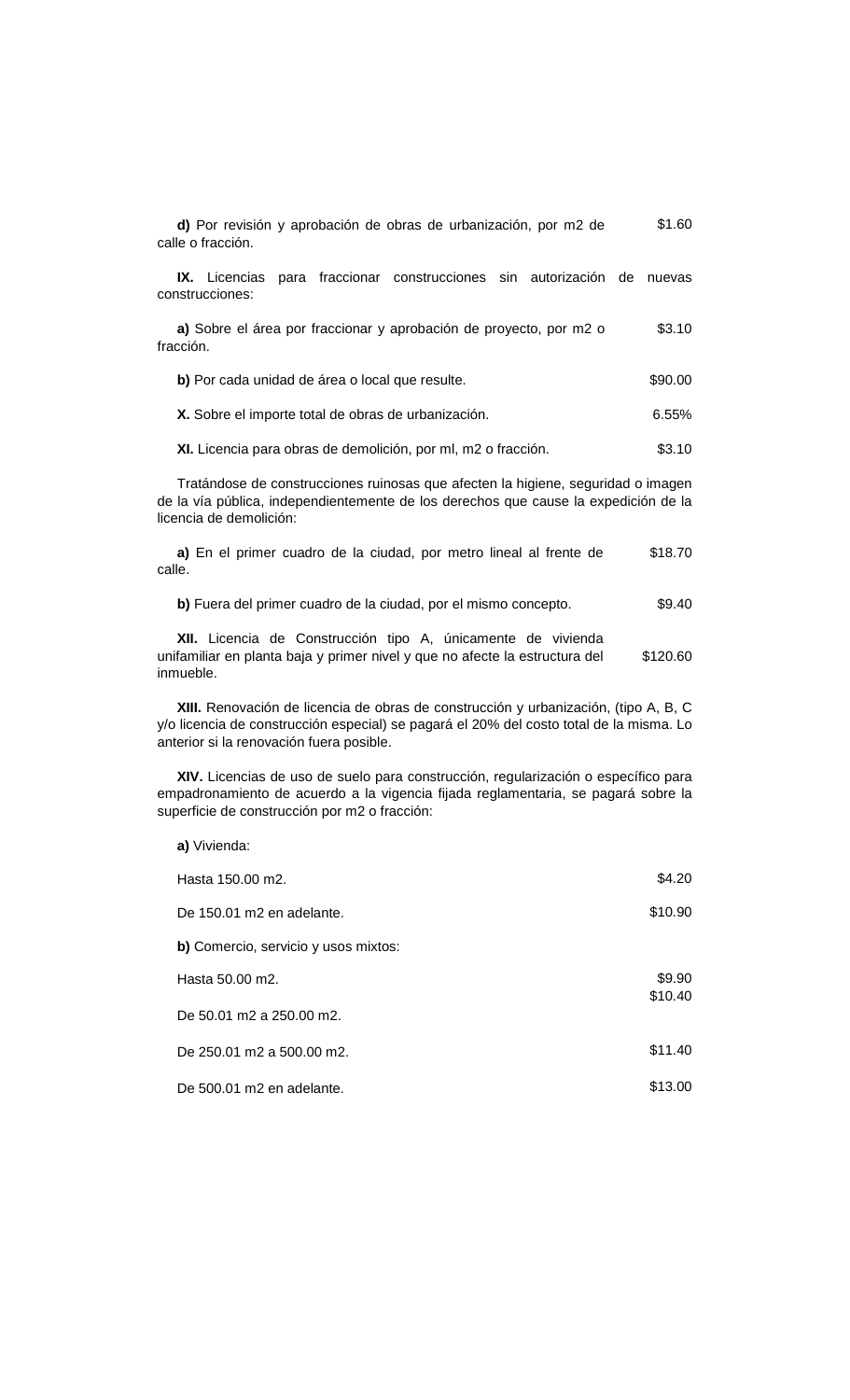**c)** Industria y bodegas:

| Zonas agrupadas.                                                                                                                                                                                                                                                                                                                                                                                                      | \$9.40  |
|-----------------------------------------------------------------------------------------------------------------------------------------------------------------------------------------------------------------------------------------------------------------------------------------------------------------------------------------------------------------------------------------------------------------------|---------|
| Zonas no agrupadas.                                                                                                                                                                                                                                                                                                                                                                                                   | \$16.10 |
| <b>d)</b> Giros comprendidos en los incisos c), d), e), f), g), h), i), j), k), l),<br>m), n), o), p), q), r), s) y t) del artículo 26 fracción I de esta Ley.                                                                                                                                                                                                                                                        | \$32.80 |
| e) Áreas de recreación y deportes.                                                                                                                                                                                                                                                                                                                                                                                    | \$3.10  |
| f) Usos no contemplados en los incisos anteriores.                                                                                                                                                                                                                                                                                                                                                                    | \$26.50 |
| XV. Actualización o renovación de licencia de uso de suelo, se pagará el 15% del<br>costo señalado en los incisos de la fracción anterior.<br>XVI. Regularización de construcciones ya iniciadas o terminadas, presentación<br>extemporánea de planos y documentos, independientemente de cubrir los derechos<br>correspondientes se causarán sobre la cantidad total de superficie construida, por m2<br>o fracción: |         |
| a) En vivienda.                                                                                                                                                                                                                                                                                                                                                                                                       | \$21.80 |
| b) En comercio, servicios y usos mixtos.                                                                                                                                                                                                                                                                                                                                                                              | \$35.90 |
| c) En industria y bodegas.                                                                                                                                                                                                                                                                                                                                                                                            | \$65.50 |
| d) En bardas, por m2 o fracción.                                                                                                                                                                                                                                                                                                                                                                                      |         |

| Hasta 2.50 m. de altura.  | \$10.40 |
|---------------------------|---------|
| Más de 2.50 m. de altura. | \$17.10 |

Si no estuviera terminada la obra, además de los derechos correspondientes, se cobrará el 2% sobre el valor estimado de la misma, de acuerdo a los siguientes porcentajes de avance:

| TABLA                                                    | <b>AVANCE DE OBRA</b> |
|----------------------------------------------------------|-----------------------|
| Actividades preliminares (Limpieza, nivelación y trazo). | 5%                    |
| Cimentación (incluye cepas).                             | 20%                   |
| Estructura (enrase de muro).                             | 40%                   |
| Losas o cubiertas (sin importar el grado de avance).     | 65%                   |
| Acabados (sin importar el grado de avance).              | 100%                  |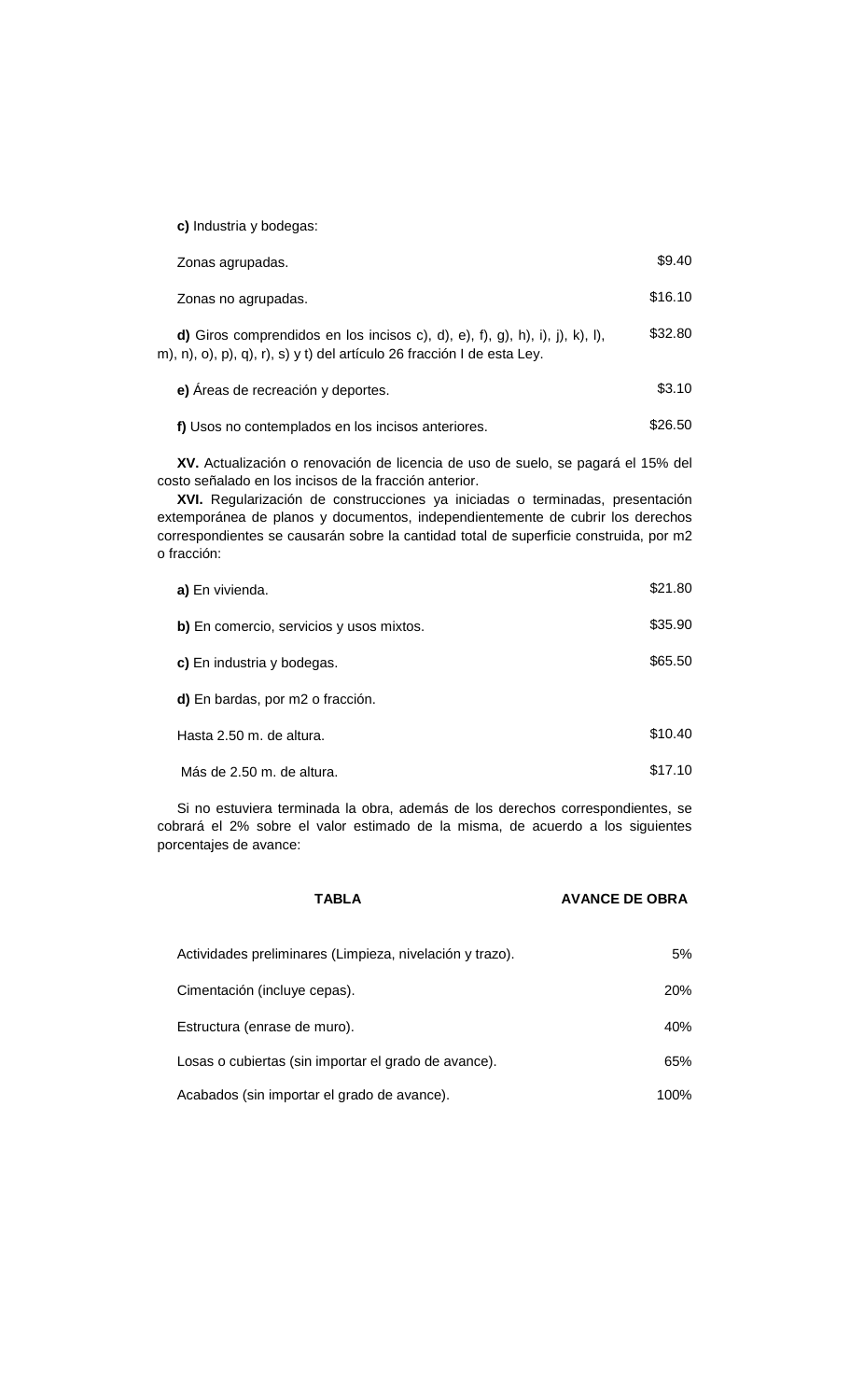**XVII.** Visita de campo.

| a) Estudio de dictamen técnico por concepto de nomenclatura de<br>asentamientos registrados                                                                                                                                                | \$343.00   |
|--------------------------------------------------------------------------------------------------------------------------------------------------------------------------------------------------------------------------------------------|------------|
| b) Inspección y verificación de levantamiento topográfico en sitio                                                                                                                                                                         | \$416.00   |
| XVIII. Constancia de autorización de medidas de seguridad de la<br>Unidad Municipal de Protección Civil y Bomberos, para la realización de<br>eventos, instalación de espectáculos, de establecimientos o inmuebles que<br>así lo amerite. | \$2,472.00 |
| XIX. Informe preventivo del impacto ambiental, en cualquiera de sus<br>modalidades, previo análisis del proyecto o actividad a realizarse.                                                                                                 | \$1,465.50 |
| XX. Por evaluación del impacto ambiental en modalidades<br>permitidas, previo análisis del proyecto o actividad a realizarse:                                                                                                              |            |
| a) Manifiesto de impacto ambiental modalidad particular.                                                                                                                                                                                   | \$3,134.50 |
| b) Manifiesto de impacto ambiental modalidad regional.                                                                                                                                                                                     | \$3,684.50 |
| XXI. Por evaluación extemporánea del impacto ambiental en<br>modalidades permitidas, previo análisis del proyecto o actividad a<br>realizarse:                                                                                             |            |
| a) Manifiesto de impacto ambiental modalidad particular.                                                                                                                                                                                   | \$3,449.00 |
| b) Manifiesto de impacto ambiental modalidad regional.                                                                                                                                                                                     | \$4,053.00 |
| XXII. Por emisión de estudio de factibilidad de uso de suelo, tratándose de:                                                                                                                                                               |            |
| a) Vivienda o casa habitación.                                                                                                                                                                                                             | \$780.50   |
| b) Industria, comercio, servicio y usos mixtos.                                                                                                                                                                                            | \$1,553.50 |
| c) Fraccionamientos, urbanizaciones y centros comerciales.                                                                                                                                                                                 | \$4,100.00 |
| XXIII. Constancia de terminación de obra, por m2 construido:                                                                                                                                                                               |            |
| a) Vivienda unifamiliar y multifamiliar de interés social y popular con<br>superficie de hasta de 80.00 m2.                                                                                                                                | \$1.60     |
| b) Vivienda con superficie de 80.01 m2 a 120.00 m2 o fracción.                                                                                                                                                                             | \$1.60     |
| c) Vivienda con superficie de 120.01 m2 a 200.00 m2 o fracción.                                                                                                                                                                            | \$1.60     |
| d) Vivienda con superficie de 200.01 m2 a 300.00 m2 o fracción.                                                                                                                                                                            | \$3.10     |
| e) Vivienda con superficie de 300.01 m2 en adelante, por m2 o                                                                                                                                                                              | \$8.80     |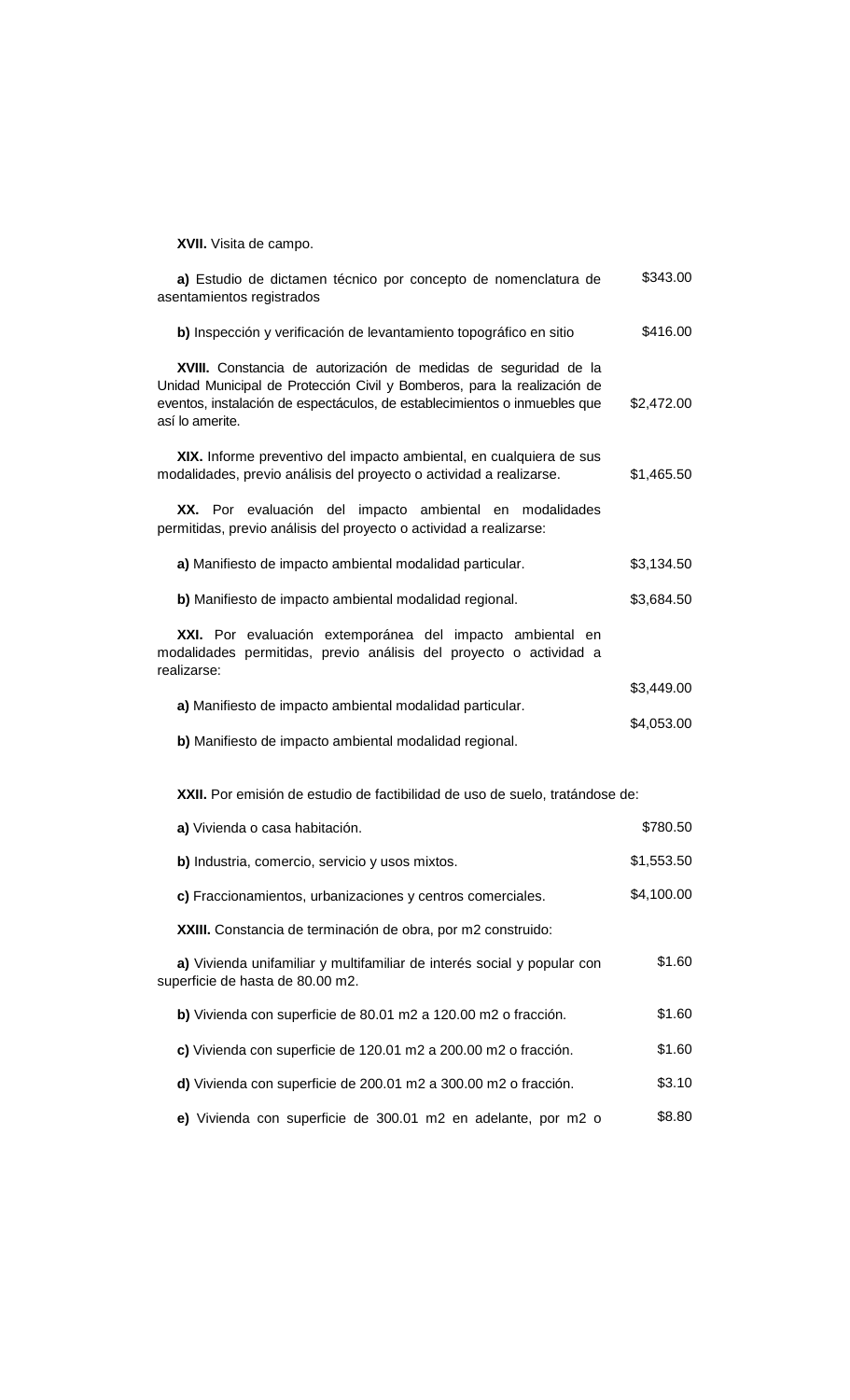#### fracción.

| f) Inmuebles con uso industrial y/o bodegas, por m2 o fracción.                                                                                                                                                                                                                                                            | \$8.80<br>\$7.30 |
|----------------------------------------------------------------------------------------------------------------------------------------------------------------------------------------------------------------------------------------------------------------------------------------------------------------------------|------------------|
| g) De construcción, reconstrucción, ampliación, remodelación o<br>cualquier obra que implique proceso constructivo de edificios<br>multifamiliares, unidades habitacionales, centros comerciales, de<br>servicio y usos mixtos comprendidos en los incisos anteriores que no<br>sean de interés social, por m2 o fracción. |                  |
|                                                                                                                                                                                                                                                                                                                            | \$9.40           |
| h) Tanques subterráneos para uso distinto al almacenamiento de agua<br>potable, por m3 o fracción.                                                                                                                                                                                                                         |                  |
| XXIV. Por emisión de constancia de uso de suelo.                                                                                                                                                                                                                                                                           | \$605.00         |
| XXV. Por dictamen de cambio de uso de suelo o densidad, por m2.                                                                                                                                                                                                                                                            | \$7.30           |
| XXVI. por cambio de Perito director Responsable de Obra y de retiro<br>de firma, se pagará:                                                                                                                                                                                                                                | \$658.00         |

### **CAPÍTULO II DE LOS DERECHOS POR EJECUCIÓN DE OBRAS PÚBLICAS**

**ARTÍCULO 14.** Los derechos por ejecución de obras públicas se causarán y pagarán conforme a las siguientes cuotas:

**I.** Construcción de banquetas y guarniciones:

| a) Construcción de banquetas de concreto hidráulico, asfáltico o de<br>concreto por m2 o fracción. | \$253.80 |
|----------------------------------------------------------------------------------------------------|----------|
| b) Guarniciones de concreto hidráulico por metro lineal o fracción.                                | \$214.80 |
| II. Construcción de pavimento por m2 o fracción:                                                   |          |
| a) De concreto asfáltico de 5 cm. de espesor.                                                      | \$379.60 |
| b) De concreto hidráulico de 5 cm. de espesor.                                                     | \$718.60 |
| c) De concreto de 10 cm. de espesor.                                                               | \$718.60 |
| d) Ruptura y reposición de pavimento asfáltico de 5 cm. de espesor.                                | \$238.20 |
| e) Relaminación de pavimento de 3 cm. de espesor.                                                  | \$95.20  |

**III.** Por obras públicas de iluminación, cuya ejecución genere beneficios y gastos individualizables.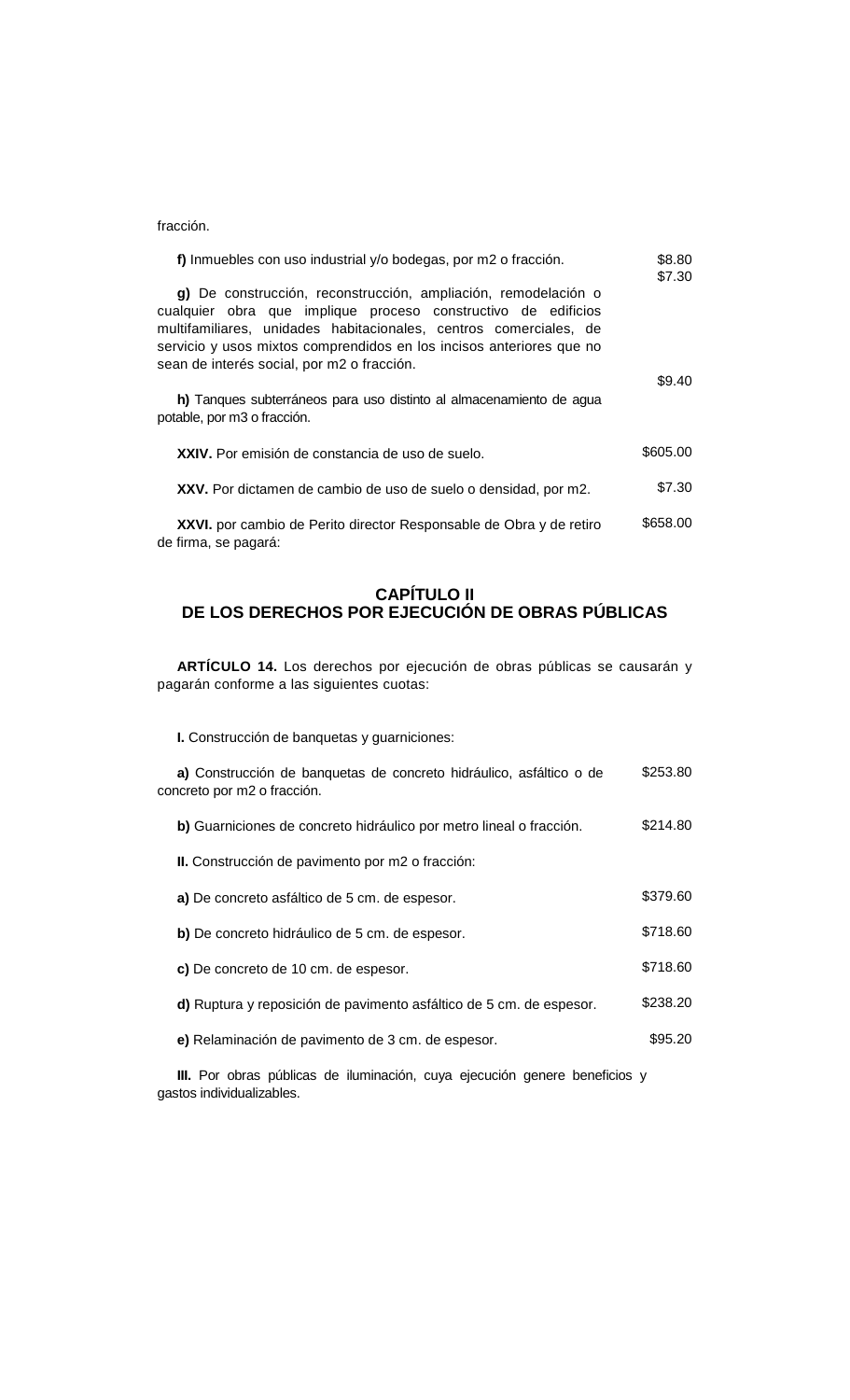El cobro de los derechos a que se refiere esta fracción, se determinará en términos de la Ley de Hacienda para el Municipio de Tehuacán, por la Tesorería Municipal, tomando en consideración el costo de la ejecución de dichas obras.

**IV.** La ejecución de obra pública contemplada en este artículo, realizada por particulares. \$0.00

**V.** Por ingreso al padrón de Peritos Directores responsables de Obra y/o corresponsables. \$790.00

**VI.** Constancia de Refrendo de Perito Director Responsable de Obra y/o Corresponsable. \$330.00

### **CAPÍTULO III DE LOS DERECHOS POR LOS SERVICIOS PRESTADOS POR EL SISTEMA OPERADOR DE LOS SERVICIOS DE AGUA POTABLE Y ALCANTARILLADO DEL MUNICIPIO**

**ARTÍCULO 15.** El pago de los derechos a que se refiere este Capítulo, se hará conforme a las cuotas, tasas y tarifas, y demás elementos de la relación tributaria, así como a la normatividad a que se refiere el Decreto expedido por el Honorable Congreso del Estado, que reforma y adiciona diversas disposiciones de la Ley de Agua y Saneamiento para el Estado de Puebla publicado en el Periódico Oficial del Estado de fecha 31 de julio de 1996, o en su caso por las disposiciones legislativas aplicables. Lo anterior sin perjuicio de que el Organismo Operador de Agua Potable y Alcantarillado, pueda actualizar las cuotas, tasas y tarifas, relacionadas con la prestación de los servicios de agua potable, alcantarillado y saneamiento, en términos de la Ley de Agua y Saneamiento del Estado de Puebla.

### **CAPÍTULO IV DE LOS DERECHOS POR LOS SERVICIOS DE ALUMBRADO PÚBLICO**

**ARTÍCULO 16.** Los derechos por el servicio de alumbrado público, se causarán anualmente y se pagarán bimestralmente, aplicándole a la base a que se refiere la Ley de Hacienda para el Municipio de Tehuacán, las tasas siguientes:

| a) Usuarios de las tarifas $1, 2, y, 3$ . | 6.5% |
|-------------------------------------------|------|
|-------------------------------------------|------|

| b) Usuarios de las tarifas OM, HM, HS y HSL. | 2.0% |
|----------------------------------------------|------|
|----------------------------------------------|------|

### **CAPÍTULO V DE LOS DERECHOS POR EXPEDICIÓN DE CERTIFICADOS, CONSTANCIAS Y OTROS SERVICIOS**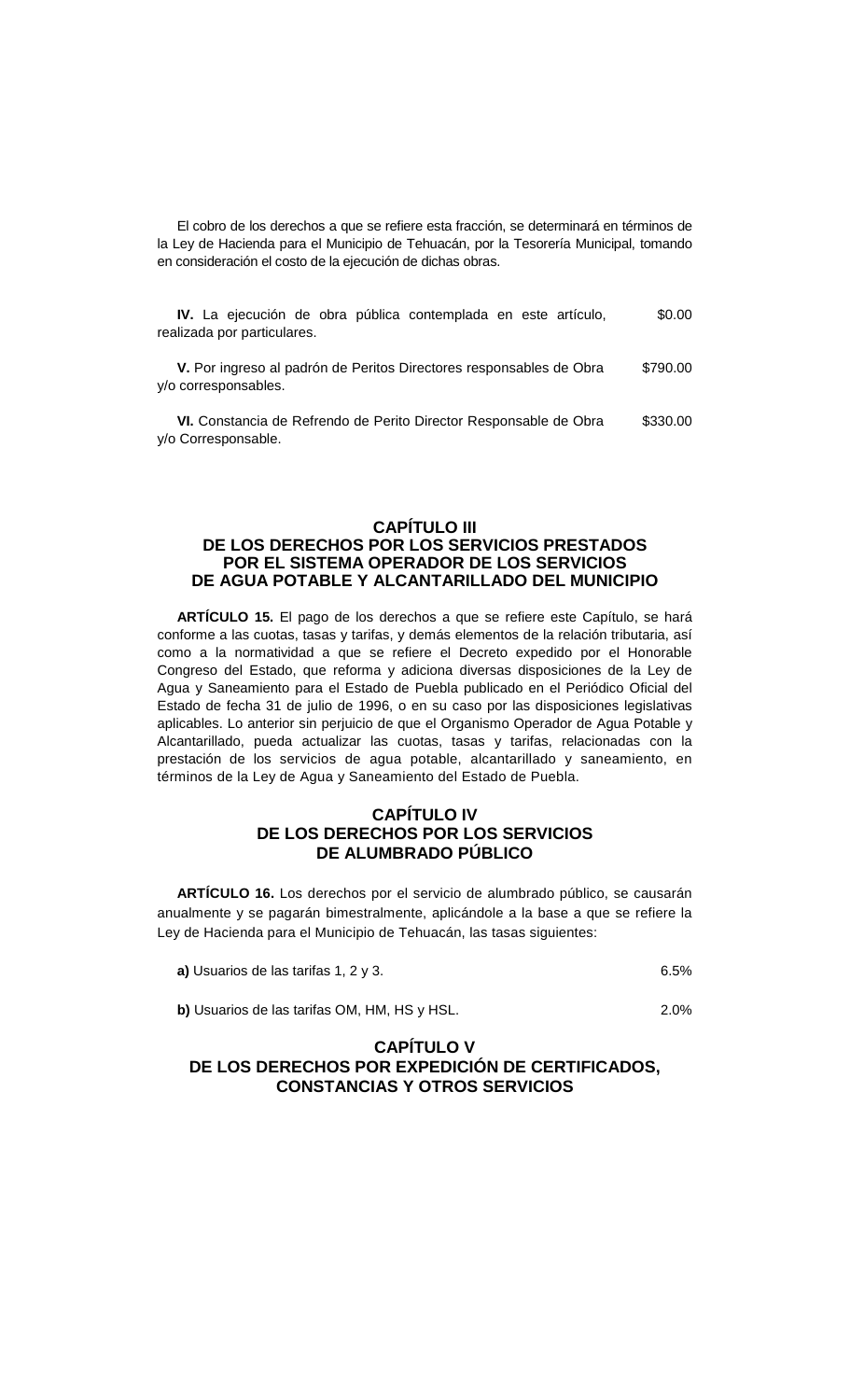**ARTÍCULO 17.** Los derechos por expedición de certificaciones, constancias y otros servicios, se causarán y pagarán conforme las cuotas siguientes:

**I.** Por la certificación de datos o documentos que obren en los archivos municipales:

| a) Por cada hoja, incluyendo formato                          | \$70.00 |
|---------------------------------------------------------------|---------|
| b) Por expedientes de hasta 35 hojas                          | \$70.00 |
| - Por hoja adicional                                          | \$35.50 |
| II. Por la expedición de certificados y constancias oficiales | \$70.00 |

No se pagará la cuota a que se refiere esta fracción por la expedición de certificados de escasos recursos y reclutamiento militar.

**III.** Por la prestación de otros servicios:

**a)** Por expedición de copias simples de documentos que obren en los archivos de las dependencias u organismos municipales.

| - Por foja simple.                                                                                                                     | \$10.40  |
|----------------------------------------------------------------------------------------------------------------------------------------|----------|
| b) Por la realización del procedimiento oficioso en Declaraciones<br>notariales se pagará como costo administrativo la cantidad de:    | \$208.00 |
| c) Por tramitación de avisos aclaratorios notariales.                                                                                  | \$208.00 |
| d) Por la asignación de número de cuenta predial:                                                                                      | \$70.00  |
| - Condominios, lotificaciones, relotificaciones o inmuebles sustraídos                                                                 | \$48.50  |
| de la acción fiscal, por cada cuenta resultante.<br>- A inmuebles no sustraídos de la acción fiscal.                                   | \$48.50  |
| Adicionalmente a la cuota señalada en las fracciones anteriores, se pagará el 50%<br>más de la misma, por cada ejercicio transcurrido. |          |
| e) Por expedición del Programa de Desarrollo Urbano vigente de la ciudad de<br>Tehuacán.                                               |          |
| - Carta Urbana. (Plano impreso a color).                                                                                               | \$606.00 |
| - Programa de Desarrollo Urbano de la ciudad de Tehuacán, versión<br>abreviada (documento engargolado)                                 | \$475.00 |

**-** Programa de Desarrollo Urbano de la ciudad de Tehuacán (imagen formato digital) \$606.00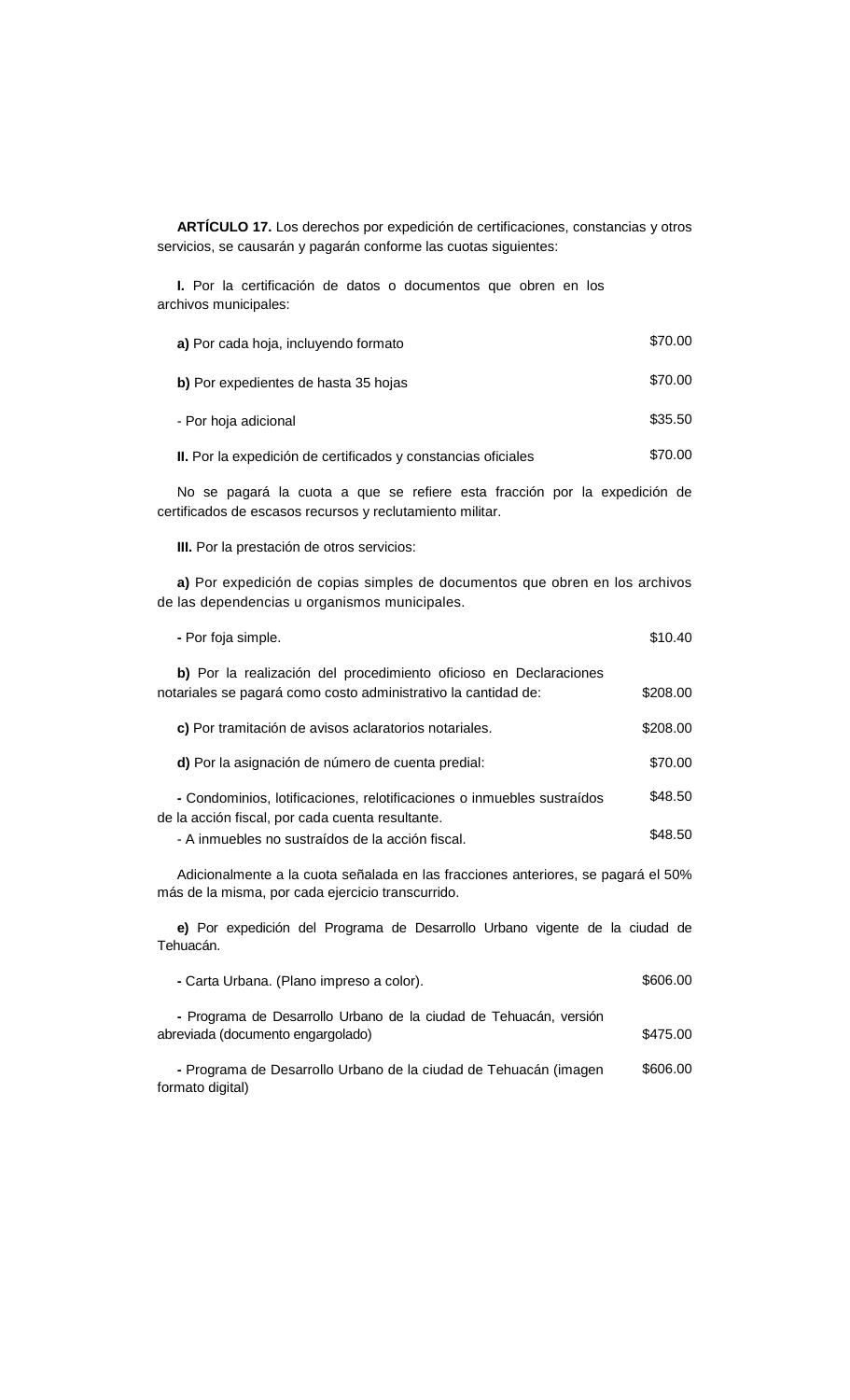| f) Por trámite administrativo municipal en solicitud de pasaportes. | \$211.00 |
|---------------------------------------------------------------------|----------|
|---------------------------------------------------------------------|----------|

**g)** Por dictámenes, estudios, servicios relacionados con este Capítulo que se soliciten a las autoridades municipales distintos a los enumerados en las fracciones precedentes.  $$158.50$ 

#### **CAPÍTULO VI DE LOS DERECHOS POR LOS SERVICIOS PRESTADOS POR LOS RASTROS O EN LUGARES AUTORIZADOS**

**ARTÍCULO 18.** Los servicios que preste el Rastro Municipal o lugares previamente autorizados por el Ayuntamiento, a solicitud de los particulares o por disposición de la Ley, se causarán y pagarán derechos conforme a las siguientes cuotas:

**I.** Pesado de animales, sacrificio, desprendido de piel, extracción de vísceras, lavado y rasurado de los mismos y uso de corrales:

| a) Por cabeza de ganado mayor.                 | \$82.00 |
|------------------------------------------------|---------|
| b) Por cabeza de cerdo:                        |         |
| - Hasta 30 kg.                                 | \$24.00 |
| - De 30.01 kg. A 90 kg.                        | \$76.50 |
| - De 90.01 kg. A 200.00 kg.                    | \$91.50 |
| - De más de 200 kg.                            | \$99.50 |
| c) Por cabeza de ganado ovicaprino y becerros. | \$24.00 |

**II.** Las carnes frescas, secas, saladas y sin salar, productos de salchichoneria y similares que se introduzcan al Municipio de Tehuacán, serán revisadas e inspeccionadas por la Autoridad Municipal para su control, inspección sanitaria, pesado y sellado.

**III.** Uso de frigoríficos por cada 24 horas o fracción, se pagarán:

| a) Por canal de res.     | \$27.50 |
|--------------------------|---------|
| b) Por canal de cerdo.   | \$14.00 |
| c) Por canal ovicaprino. | \$14.00 |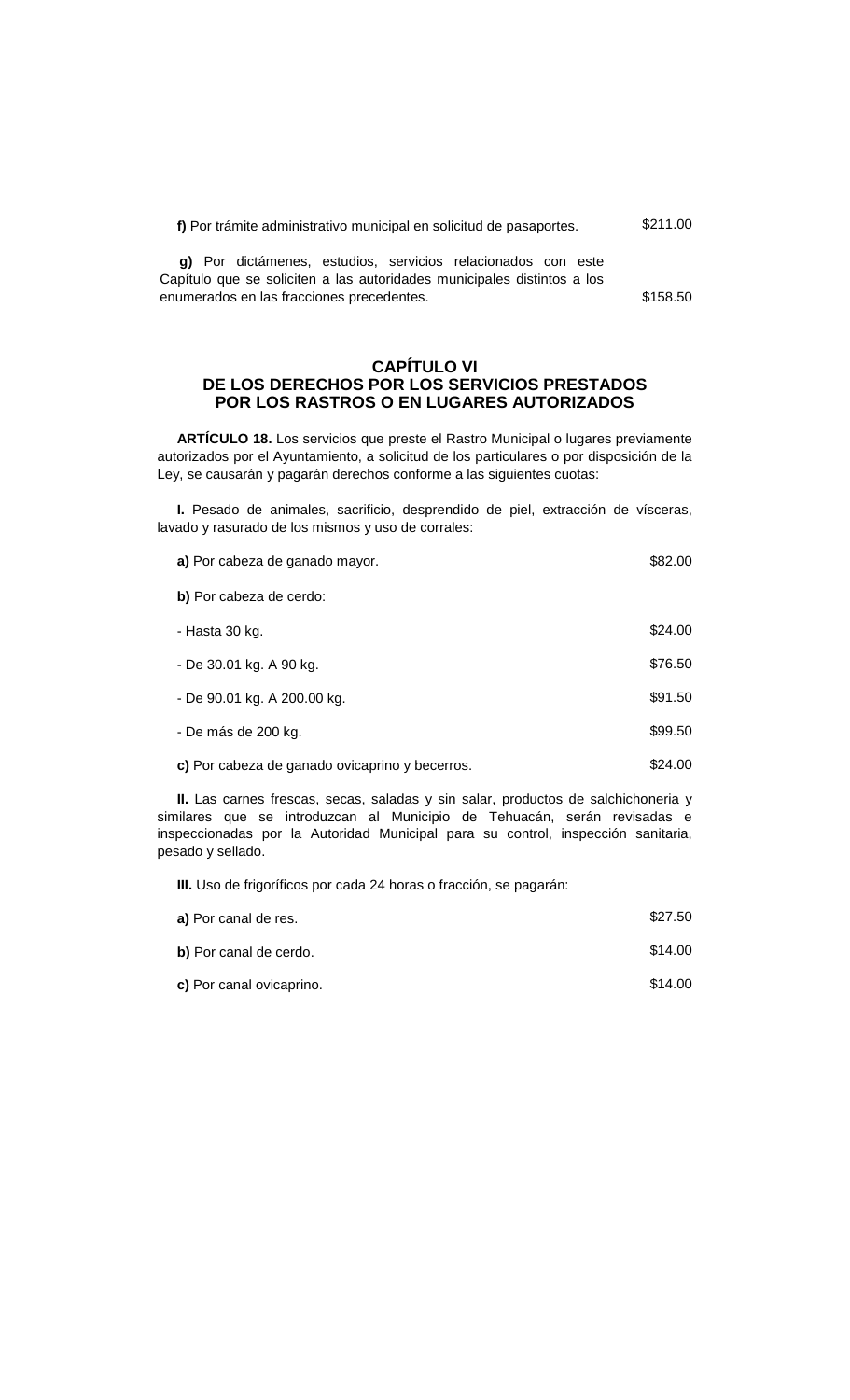**IV.** Por uso de espacios en el Rastro Municipal.

| a) Por espacios diversos al de corrales por m2.                                         | \$4.20   |
|-----------------------------------------------------------------------------------------|----------|
| b) Por uso de suelo mensual, incluye la compra venta de cuero.                          | \$212.00 |
| c) Por lavado y enjuagado de vísceras: se refiere a menudo,<br>libro y tripaje          | \$9.50   |
|                                                                                         | \$9.50   |
| d) Por pelado y rasurado de patas y cabeza (por juego)                                  |          |
| V. Por trabajos especiales:                                                             |          |
| a) Por sacrificio extraordinario de res (fuera del horario establecido),<br>por unidad. | \$82.00  |
| b) Por sacrificio extraordinario de otros.                                              | \$56.00  |

**ARTÍCULO 19.** La autorización de lugares fuera del Rastro Municipal o cualquier otro servicio no comprendido en el artículo anterior, causará el pago de derechos según su importancia y costo determinado por la Tesorería Municipal, siguiendo los criterios anteriormente establecidos.

El Rastro Municipal, no será responsable por la suspensión de los servicios que presta o retraso de los mismos, cuando éstos sean causados por fallas mecánicas, falta de energía eléctrica, captación de agua o circunstancias fortuitas no imputables a la dependencia indicada, así como tampoco será responsable por mermas, utilidades o pérdidas supuestas.

## **CAPÍTULO VII DE LOS DERECHOS POR SERVICIOS DE PANTEONES**

**ARTÍCULO 20.** Los derechos a que se refiere este capítulo, se causará y pagarán conforme a las siguientes cuotas:

**I.** Inhumaciones en fosas y criptas:

| Clase   | Por una<br>temporalidad<br>de 7 años | Adquiridas a<br>Perpetuidad |
|---------|--------------------------------------|-----------------------------|
| Primera | \$473.00                             | \$1,073.00                  |
| Segunda | \$234.50                             | \$495.00                    |
| Tercera | \$151.00                             | \$248.00                    |
| Cuarta  | \$65.00                              | \$138.00                    |

**II.** Permiso de construcción de bóveda obligatoria en todas las secciones. \$178.50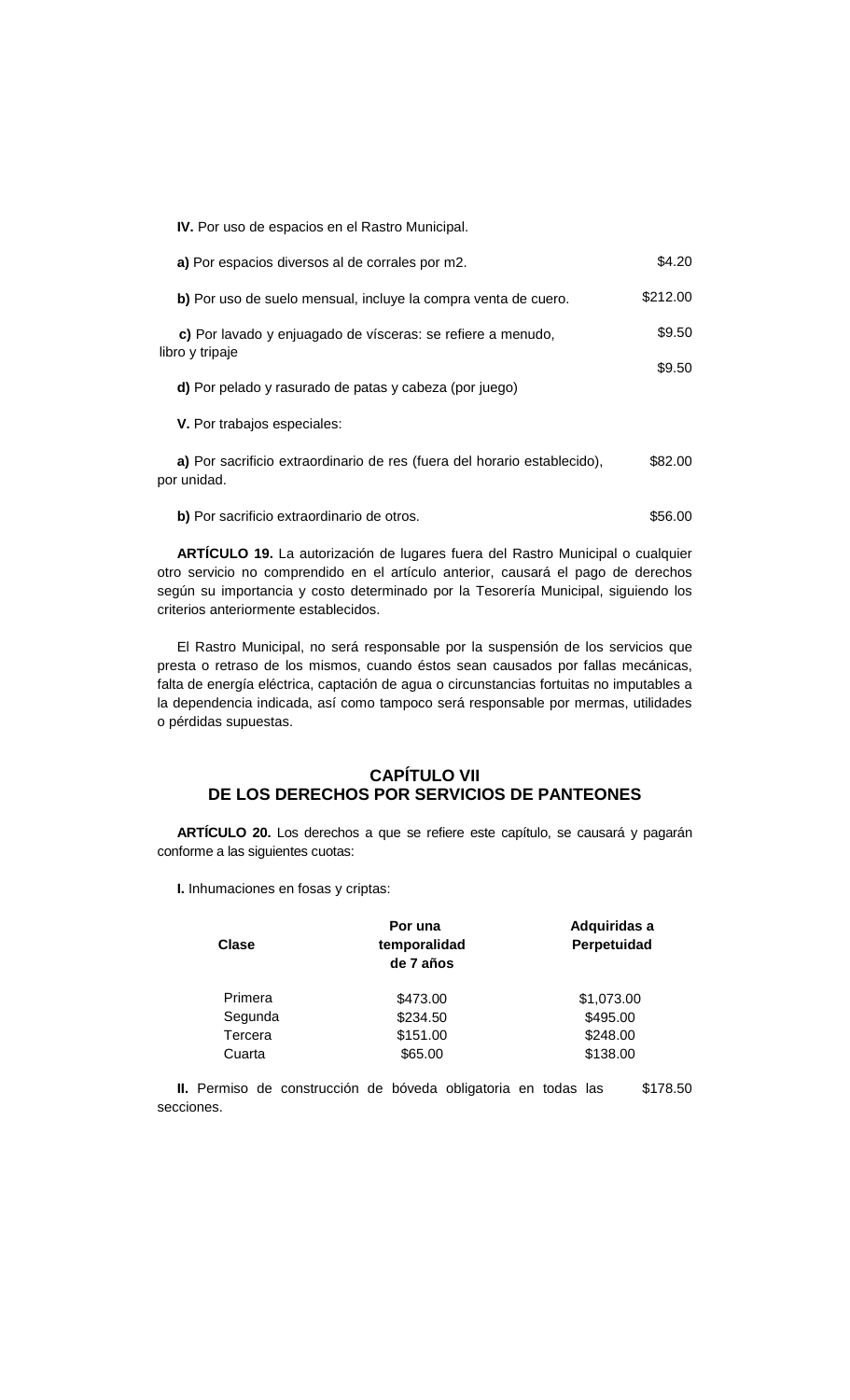| III. Por trabajos de excavación se pagarán para las cuatro secciones:                                                                                                                                                                                                                                                                                           |             |  |
|-----------------------------------------------------------------------------------------------------------------------------------------------------------------------------------------------------------------------------------------------------------------------------------------------------------------------------------------------------------------|-------------|--|
| a) Por inhumaciones.                                                                                                                                                                                                                                                                                                                                            | \$164.50    |  |
| b) Para exhumaciones.                                                                                                                                                                                                                                                                                                                                           | \$192.50    |  |
| IV. Exhumaciones después de transcurrido el término de Ley.                                                                                                                                                                                                                                                                                                     | \$137.50    |  |
| V. Exhumaciones de carácter prematuro cuando se hayan<br>acreditado los requisitos legales necesarios.<br>Permiso de construcción, reconstrucción,<br>demolición<br>VI.<br>$\circ$<br>modificación de monumentos:                                                                                                                                               | \$673.00    |  |
| a) Capillas y monumentos.                                                                                                                                                                                                                                                                                                                                       | \$715.00    |  |
| b) Otros:                                                                                                                                                                                                                                                                                                                                                       | \$137.00    |  |
| VII. Inhumaciones en panteones particulares.                                                                                                                                                                                                                                                                                                                    | \$591.00    |  |
| VIII. Por adquisición del uso de perpetuidad de fosas en el panteón municipal:                                                                                                                                                                                                                                                                                  |             |  |
| Primera clase.                                                                                                                                                                                                                                                                                                                                                  | \$20,625.00 |  |
| Segunda clase.                                                                                                                                                                                                                                                                                                                                                  | \$17,876.00 |  |
| Tercera clase.                                                                                                                                                                                                                                                                                                                                                  | \$13,751.00 |  |
| Cuarta clase.                                                                                                                                                                                                                                                                                                                                                   | \$9,624.00  |  |
| IX. Pago de refrendo:                                                                                                                                                                                                                                                                                                                                           |             |  |
| a) Por refrendo anual cumplida la temporalidad de 7 años:                                                                                                                                                                                                                                                                                                       |             |  |
| Primera.                                                                                                                                                                                                                                                                                                                                                        | \$356.00    |  |
| Segunda.                                                                                                                                                                                                                                                                                                                                                        | \$220.50    |  |
| Tercera.                                                                                                                                                                                                                                                                                                                                                        | \$151.00    |  |
| Cuarta.                                                                                                                                                                                                                                                                                                                                                         | \$81.50     |  |
| X. En todo caso, la cesión de derechos a perpetuidad en fosas y<br>criptas, deberá ser autorizada por el Ayuntamiento, observando para tal<br>posibilidad la Ley Sanitaria aplicable en relación al tiempo mínimo de<br>inhumación y otros que a su criterio sean procedentes; para tal efecto,<br>el adquirente pagará por derechos de cesión, la cantidad de: | \$5,968.00  |  |
| <b>XI.</b> Por mantenimiento anual:                                                                                                                                                                                                                                                                                                                             |             |  |
| - Primera clase.                                                                                                                                                                                                                                                                                                                                                | \$142.50    |  |
|                                                                                                                                                                                                                                                                                                                                                                 |             |  |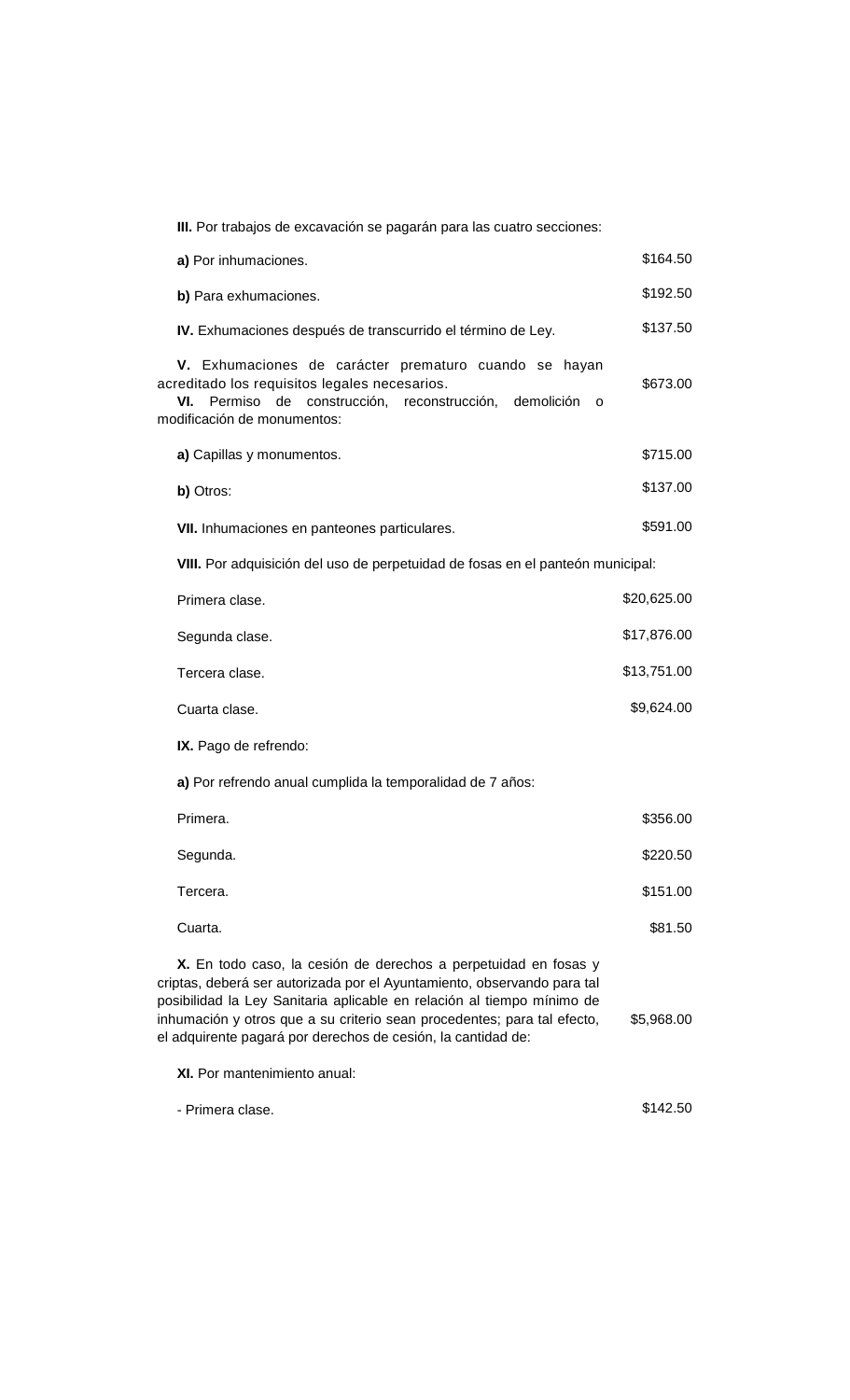| - En las demás clases.                                            | \$71.50    |
|-------------------------------------------------------------------|------------|
| XII. Por trabajos internos de albañilería en todas las secciones: |            |
| a) Construcción de Bóveda completa.                               | \$2,038.00 |
| b) Construcción de Sello lateral                                  | \$951.00   |
|                                                                   |            |

**c)** Construcción de Sello frontal \$543.50

**ARTÍCULO 21.** Las cuotas previstas en las fracciones I, III, IV y V del artículo anterior, serán aplicables por el servicio de panteones que prestan las Juntas Auxiliares del Municipio, con excepción de lo previsto en sus fracciones II y VI, en cuyo caso se pagará el 50% de las cuotas correspondientes, aplicando en lo conducente los criterios de división en sus cementerios.

### **CAPÍTULO VIII DE LOS DERECHOS POR SERVICIOS DEL DEPARTAMENTO DE PROTECCIÓN CIVIL Y BOMBEROS**

**ARTÍCULO 22.** Los derechos por los servicios prestados por el Departamento de Bomberos, se pagarán conforme a las cuotas siguientes:

| I. Por la atención de fugas de gas originadas por el mal estado del<br>cilindro y/o tanque estacionario, así como de sus conexiones en las que<br>el Ayuntamiento subrogue a las compañías gaseras, éstas pagarán a la<br>Tesorería Municipal la cuota de: | \$618.50   |
|------------------------------------------------------------------------------------------------------------------------------------------------------------------------------------------------------------------------------------------------------------|------------|
| II. Cualquier otro servicio diferente a aquéllos que se prestan por<br>asistencia, auxilio o actividad propia del Departamento.                                                                                                                            | \$124.50   |
| III. Servicio de capacitación a empresas privadas por persona por<br>cada curso.                                                                                                                                                                           | \$163.50   |
| IV. Por constancia de verificación de medidas de seguridad y<br>protección civil (incluye verificación) por m2 construido:                                                                                                                                 | \$2.10     |
| a) De verificación inicial.                                                                                                                                                                                                                                | \$1.60     |
| b) De verificaciones subsecuentes.                                                                                                                                                                                                                         | \$1.10     |
| V.- Por constancia de verificación de medidas preventivas contra<br>incendio que emita la Dirección de Protección Civil y Bomberos, para<br>empresas de alto riesgo (incluye verificación).                                                                | \$3,707.50 |
| VI. Dictamen por zona de riesgo por m2 de terreno:                                                                                                                                                                                                         | \$1.60     |

### **CAPÍTULO IX DE LOS DERECHOS POR SERVICIOS DE RECOLECCIÓN, TRANSPORTE**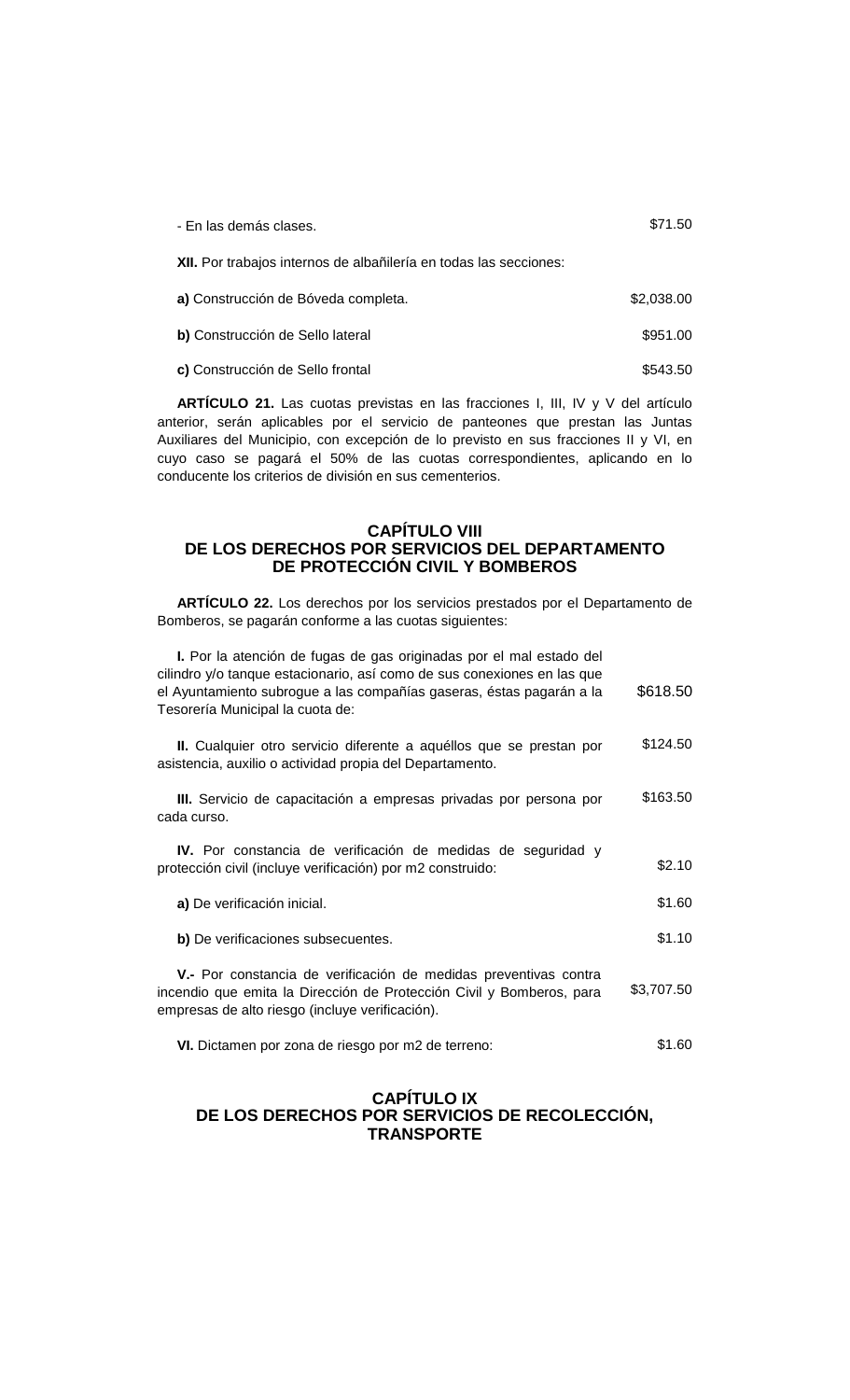### **Y DISPOSICIÓN FINAL DE DESECHOS Y RESIDUOS SÓLIDOS QUE PRESTE EL ORGANISMO OPERADOR DEL SERVICIO DE LIMPIA DEL MUNICIPIO DE TEHUACÁN O TERCEROS**

**ARTÍCULO 23.** Los derechos por los servicios de recolección, traslado y disposición final de desechos o residuos que preste el Organismo Operador del Servicio de Limpia, se causarán y pagarán conforme a las siguientes clasificaciones y tarifas:

**I.** Servicios prestados a los propietarios de casa habitación, condominios, departamentos, unidades habitacionales o sus similares aplicando la siguiente:

| <b>ZONAS CATASTRALES</b><br><b>Y TIPOS DE SERVICIOS</b> | <b>NIVEL</b>          | <b>CUOTA</b><br><b>MENSUAL</b> |  |  |
|---------------------------------------------------------|-----------------------|--------------------------------|--|--|
| $I-1$ , $I-2$ , $I-3$ , $I-4$                           | Popular               | \$18.00                        |  |  |
| $II-1, II-2$                                            | Medio                 | \$42.00                        |  |  |
| $II-3. II-4$                                            | Residencial           | \$62.00                        |  |  |
| I-1, I-2, I-3, I-4; II-1, II-2, II-3, II-4              | Contenedor<br>abierto | \$21.00                        |  |  |

En los casos en que se solicite un aumento en la frecuencia de recolección a la establecida se deberá celebrar convenio con el Organismo Operador del Servicio de Limpia de Tehuacán y la cuota será la que se ajuste a dicho convenio.

**II.** En el caso de establecimientos comerciales, industriales, prestadores de servicio, empresas de diversiones y espectáculos públicos, hospitales y clínicas, escuelas y otros generadores diversos, los derechos se ajustarán a los que establezcan los usuarios con el Organismo Operador del Servicio de Limpia del Municipio de Tehuacán, mediante convenio hasta por los montos máximos que a continuación se establecen:

#### **SERVICIO A COMERCIOS, PRESTADORES DE SERVICIOS, EMPRESAS DE DIVERSIONES Y ESPECTÁCULOS PÚBLICOS, HOSPITALES Y CLÍNICAS, ESCUELAS Y OTROS GENERADO-RES DIVERSOS.**

|                       | <b>VOLUMEN</b> | <b>CUOTA</b> |
|-----------------------|----------------|--------------|
| a) Por recipiente de: | 200 Lts.       | \$65.50      |
| b) Por unidad.        | Kilogramo      | \$1.10       |
| c) Por unidad.        | m3             | \$290.00     |
| INDUSTRIAL:           |                |              |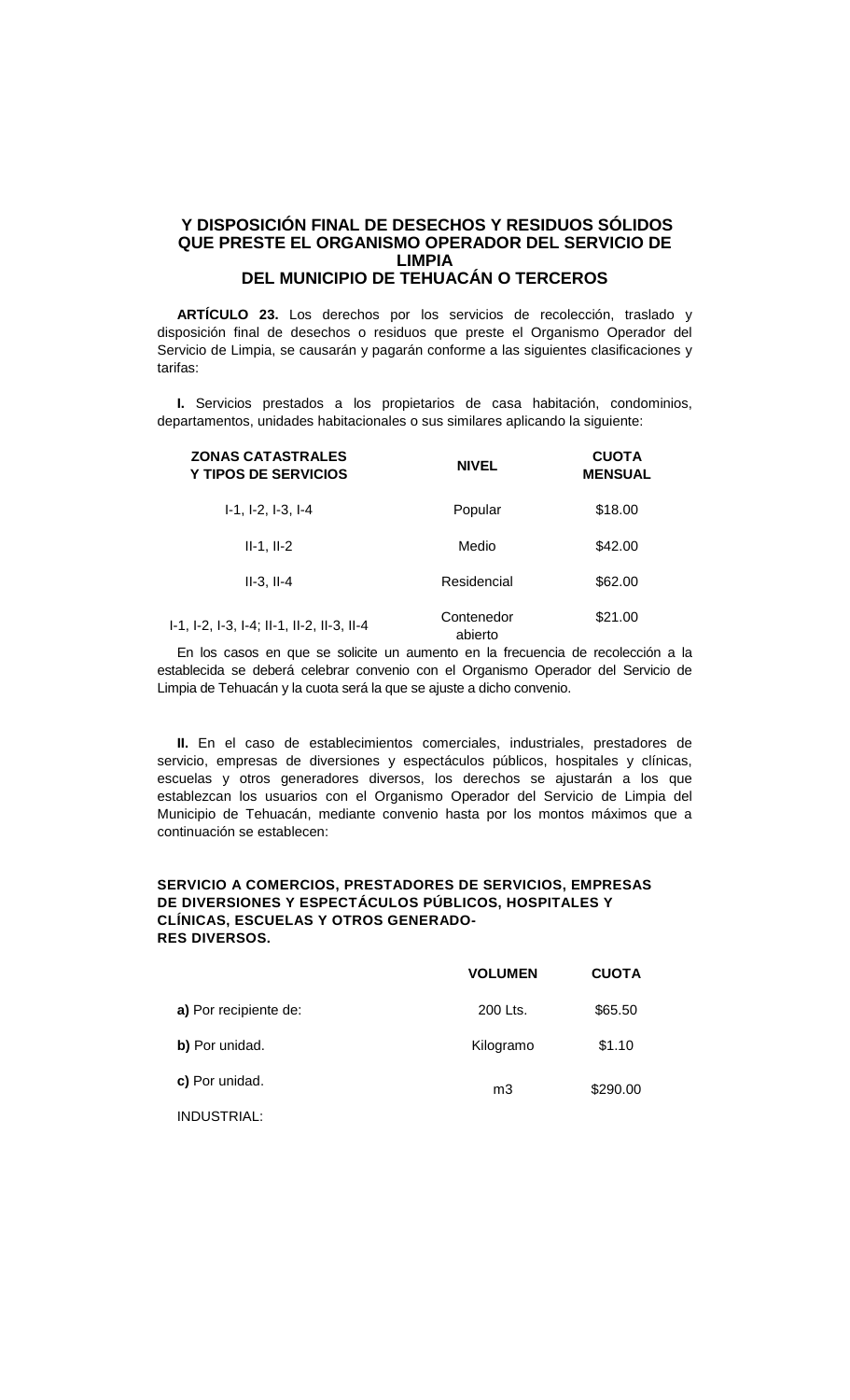#### **SERVICIO A COMERCIOS, PRESTADORES DE SERVICIOS, EMPRESAS DE DIVERSIONES Y ESPECTÁCULOS PÚBLICOS, HOSPITALES Y CLÍNICAS, ESCUELAS Y OTROS GENERADO-RES DIVERSOS.**

| a) Por recipiente de: | 200 Lts.  | \$94.00  |
|-----------------------|-----------|----------|
| b) Por unidad.        | Kilogramo | \$1.60   |
| c) Por unidad.        | mЗ        | \$467.00 |

**III.** Puestos fijos, semi-fijos, se aplicarán las siguientes tarifas mensuales:

| 1. Puestos fijos. | De \$82.00 hasta \$386.00 |
|-------------------|---------------------------|
|-------------------|---------------------------|

**2. Puestos semi-fijos. 2.** *Puestos* **semi-fijos. De \$49.50 hasta \$264.00** 

Las cuotas anteriores se calcularán en función de la cantidad de los residuos sólidos que se generan.

Lo dispuesto en este artículo no incluye la recolección, transporte o disposición final de desechos y/o residuos peligrosos, potencialmente peligrosos, infectocontagiosos o patógenos, salvo lo que por excepción la norma lo permita.

### **CAPÍTULO X DE LOS DERECHOS POR SERVICIOS ESPECIALES PRESTADOS POR EL ORGANISMO OPERADOR DEL SERVICIO DE LIMPIA DEL MUNICIPIO DE TEHUACÁN, PUEBLA**

**ARTÍCULO 24.** Los derechos por la prestación de servicios especiales cuando así proceda, se pagarán en función del costo por arrendamiento de las horas máquina o fracción, y de las horas hombre o fracción utilizadas en los servicios prestados dependiendo del grado de especialización de los mismos. En los demás casos el costo de estos servicios se sujetará a lo que convengan los usuarios con el Organismo Operador del Servicio de Limpia del Municipio de Tehuacán, Puebla.

### **CAPÍTULO XI DE LOS DERECHOS POR LA PRESTACIÓN DE SERVICIOS DE SUPERVISIÓN SOBRE LA EXPLOTACIÓN DE MATERIAL DE CANTERAS Y BANCOS**

**ARTÍCULO 25.** Los derechos se causarán por la prestación de servicios de supervisión técnica, sobre la explotación de material de canteras y bancos, las personas físicas o morales que sean propietarias, poseedoras, usufructuarias,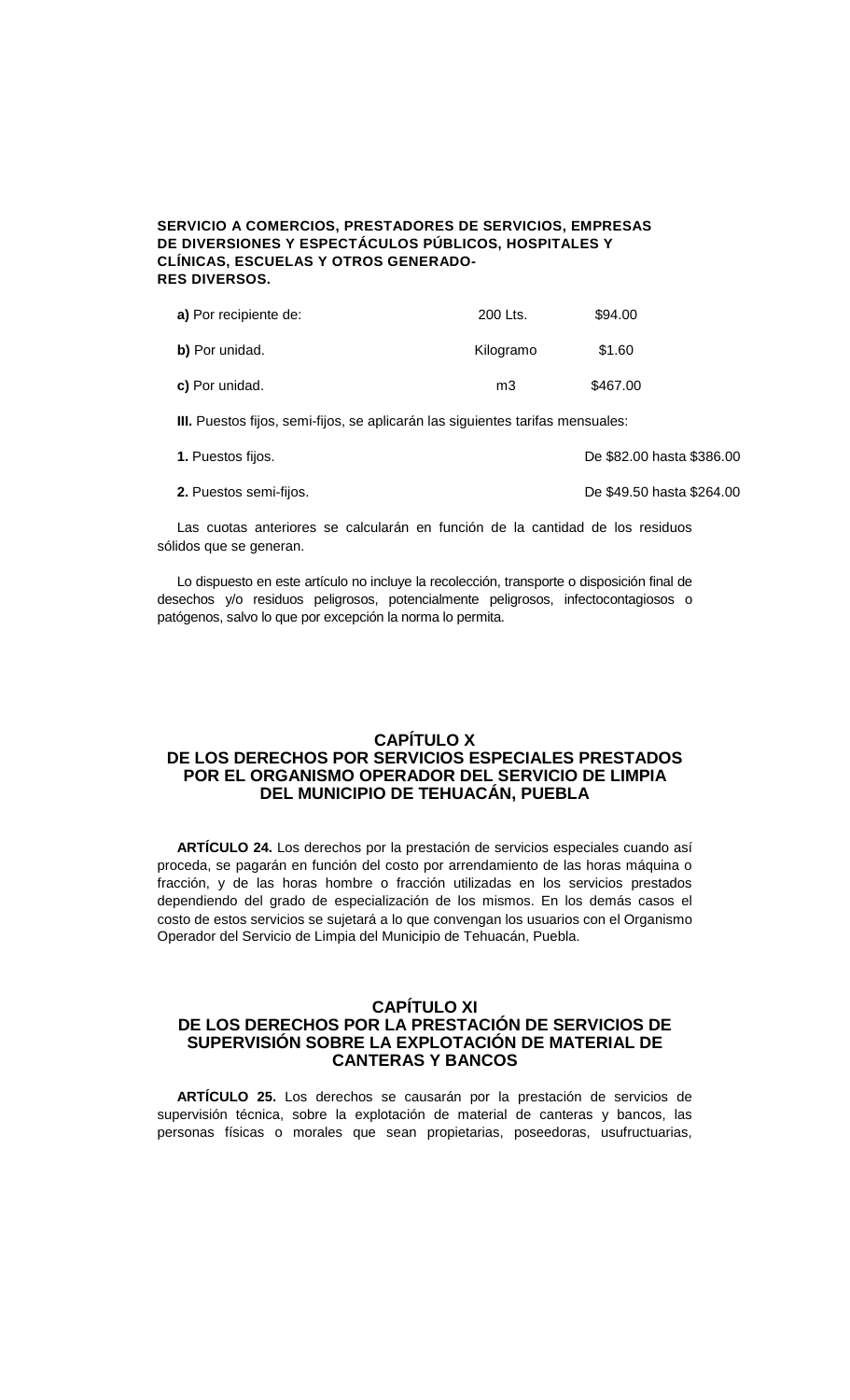concesionarias y en general quienes bajo cualquier título realicen la extracción de materiales, pagarán conforme a la base por metro cúbico o en fracción de material extraído, la cuota de  $\sim$ 

Los derechos a que se refiere este Capítulo, se causarán y pagarán de acuerdo a las cuotas y tarifas que establece el párrafo anterior, o en su defecto en los términos y condiciones de los convenios y actos jurídicos que los reglamenten.

Para determinar las cuotas y tarifas a las que se refiere el párrafo anterior, la autoridad municipal que corresponda, tomará en cuenta el volumen de material extraído, cuantificando en metros cúbicos, y en general el costo y demás elementos que impliquen al Municipio la prestación del servicio.

Son responsables solidarios en el pago de este derecho, los propietarios o poseedores de los inmuebles en los que se realicen la explotación de canteras y bancos.

#### **CAPÍTULO XII DE LOS DERECHOS POR LA EXPEDICIÓN DE LICENCIAS, PERMISOS O AUTORIZACIONES PARA EL FUNCIONAMIENTO DE ESTABLECIMIENTOS O LOCALES, CUYOS GIROS SEAN LA ENAJENACIÓN DE BEBIDAS ALCOHÓLICAS O LA PRESTACIÓN DE SERVICIOS QUE INCLUYAN EL EXPENDIO DE DICHAS BEBIDAS**

**ARTÍCULO 26.** Por el otorgamiento de licencias de funcionamiento o refrendo anual, permisos o autorizaciones de establecimientos o locales cuyo giro implique la enajenación o expendio de bebidas alcohólicas realizada total o parcialmente con el público en general, se causarán y pagarán las siguientes cuotas:

**I.** Por el otorgamiento de licencias de funcionamiento de:

#### **GIRO**

| a) Miscelánea o ultramarinos con venta de cerveza y bebidas<br>refrescantes con una graduación alcohólica de hasta 6° GL en envase<br>cerrado: | \$3,290.00  |
|------------------------------------------------------------------------------------------------------------------------------------------------|-------------|
| b) Miscelánea o ultramarinos con venta de bebidas alcohólicas en<br>envase cerrado.                                                            | \$7,809.00  |
| c) Depósito de cerveza.                                                                                                                        | \$14.474.00 |
| d) Vinaterías.                                                                                                                                 | \$28,948.00 |
| e) Supermercados, tiendas de autoservicio, departamental con<br>venta de bebidas alcohólicas en envase cerrado.                                | \$28,948.00 |
| f) Pulguerías.                                                                                                                                 | \$8,553,00  |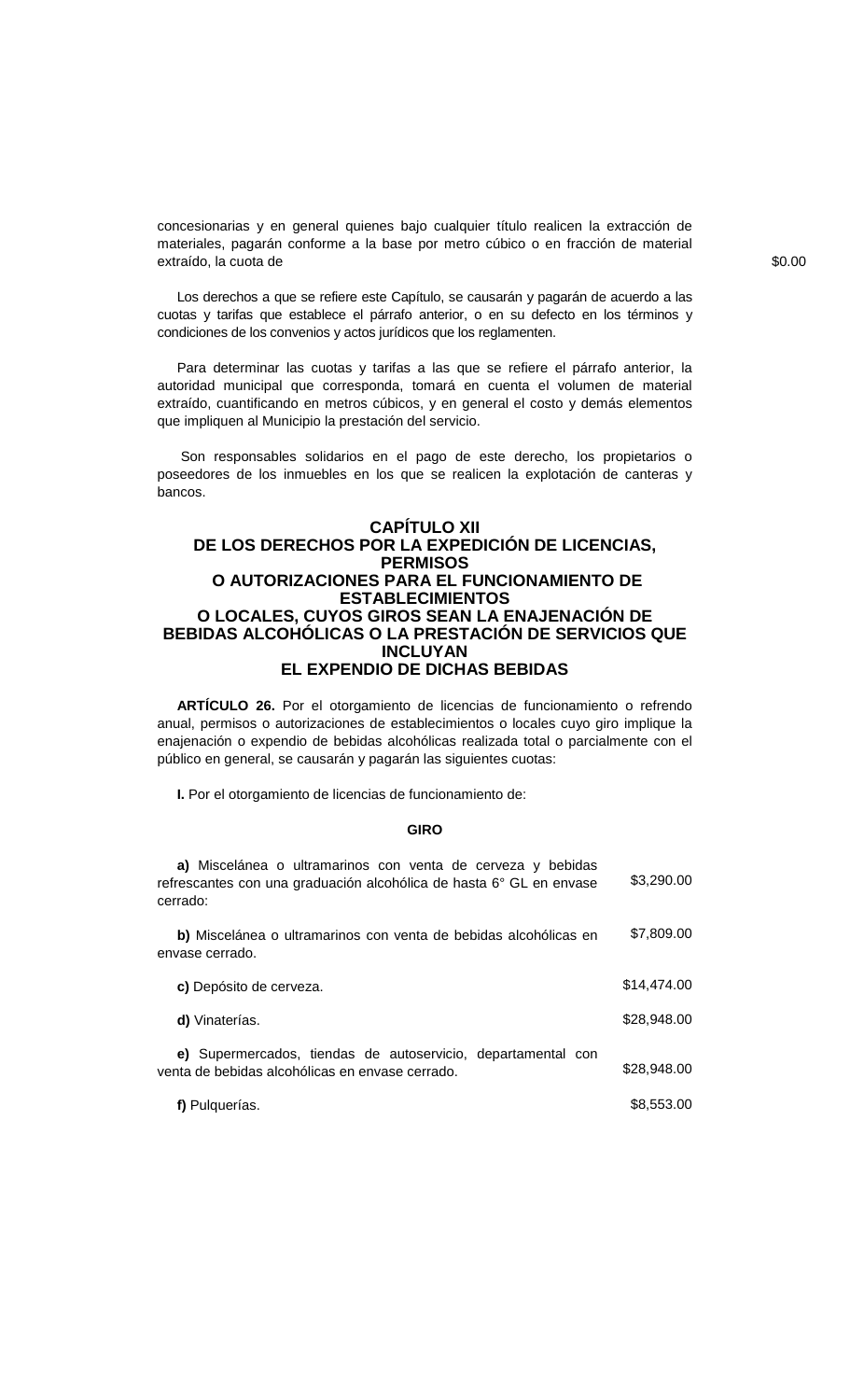| g) Cervecería.                                                                      | \$20,265.00  |
|-------------------------------------------------------------------------------------|--------------|
| h) Mezcalerías.                                                                     | \$43,028.00  |
| i) Loncherías, con venta de cerveza con los alimentos.                              | \$19,033.00  |
| Restaurante o marisquería con venta de cerveza con los<br>alimentos.                | \$28,948.50  |
| k) Restaurante o marisquería con venta de bebidas alcohólicas con<br>los alimentos. | \$46,053.50  |
| I) Restaurante-bar con venta de bebidas alcohólicas.                                | \$101,318.50 |
| m) Bar-cantina.                                                                     | \$101,318.50 |
| n) Ladies' bar.                                                                     | \$260,000.00 |
| o) Discoteca.                                                                       | \$116,450.00 |
| p) Salón de fiestas y/o jardín campestre.                                           | \$43,028.00  |
| q) Baños públicos, con venta de cerveza.                                            | \$5,791.00   |
| r) Hotel o motel, con servicio de bar.                                              | \$58,238.50  |
| s) Cabaret y centros nocturnos.                                                     | \$506,588.00 |
| t) Centro Botanero con venta de cerveza en botella abierta<br>exclusivamente.       | \$20,264.40  |
| u) Billar con venta de cerveza en botella abierta.                                  | \$20,264.50  |
| v) Cualquier otro giro no incluido en los incisos anteriores.                       | \$131,581.50 |

**II.** Las licencias que para eventos esporádicos se expidan con el carácter de temporales, tendrá un costo proporcional al número de días en que se ejerza la venta de bebidas alcohólicas, en relación con la tarifa que corresponda en la clasificación de Giros, pudiendo expedirse por un periodo máximo de 30 días.

**III.** Por la ampliación o cambio de giro de licencia de funcionamiento se pagará la diferencia entre el valor que resulte de la licencia original y el de la que se está adquiriendo, de los montos establecidos en la fracción I del presente artículo.

**IV.** Por el refrendo anual para el funcionamiento de establecimientos o locales que en ejercicios anteriores obtuvieron la autorización correspondiente, pagarán sobre los montos establecidos en la fracción I del presente artículo 10% siempre que el uso de suelo se encuentre vigente.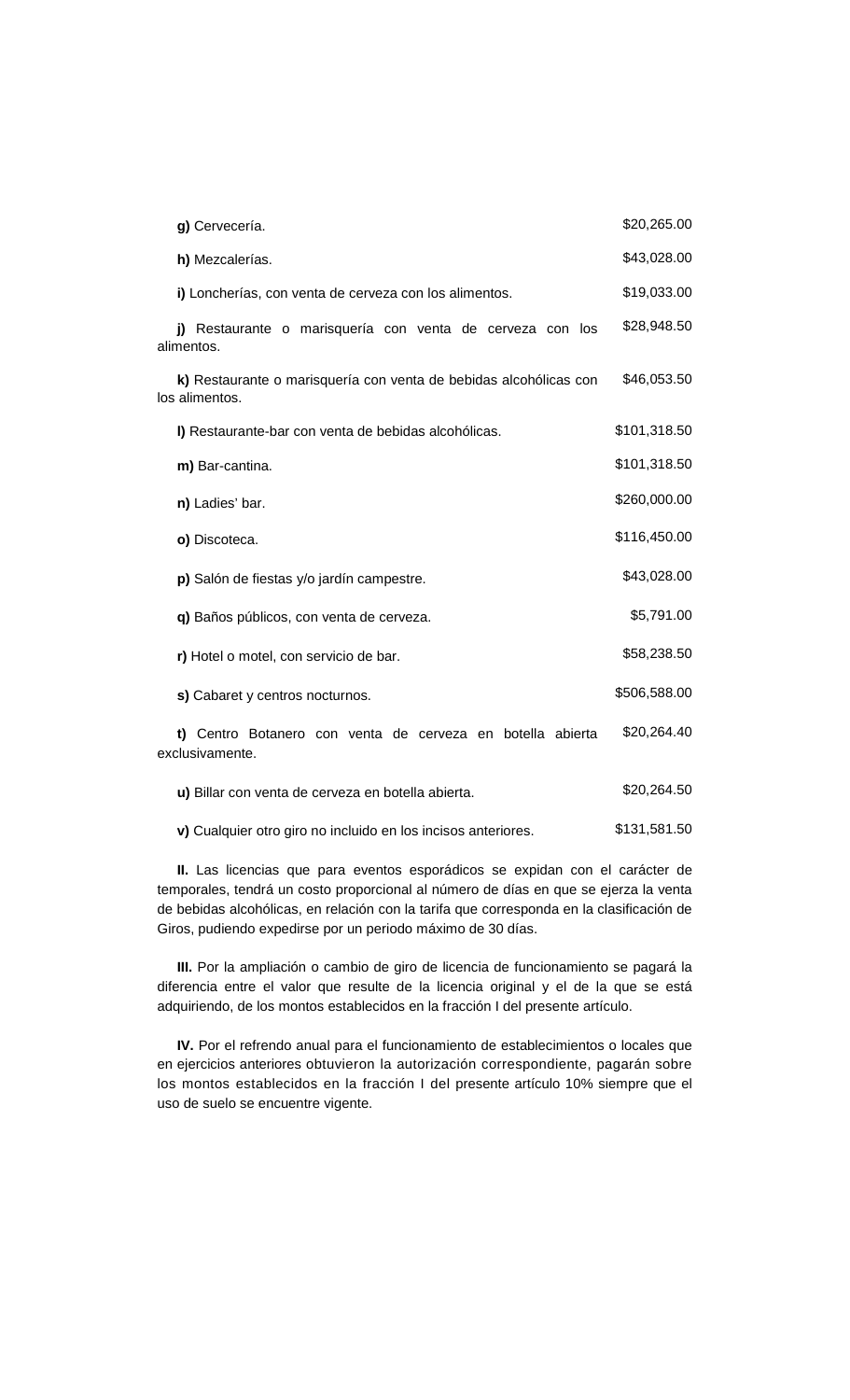**V.** Por la cesión o traspaso de licencia de funcionamiento que autorice el Ayuntamiento se cobrará el equivalente al 5% sobre los montos establecidos en la fracción I del presente artículo.

**VI.** El trámite de pago de refrendo de licencias de funcionamiento deberá realizarse dentro de los dos primeros meses del inicio del año natural, posteriormente a esta fecha se pagará actualización, recargos y gastos de notificación

## **CAPÍTULO XIII DE LOS DERECHOS POR ANUNCIOS COMERCIALES Y PUBLICIDAD**

**ARTÍCULO 27.-** Se entiende por anuncios, a todo medio de publicidad que proporcione información, orientación e identifique un producto, servicio o marca, con fines de venta de bienes o servicios y que sea visible desde la vía pública.

**ARTÍCULO 28.-** La base para el pago de derechos, será por m2 o fracción, tratándose de anuncios o carteles de pared adosados al piso o azotea, incluyendo en lo conducente los permitidos según la reglamentación vigente en el Municipio y por unidad en su caso.

**ARTÍCULO 29.-** Los sujetos del pago de derechos por anuncios comerciales y publicidad en lugares autorizados por la Autoridad Municipal, pagarán:

**I.** Por anuncios temporales:

| a) Carteles por evento, máximo 100 por 7 días.                                                                              | \$542.50 |
|-----------------------------------------------------------------------------------------------------------------------------|----------|
| b) Volantes, folletos, muestras y/o promociones impresas, por millar.                                                       | \$272.00 |
| c) Inflables por evento, hasta por 70 m3 por unidad.                                                                        | \$275.00 |
| d) Lonas o pendones publicitarios para promociones temporales en<br>sitios autorizados, por m2 o fracción por cada 30 días. | \$395.00 |
| e) Carpas y toldos por unidad y por evento, máximo 7 días.                                                                  | \$619.00 |
| <b>II.</b> Por anuncios permanentes, anualmente:                                                                            |          |
| a) Gabinetes luminosos, por m2 o fracción.                                                                                  | \$46.00  |
| b) Fachadas, bardas, muros, tapiales o azoteas, por m2 o fracción.                                                          | \$20.00  |
| c) Espectaculares, estructural, por m2 o fracción, por cara.                                                                | \$164.00 |
| d) Espectacular electrónico y de proyección por m2 o fracción de<br>cada cara.                                              | \$948.00 |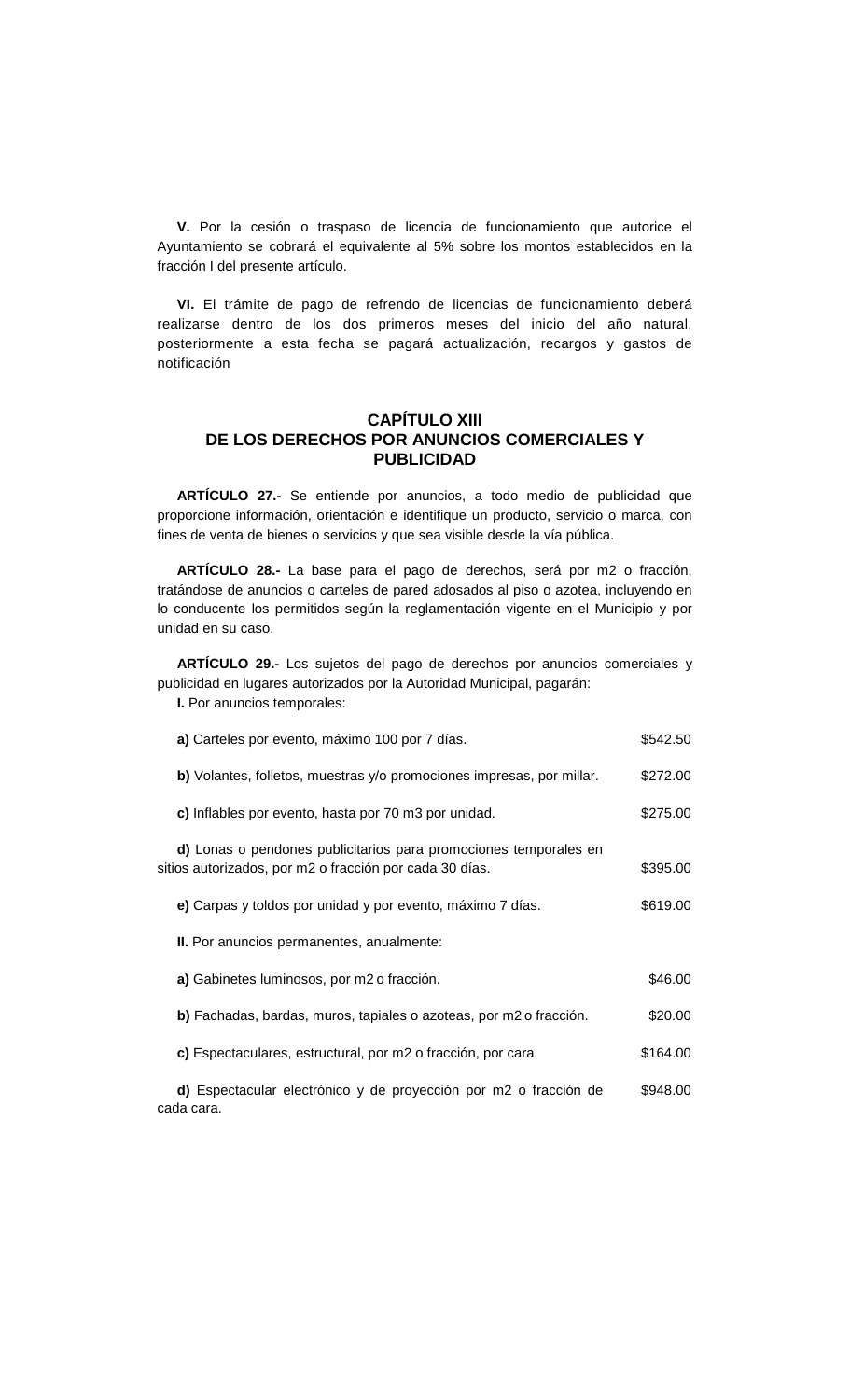| e) En autobuses por cada unidad vehicular, por cada lienzo ocupado<br>por m2 o fracción. | \$204.50 |
|------------------------------------------------------------------------------------------|----------|
| III. Por estudio y constancia de factibilidad de anuncio espectacular,<br>por unidad.    | \$764.00 |
| <b>IV.</b> Por anuncios móviles.                                                         |          |
| a) Carteles, lonas exhibidas por personal andante y/o ambulante en                       |          |

sitios permitidos de la vía pública (cruceros, calles, avenidas, etc.) máximo siete días y en horarios establecidos, por  $m^2$  o fracción.  $$196.00$ 

**V.** Publicidad por perifoneo, fuera del centro urbano de la ciudad (según la delimitación en el programa de Desarrollo Urbano vigente):

| a) Permiso temporal por treinta días o fracción, por vehículo de |  |  |  |  | \$543.50 |
|------------------------------------------------------------------|--|--|--|--|----------|
| perifoneo.                                                       |  |  |  |  |          |

**b)** Licencia permanente, anual por vehículo de perifoneo. \$6,521.00

**VI.** autorización por derribo de árboles:

**a)** Un árbol más impacto ambiental dentro del área urbana. \$543.50

El costo por el impacto ambiental negativo que causará el derribo se calculará considerando el tamaño (altura, diámetro de tronco), la edad aproximada, el estado físico y el impacto social del mismo.

No se cobrará el costo del impacto social cuando exista riesgo inminente del desplome del árbol y que pueda causar daños a los ciudadanos, a bienes muebles e inmuebles.

| a) Autorización de trasplante de un árbol dentro del área urbana. | \$109.00 |
|-------------------------------------------------------------------|----------|
|-------------------------------------------------------------------|----------|

**b)** Autorización de poda y/o desrame de un árbol dentro del área urbana. \$55.00

**VII.** Constancia o certificado de capacitación en temas ambientales a empresas o particulares, por persona (no incluye instituciones educativas). \$163.00

**VIII.** Por la fumigación y costo operativo de arboles de aprovechamiento particular o propiedad privada:

**a)** Por árbol de hasta 6 metros de altura  $$31.00$ 

**b)** Por árbol de más de 6 metros de altura se cobrará 50% de costo operativo del servicio de fumigación, (agente químico utilizado, transporte, maquinaria empleada, horas hombre)

**ARTÍCULO 30.-** No se causarán los derechos a que se refiere este Capítulo, cuando se trate de la siguiente publicidad: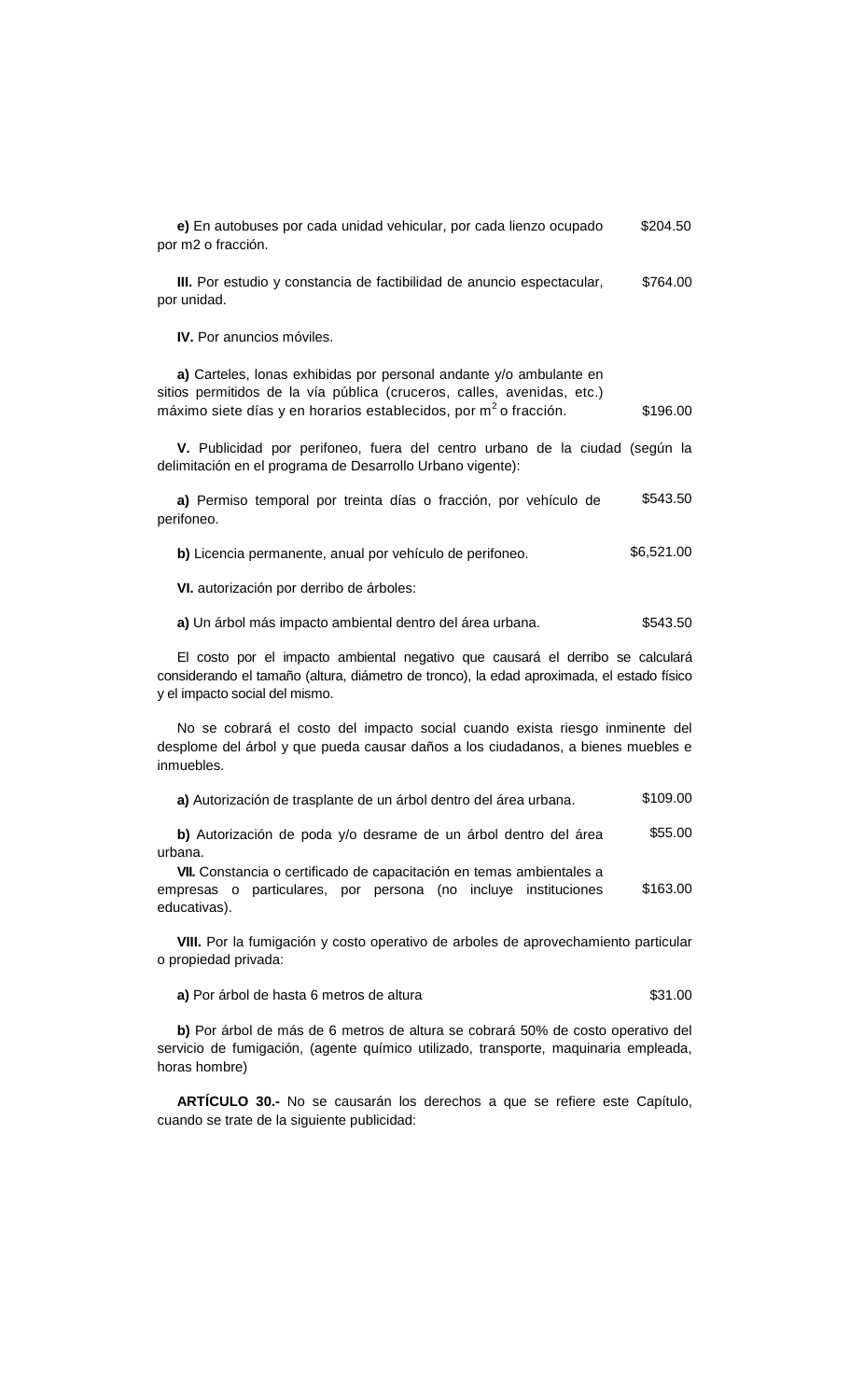**I.** La colocación de carteles o anuncios realizados con fines de asistencia o beneficencia pública;

**II.** La publicidad que se realice con fines nominativos para la identificación de negociaciones en las que se realice la actividad comercial, industrial o de prestación de servicios y que no incluyan promoción de artículos ajenos;

**III.** La publicidad de partidos políticos y las de carácter cultural;

**IV.** Las que realicen la Federación, el Estado y el Municipio; y

**V.** La publicidad que se realice a través de la televisión, revistas, periódicos, radio o Internet.

**ARTÍCULO 31.** Son responsables solidarios en el pago de los derechos a que se refiere este Capítulo, los propietarios o poseedores de predios, fincas o construcciones y lugares de espectáculos en los que se realicen los actos publicitarios, así como los organizadores de eventos en plazas de toros, palenques, estadios, lienzos charros, en autotransportes de servicio público y todo aquél en que se fije la publicidad.

### **CAPÍTULO XIV DE LOS DERECHOS POR SERVICIOS PRESTADOS POR LOS CENTROS ANTIRRÁBICOS DEL MUNICIPIO**

**ARTÍCULO 32.** Los derechos por los servicios prestados por los centros antirrábicos, se pagarán:

| I. Por aplicación de vacunas.                                                        | \$48.00  |
|--------------------------------------------------------------------------------------|----------|
| II. Por esterilización de animales.                                                  | \$208.00 |
| III. Por manutención de animales cuando proceda la devolución, se<br>pagará por día. | \$32.50  |

**IV.** Por recuperación de animales capturados en vía pública. \$156.00

### **CAPÍTULO XV DE LOS DERECHOS POR OCUPACIÓN DE ESPACIOS DEL PATRIMONIO PÚBLICO DEL MUNICIPIO**

**ARTÍCULO 33.** Los derechos por la ocupación de espacios del patrimonio público del Municipio, se regularán y pagarán conforme a las cuotas y disposiciones siguientes:

**I.** En Mercados Municipales, se pagará por m2 o fracción en piso o plataforma, una cuota diaria en: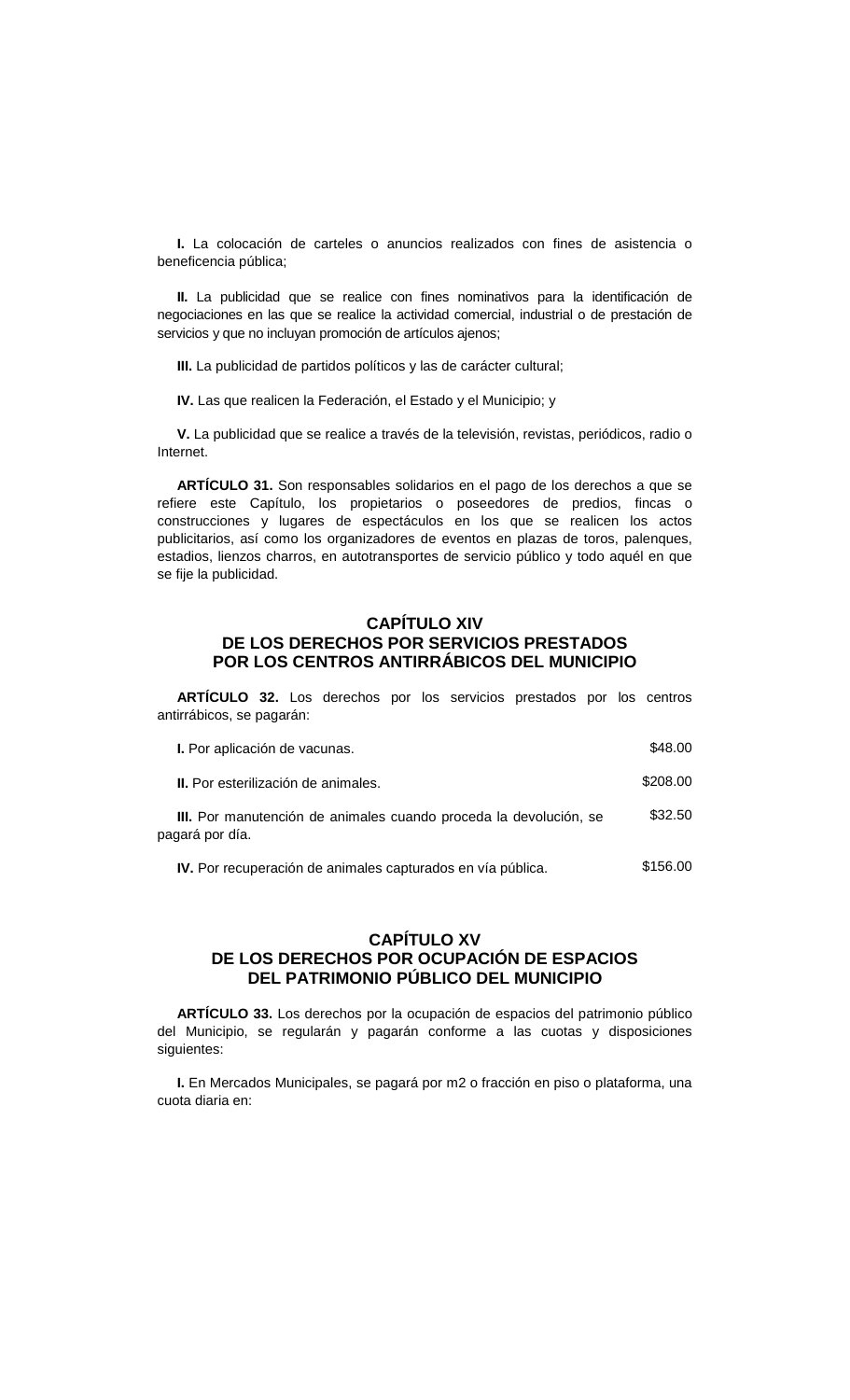| a) Mercado 16 de Marzo.                                                                                                             | \$6.00  |
|-------------------------------------------------------------------------------------------------------------------------------------|---------|
| b) Mercado La Purísima.<br>II. Por ocupación de espacios en las áreas de mercados y central de abasto:                              | \$5.50  |
| a) Por todo vehículo que entre a las áreas de mercados y central de abastos,<br>pagará por concepto de peaje las siguientes cuotas: |         |
| 1. Pick-up.                                                                                                                         | \$16.00 |
| 2. Camioneta de redilas.                                                                                                            | \$20.00 |
| 3. Camión rabón.                                                                                                                    | \$30.00 |
| 4. Camión torton.                                                                                                                   | \$35.00 |
| 5. Tráiler.                                                                                                                         | \$48.00 |
| b) Por todo vehículo que entre al área de subasta, pagará las siguientes cuotas:                                                    |         |
| 1. Pick-up.                                                                                                                         | \$20.00 |
| 2. Camioneta de redilas                                                                                                             | \$24.00 |
| 3. Camión rabón.                                                                                                                    | \$34.00 |
| 4. Camión torton.                                                                                                                   | \$35.00 |
| 5. Tráiler.<br>c) Por utilizar el área de estacionamiento se pagará por vehículo una cuota por<br>hora o fracción de:               | \$69.00 |
| Mercado La Purísima.                                                                                                                | \$11.00 |
| d) En zonas de tianguis se pagará por m2 o fracción una cuota diaria en:                                                            |         |
| Mercado Xochipilli.                                                                                                                 | \$13.50 |
| Mercado La Purísima.                                                                                                                | \$10.00 |
| Colonias. (En lugares autorizados).                                                                                                 | \$7.50  |
| e) Por ocupación en zona de tianguis para eventos especiales,<br>por metro cuadrado, pagará diariamente.                            | \$15.00 |

Los ingresos derivados de la ocupación de locales externos de los mercados municipales serán fijados anualmente por el Ayuntamiento de Tehuacán, y el monto a pagar no será inferior al último que se hubiera determinado en cada caso.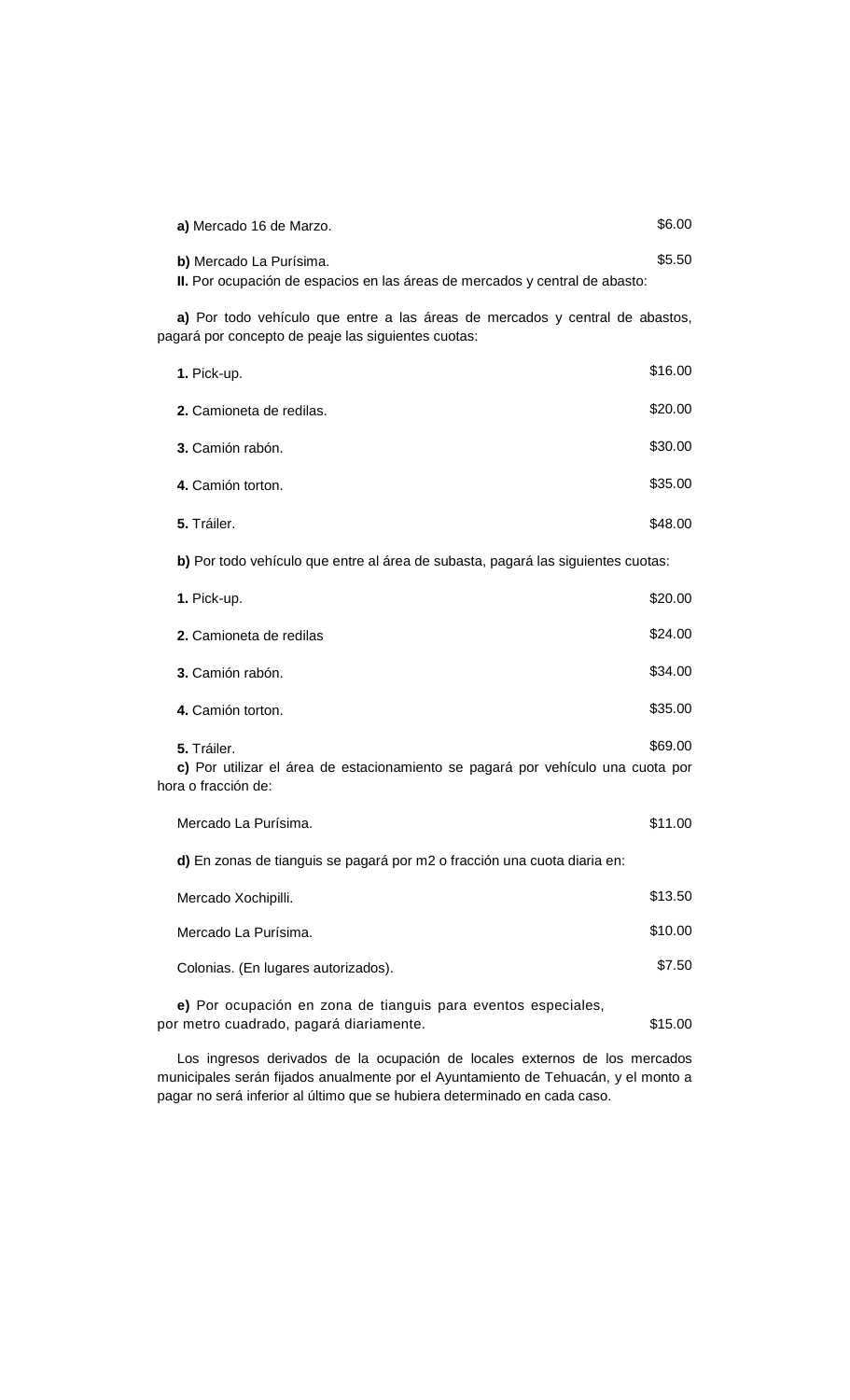Cuando se trate de locales vacíos o recién construidos, el importe de los derechos se fijará en proporción a la importancia comercial de la zona en la que se encuentran ubicados, así como a la superficie y giro comercial.

| Los cambios de giro, altas o arreglos de locales y plataformas, darán<br>lugar al pago de una cuota que se fijará de acuerdo con la importancia                                                                             |            |
|-----------------------------------------------------------------------------------------------------------------------------------------------------------------------------------------------------------------------------|------------|
| del local o plataforma y de su giro mercantil, en todo caso la cuota será<br>de:                                                                                                                                            | \$1,054.00 |
| La cuota de expedición de permiso anual que hace alusión el<br>artículo 15 del Reglamento de Mercados, Centrales de Abasto y del<br>Comercio que se ejerce en la vía pública del Municipio de Tehuacán,<br>Puebla, será de: | \$624.00   |
| f) Servicio de Sanitario.                                                                                                                                                                                                   | \$4.00     |
| III. En los portales municipales y otras áreas propiedad del Municipio:                                                                                                                                                     |            |
| a) Por cada mesa en los portales municipales y en otras áreas<br>propiedad del Municipio sin exceder de un metro cuadrado de superficie<br>y cuatro asientos pagarán una cuota diaria de:                                   | \$66.50    |
| b) Por la ocupación temporal de la infraestructura municipal:                                                                                                                                                               |            |
| 1. Por silla por unidad al día.                                                                                                                                                                                             | \$9.00     |
| 2. Por espacios públicos para eventos tradicionales, culturales y de<br>otra índole, pagará por día, previa autorización por m2.                                                                                            | \$39.50    |
| IV. Ocupación temporal de la vía pública:                                                                                                                                                                                   |            |
| a) Por vehículos, aparatos mecánicos o electromecánicos, por metro<br>cuadrado o fracción, pagarán una cuota diaria de:                                                                                                     | \$20.00    |
| b) Para estacionamiento exclusivo, terminal o paradero de<br>vehículos, pagarán por metro cuadrado, mensualmente.                                                                                                           | \$49.50    |
| <b>V.</b> De la clasificación que el Municipio hace según sus disposiciones                                                                                                                                                 |            |

**V.** De la clasificación que el Municipio hace según sus disposiciones reglamentarias en materia de comercio que se ejerce en la vía pública, el cobro se ajustará a las siguientes cuotas por día:

|                                     | <b>ZONA A</b> | <b>ZONA B</b> | <b>ZONA C</b> |
|-------------------------------------|---------------|---------------|---------------|
| Ambulantes.                         | \$15.00       | \$14.00       | \$11.50       |
| Semifijo (hasta 2 m <sup>2</sup> ). | \$20.00       | \$20.00       | \$17.00       |
| Semifijo (hasta 4 m <sup>2</sup> ). | \$40.00       | \$21.00       | \$20.00       |

**VI.** La ocupación temporal de la vía pública requiere de autorización en los casos y con las cuotas que a continuación se indican: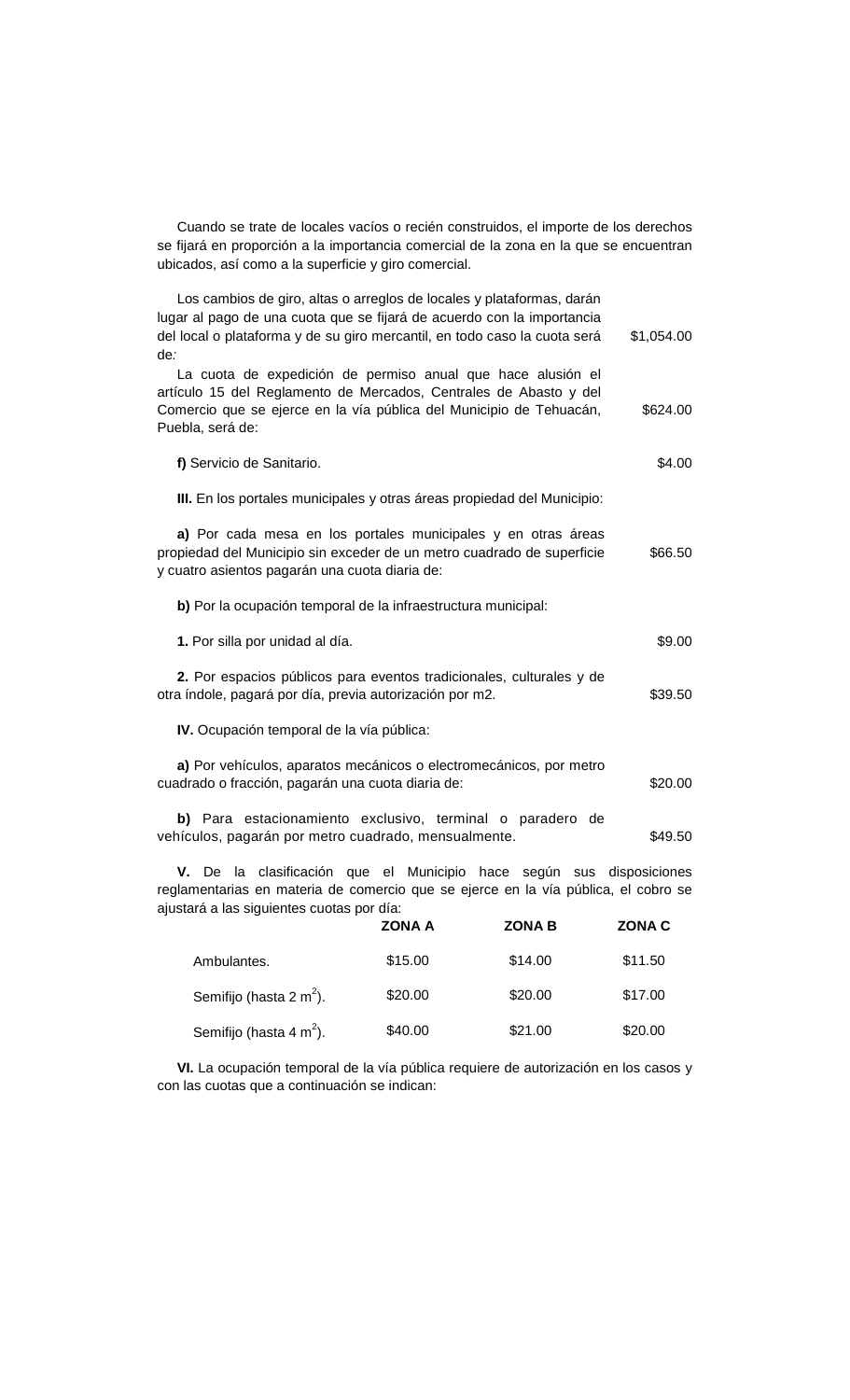| a) Andamios, tapiales y cualquier otro material o instalación, por metro<br>lineal, ocupado diariamente.                                                           | \$10.00            |
|--------------------------------------------------------------------------------------------------------------------------------------------------------------------|--------------------|
| b) Sobre el arroyo de una calle de la ciudad, por metro lineal,<br>ocupado diariamente.                                                                            | \$10.00            |
| c) Por ocupación de banqueta, por metro lineal, ocupado<br>diariamente.                                                                                            | \$7.00             |
| d) Por la ocupación de espacios fuera de las escuelas, por metro<br>lineal, ocupado diariamente.                                                                   | \$10.00            |
| VII. Por la ocupación de bienes de uso común del Municipio con construcciones<br>permanentes, se pagarán mensualmente las siguientes cuotas:                       |                    |
| a) Por metro lineal.                                                                                                                                               | \$7.00             |
| b) Por metro cuadrado.                                                                                                                                             | \$20.00<br>\$20.00 |
| c) Por metro cúbico.                                                                                                                                               |                    |
| VIII. Por la ocupación del corralón o depósito municipal de vehículos, diariamente<br>por unidad:                                                                  |                    |
| a) Por motocicleta.                                                                                                                                                | \$20.00            |
| b) Por otros vehículos.                                                                                                                                            | \$47.00            |
| IX. Por arrastre de vehículos al corralón de tránsito municipal.                                                                                                   | \$291.00           |
| X. Por la instalación de sanitarios públicos móviles ubicados en<br>parques, portales, tianguis y demás áreas del Municipio, se pagará la<br>cuota por unidad/día. | \$95.00            |

**XI.** Por entrada general a las instalaciones del parque recreativo el Riego \$5.50

#### **CAPÍTULO XVI DE LOS DERECHOS POR SERVICIOS PRESTADOS POR EL CATASTRO MUNICIPAL**

**ARTÍCULO 34.** Los derechos por los servicios prestados por el Catastro Municipal, se causarán y pagarán conforme a las cuotas siguientes:

| I. Por la elaboración y expedición de avalúo catastral con vigencia |          |
|---------------------------------------------------------------------|----------|
| de 180 días naturales por cada movimiento notarial.                 | \$390.50 |

**II.** Por inspección ocular del inmueble a valuar (cuando el inmueble tenga fracción restante de terreno se pagará otra inspección ocular). \$232.00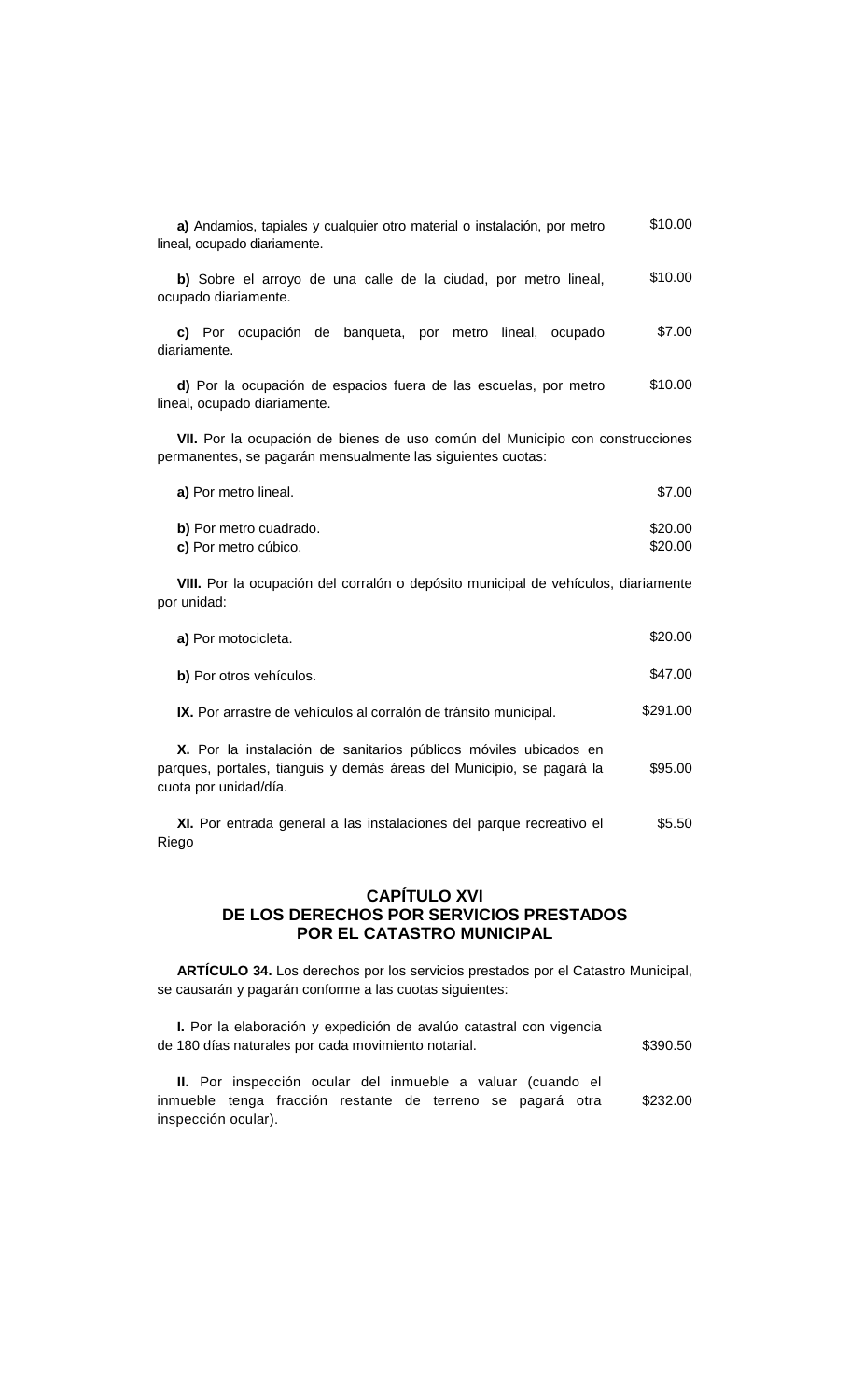| III. Por presentación de declaraciones de lotificación o relotificación<br>de terrenos, por cada lote resultante modificado.                                                                                                                | \$120.00   |
|---------------------------------------------------------------------------------------------------------------------------------------------------------------------------------------------------------------------------------------------|------------|
| IV. Por registro de cada local comercial o departamento en<br>condominio horizontal, vertical o casas dúplex, tríplex y cuádruplex.                                                                                                         | \$120.00   |
| V. Por inscripción de predios destinados para fraccionamientos,<br>conjunto habitacional, comercial o industrial.                                                                                                                           | \$1,331.00 |
| VI. Por la expedición de copia simple que obre en los archivos de<br>las Autoridades Catastrales Municipales.                                                                                                                               | \$10.00    |
| VII. Por consulta del Sistema de Información Geográfica, a solicitud<br>del contribuyente propietario, por cada predio.                                                                                                                     | \$111.00   |
| VIII. Por asignación de clave catastral.                                                                                                                                                                                                    | \$234.00   |
| IX. Por constancia de segregación, fusión, en predios rústicos de<br>uso agrícola, de temporal, riego, cerril y árido se pagará por m2 o<br>fracción.                                                                                       | \$1.10     |
| X. Por la inspección ocular para verificación de datos catastrales, a<br>solicitud del contribuyente, o bien en rebeldía del mismo o cuando el<br>caso en particular lo amerite, o para el caso de informe de localización<br>del inmueble. | \$233.00   |
| XI. Por la expedición de Cédula Catastral.                                                                                                                                                                                                  | \$520.00   |

# **TÍTULO CUARTO DE LAS CONTRIBUCIONES DE MEJORAS**

# **CAPÍTULO ÚNICO**

**ARTÍCULO 35.** El Municipio podrá establecer y percibir ingresos por concepto de Contribuciones de Mejoras en virtud del beneficio particular individualmente que perciban las personas físicas o morales a través de la realización de obras públicas, de conformidad con las disposiciones contenidas en la Ley de Hacienda para el Municipio de Tehuacán y demás aplicables.

Las contribuciones mencionadas, se podrán decretar de manera individual por el Ayuntamiento a través del acuerdo de Cabildo respectivo, el cual señalará el sujeto, el objeto, la base, la cuota o tasa, el momento de causación, lugar y fecha de pago, responsable solidario, tiempo en que estará vigente, así como los criterios para determinar el costo total de la obra, el área de beneficio y los elementos a beneficio a considerar, entre otros.

### **TÍTULO QUINTO DE LOS PRODUCTOS**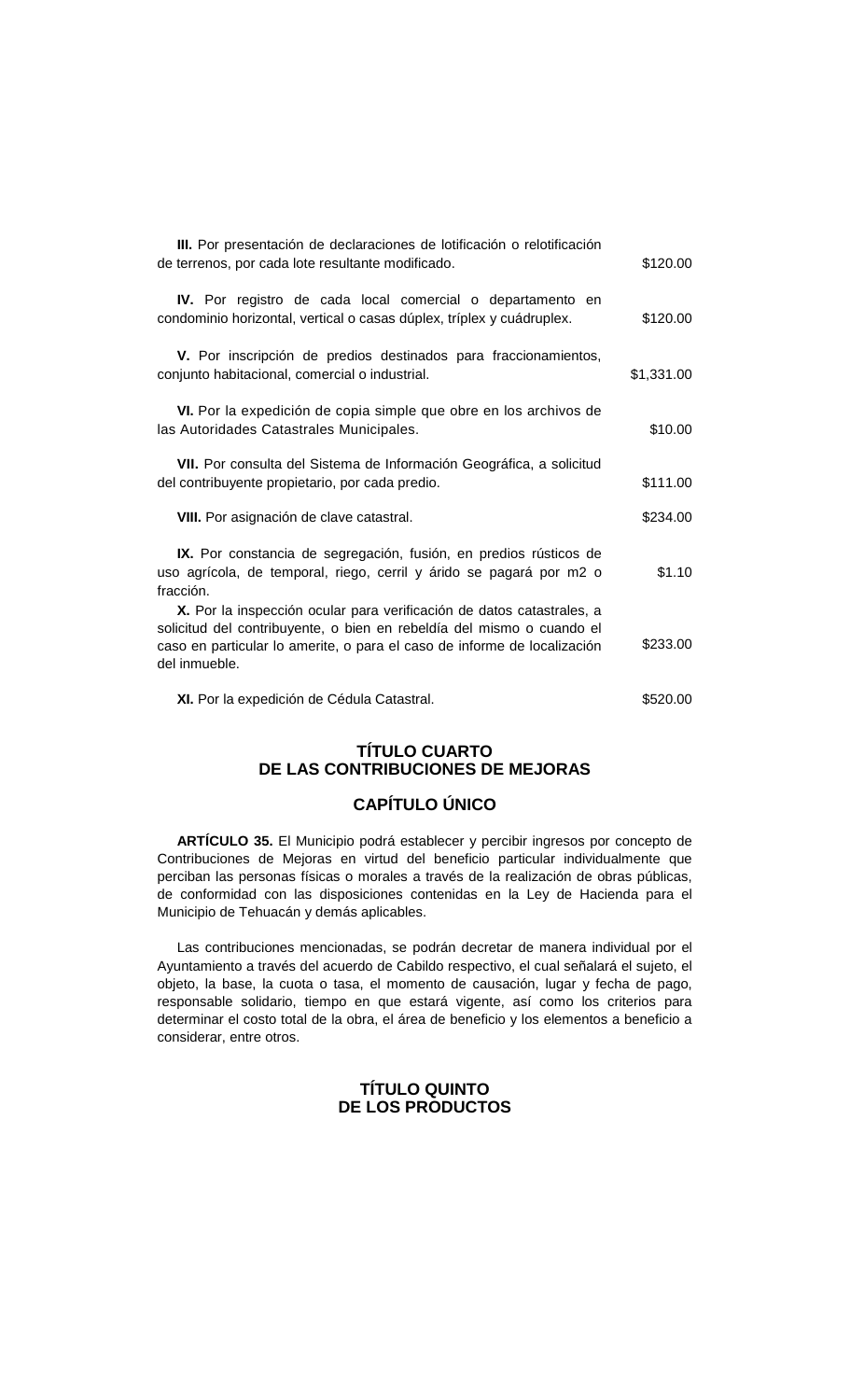### **CAPÍTULO I POR LA VENTA O EXPEDICIÓN DE FORMAS OFICIALES, CÉDULAS Y ENGOMADOS**

**ARTÍCULO 36.-** Por venta o expedición de formas oficiales, engomados, cédulas, placas de número oficial u otros que se requieran para trámites administrativos por cada uno se calculará y pagará:

**I.** Anualmente:

| a) Engomados para mesa de billar.                                                                         | \$76.50  |
|-----------------------------------------------------------------------------------------------------------|----------|
| b) Engomados para casetas tragamonedas o similares.                                                       | \$444.50 |
| c) Cédulas para mercados municipales.                                                                     | \$96.00  |
| Cédulas para giros comerciales, industriales, agrícolas,<br>d)<br>ganaderos y de prestación de servicios. | \$178.00 |
| II. Cada vez que se requiera:                                                                             |          |
| a) Formas oficiales.                                                                                      | \$64.50  |
| b) Por placas de números oficiales y otros.                                                               | \$222.50 |
| c) Formatos Oficiales de Declaraciones Notariales VPF-001 y VPF-<br>002 (por juego)                       | \$31.00  |

# **CAPÍTULO II POR LA VENTA DE INFORMACIÓN DE CATASTRO MUNICIPAL**

**ARTÍCULO 37.** Por venta de información del Sistema de Información Geográfica y Catastro:

**I.** Por impresiones:

| a) Por impresión en papel bond de 91.4 x 132.0 cm. del plano de la |          |
|--------------------------------------------------------------------|----------|
| ciudad georreferenciado (en coordenadas UTM), con la división de   |          |
| colonias y fraccionamientos, manzanero y con nomenclatura, escala  | \$222.50 |
| 1:10,000 vuelo del año 2005.                                       |          |
| h) Der impresión en penel bend de 04.4 y 422.0 em del plens de la  |          |

**b)** Por impresión en papel bond de 91.4 x 132.0 cm. del plano de la ciudad georreferenciado (en coordenadas UTM), con la zonificación y los valores catastrales del suelo para el Ejercicio Fiscal 2010, con la división de colonias y fraccionamientos, manzanero y con nomenclatura, escala 1:10,000 vuelo del año 2005. \$249.00

**c)** Por impresión en papel bond tamaño carta de recortes del plano de la ciudad georreferenciado (en coordenadas UTM), con la división de colonias y fraccionamientos, manzanero y con nomenclatura, vuelo 2000, por hoja. \$28.50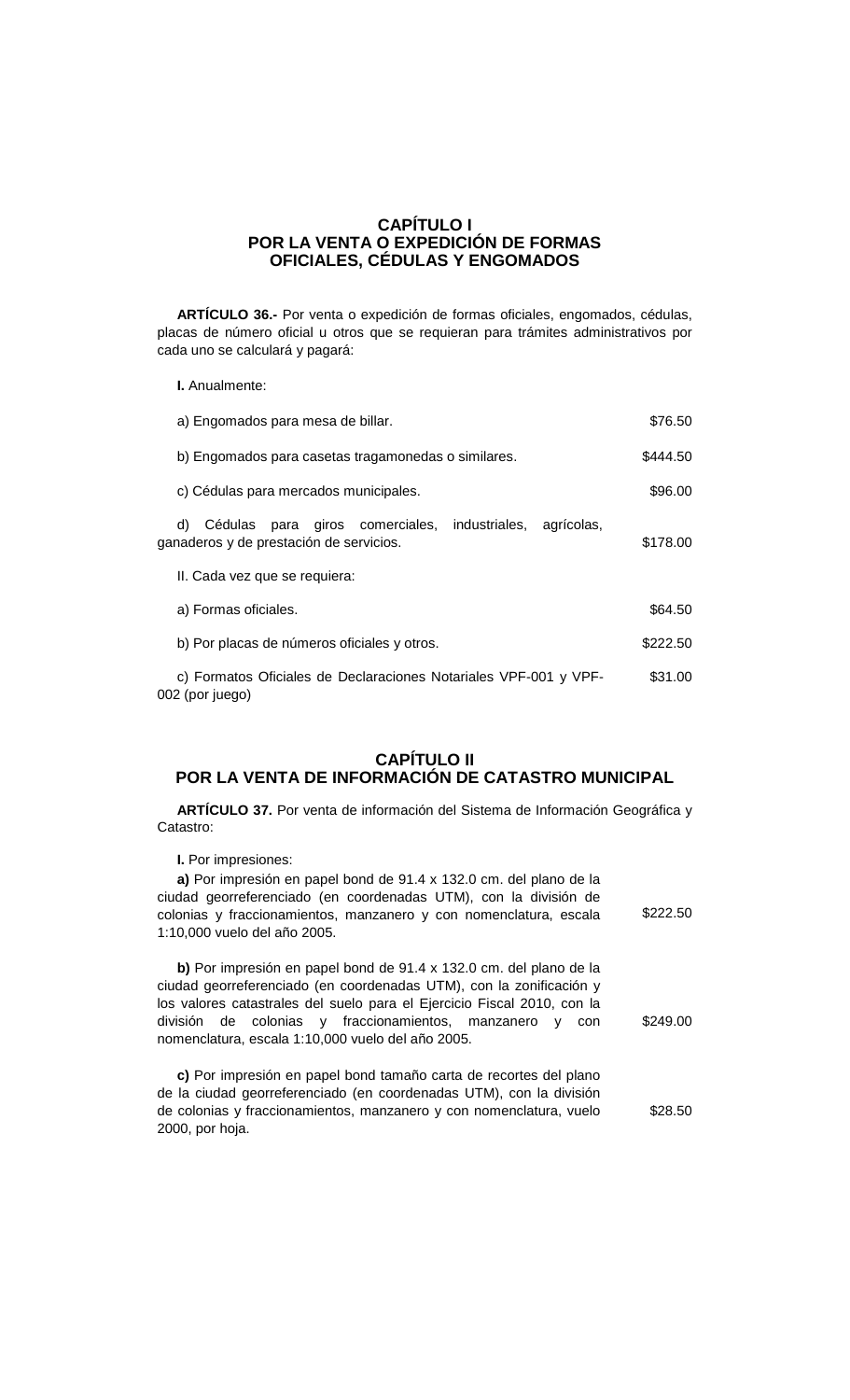**d)** Por impresión en papel bond tamaño carta de recortes del plano de la ciudad georreferenciado (en coordenadas UTM), con la división de colonias y fraccionamientos, manzanero y con nomenclatura, vuelo 2005, por hoja. \$41.00

**e)** Por impresión de información catastral en recorte:

| • Por lote.                                                                                                                                                                                                                                                               | \$30.00  |
|---------------------------------------------------------------------------------------------------------------------------------------------------------------------------------------------------------------------------------------------------------------------------|----------|
| • Por manzana.                                                                                                                                                                                                                                                            | \$48.00  |
| • Por colonia.                                                                                                                                                                                                                                                            | \$65.50  |
| • Por Junta Auxiliar.                                                                                                                                                                                                                                                     | \$84.00  |
| f) Por impresión en papel bond de 91.4 x 132.0 cm. del plano con la<br>poligonal de un asentamiento irregular (en coordenadas UTM), escala<br>1:10,000.                                                                                                                   | \$178.50 |
| g) Por impresión del plano con la superficie de la Reserva de la<br>biosfera Tehuacán-Cuicatlan de acuerdo al decreto emitido el 11 de<br>septiembre de 2008.                                                                                                             | \$178.50 |
| h) Por impresión de ortofoto a escala 1:10,000 (1 km2 aprox.),<br>conteniendo, fotografía con precisión métrica, Coordenadas Universal<br>Transversal de Mercator formato (0.70 x 0.90).<br>$\frac{1}{2}$ Der impresión de ertefete a escala 1:1.000 en fermete de 0.70 v | \$579.00 |

**i)** Por impresión de ortofoto a escala 1:1,000 en formato de 0.70 x 0.90 mts. (1 km2 aprox.), del año 2000 a 2005 conteniendo, fotografía con precisión métrica y Coordenadas Universales Transversal de Mercator: \$579.00

**j)** Edición de plano específico:

Cabecera Municipal y Localidades.

 Infraestructura: Líneas de alta tensión, arbotantes, postes de luz, postes de teléfono, casetas telefónicas, contenedores de basura, etc. (Hasta dos clasificaciones).

 Equipamiento Urbano: Escuelas, bancos, iglesias, restaurantes, aeropuerto, asilo, centrales de autobuses, centros comerciales, cementerios, campo militar, oficina de correos, centro de rehabilitación, estación de gasolina, oficinas de gobierno, hoteles, hospitales, industrias, lugares de recreación, monumentos, parques, teatros, unidades deportivas, zona arqueológica, etc. (Hasta tres clasificaciones),

Vías de Comunicación.

Manzanas con división de predios.

• Impresión en plano con formato 90 x 60 (hasta dos conceptos). \$170.00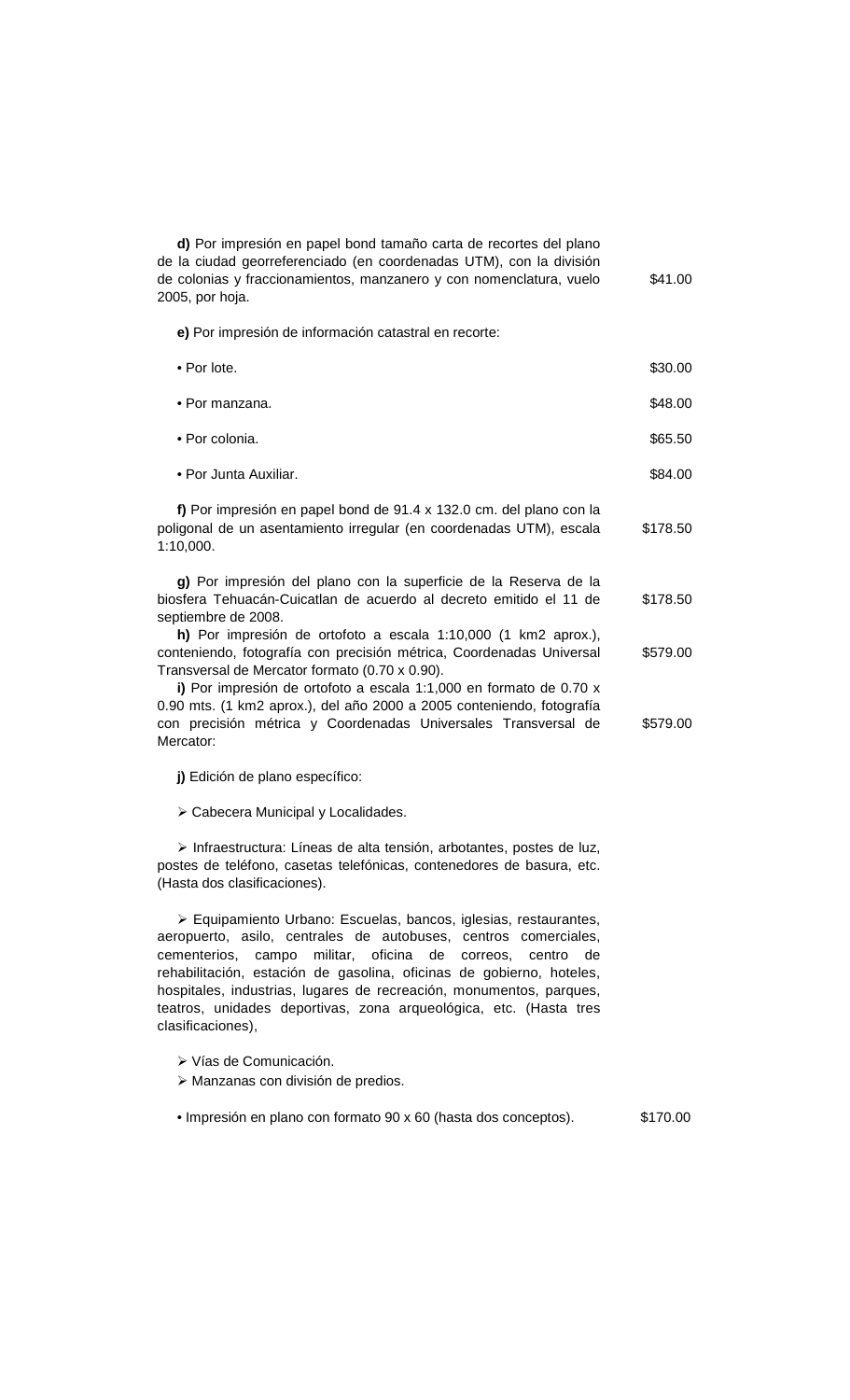• Impresión en plano con formato a tamaño carta (hasta dos conceptos). \$68.00 **II.** Por archivos: **a)** Por archivo en formato digital del plano de la ciudad georreferenciado (en coordenadas UTM), con la división de colonias y fraccionamientos, manzanero y con nomenclatura, escala 1:10,000, vuelo del año 2005, formato dwg, en disco compacto. \$2,931.50 **b)** Por archivo en formato digital del plano de la ciudad georreferenciado (en coordenadas UTM), con la división de colonias y fraccionamientos, manzanero y con nomenclatura, formato PDF. \$143.00 **c)** Por archivo en formato digital del plano de la ciudad georreferenciado (en coordenadas UTM), con la zonificación y los valores catastrales del suelo para el Ejercicio Fiscal 2014, con la división de colonias y fraccionamientos, manzanero y con nomenclatura, escala 1:10,000, vuelo del año 2005, formato dwg, en disco compacto. \$3,048.00 **d)** Por archivo en formato digital de recortes de plano de la ciudad georreferenciado (en coordenadas UTM que abarque hasta 300 metros de radio), con la división de colonias y fraccionamientos, manzanero y con nomenclatura, en formato PDF. \$51.50 **e)** Por archivos en formato digital de ortofoto año 2000 (que abarque hasta 300 metros de diámetro), conteniendo fotografía con precisión métrica, Coordenadas Universal Transversal de Mercator, formato PDF: \$58.00 f) Archivos en formato digital de ortofotos (1 km<sup>2</sup> aprox.), del año 2005 conteniendo, fotografía con precisión métrica y Coordenadas Universal Transversal de Mercator, formato (TIFF Estándar o SID): \$165.50 **III.-** Por armar expedientes: Para la regularización de un asentamiento humano dentro del Municipio, previo acuerdo por las autoridades competentes. \$2,919.00 **IV.-** Por ubicación geográfica con GPS y digitalización del Plano solicitado: **a)** Hasta diez lotes \$130.50 **b)** Por georeferenciar y ubicar en cartografía municipal plano presentado por el presidente del asentamiento irregular hasta 50 lotes en formato DWG \$272.00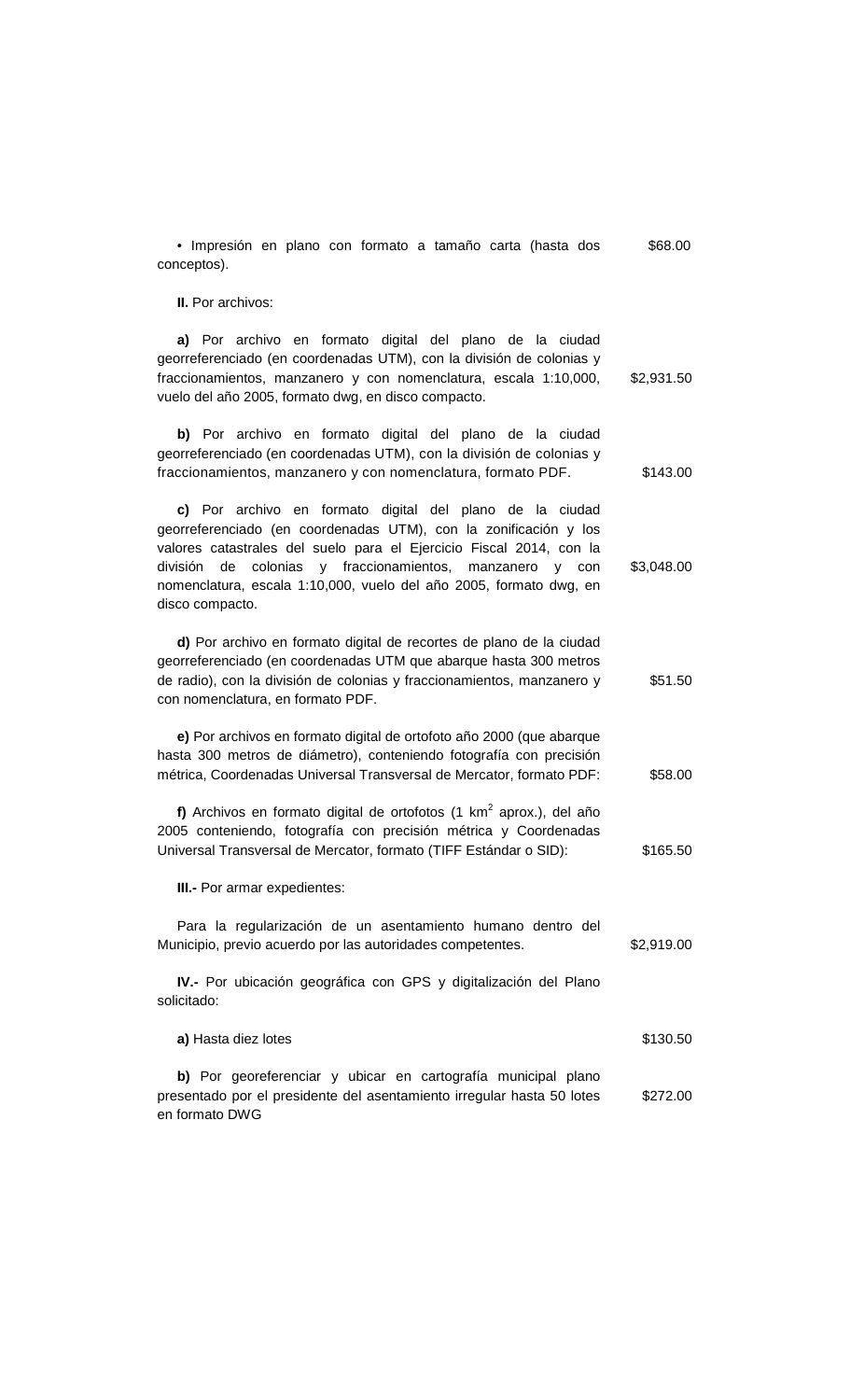**V.** Por servicios de consulta ciudadana:

| a) Consulta o impresión de tablas de valores catastrales de                                                                                                                                                  | \$48.00  |
|--------------------------------------------------------------------------------------------------------------------------------------------------------------------------------------------------------------|----------|
| terreno y construcción por metro cuadrado:                                                                                                                                                                   |          |
| b) Consulta o impresión de planos (en tamaño carta) de zonas de<br>valores catastrales:                                                                                                                      | \$49.50  |
| c) Por punto terrestre georreferenciado en la cartografía:                                                                                                                                                   | \$152.50 |
|                                                                                                                                                                                                              |          |
| d) Por investigación catastral documental de un predio:                                                                                                                                                      | \$216.50 |
| e) Por expedición de copia simple de fotografía aérea, por cada<br>reproducción en papel fotográfico de los negativos existentes en el<br>acervo de la autoridad catastral Municipal, en formato 23 x 23 cm. | \$214.50 |
| <b>VI.</b> Venta de formas oficiales:                                                                                                                                                                        |          |
| a) Formato de avalúo impreso o en medio impreso o magnético para<br>reposición:                                                                                                                              | \$49.50  |
| <b>VII.</b> Venta de atlas de calles:                                                                                                                                                                        |          |
| a) Venta de formato encuadernado de Atlas de Calles de la                                                                                                                                                    |          |

mancha urbana del Municipio de Tehuacán edición 2012. \$272.00

#### **CAPÍTULO III POR LA EXPLOTACIÓN Y VENTA DE OTROS BIENES DEL MUNICIPIO**

**ARTÍCULO 38.** La explotación y venta de otros bienes privados del Municipio, se hará en forma tal que permita su mejor rendimiento comercial.

En general, los contratos de arrendamiento de bienes muebles e inmuebles propiedad del Municipio, se dará a conocer a la Tesorería Municipal para que proceda a su cobro.

## **TÍTULO SEXTO DE LOS APROVECHAMIENTOS**

### **CAPÍTULO I DE LOS RECARGOS**

**ARTÍCULO 39.** Los recargos se pagarán aplicando las tasas establecidas para el efecto en el Código Fiscal Municipal del Estado.

# **CAPÍTULO II**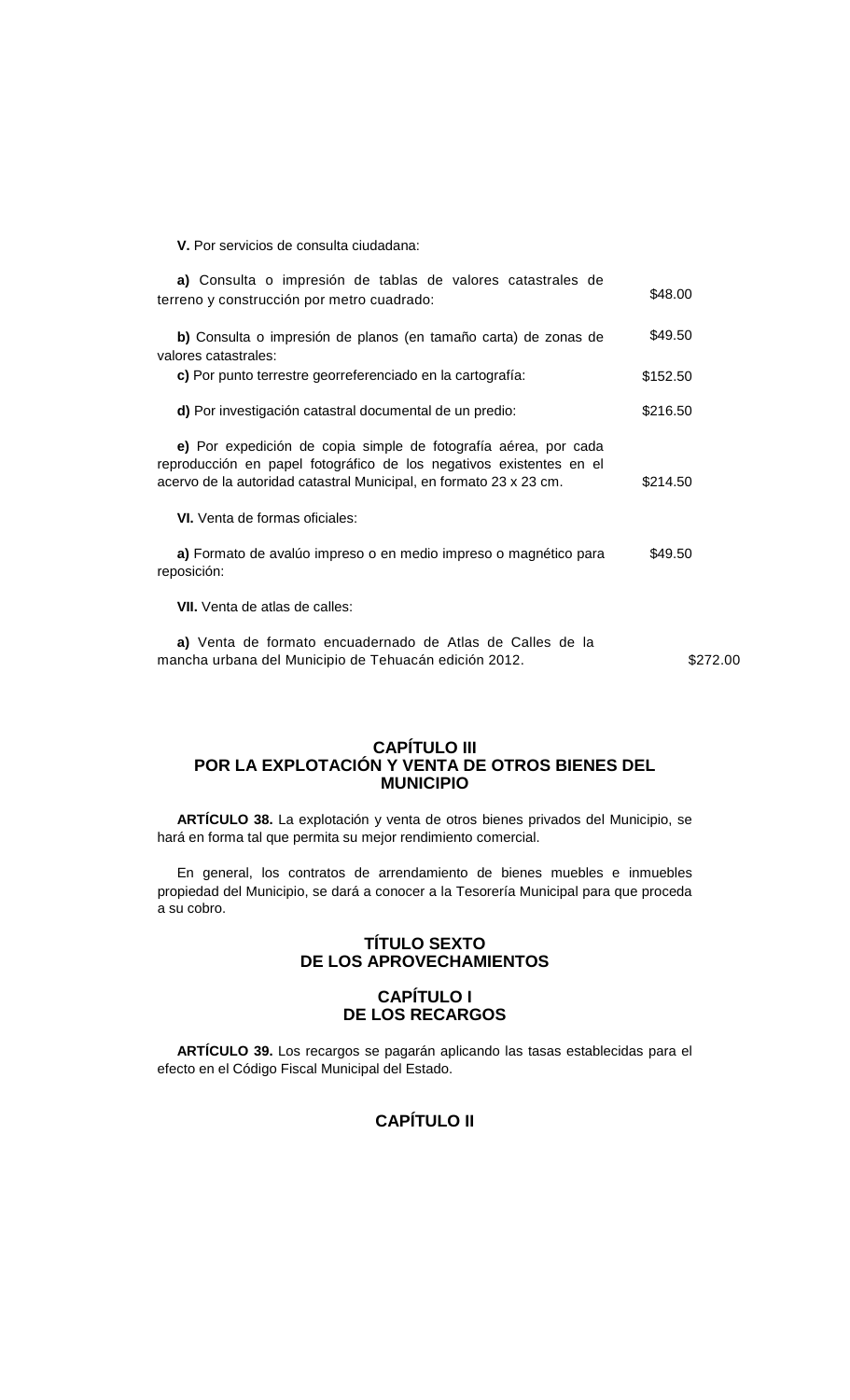### **DE LAS SANCIONES**

**ARTÍCULO 40.** Además de las infracciones y sanciones que define el Código Fiscal Municipal del Estado, la Ley de Catastro del Estado y los demás ordenamientos de carácter hacendario para efectos de esta Ley, y atendiendo a la aplicación de sanciones en base a días de salarios mínimos correspondientes a la zona económica del Estado, se consideran las siguientes:

| I. Por el traspaso o cesión de los derechos<br>la<br>licencia de funcionamiento<br>derivados<br>de<br>sin<br>autorización del H. Ayuntamiento.                          | 20% a 30% del valor de la<br>licencia   |
|-------------------------------------------------------------------------------------------------------------------------------------------------------------------------|-----------------------------------------|
| II. Por efectuar el sacrificio de animales fuera de<br>los rastros o lugares autorizados.                                                                               | 40 a 60 días de salario<br>mínimo       |
| III. Por omitir la inspección de carnes y productos<br>relacionados con el sacrificio de animales que procedan<br>de otros municipios.                                  | 40 a 70 días de salario<br>mínimo       |
| <b>IV.</b> Por abrir un establecimiento comercial<br>$\Omega$<br>industrial sin cédula de empadronamiento respectivo.                                                   | 20 a 50 días de salario<br>mínimo       |
| V. Por mantener abierto al público negociaciones<br>comerciales fuera de los horarios autorizados.                                                                      | 30 a 50 días de salario<br>mínimo       |
| VI. Por no tener en lugar visible del establecimiento<br>la cédula del empadronamiento, y en su caso, la<br>licencia de funcionamiento.                                 | 3 a 5 días de salario<br>mínimo         |
| VII. Por funcionar un establecimiento o comercio en<br>forma distinta a la autorizada en la licencia de uso del<br>suelo o licencia de funcionamiento.                  | 200 a 300 días de salario<br>mínimo     |
| VIII.<br>Por<br>iniciar<br>realizar<br>urbanizaciones,<br>0<br>lotificaciones, subdivisiones o fraccionamientos sin las<br>autorizaciones municipales.                  | 1,000 a 2,000 días de<br>salario mínimo |
| IX. Por almacenar materiales explosivos, residuos,<br>desechos, productos químicos y cualquier sustancia<br>peligrosa sin autorización de la autoridad competente.      | 1,000 a 2,000 días de<br>salario mínimo |
| X. Por permitir el consumo de bebidas alcohólicas a<br>18<br>años<br>de<br>edad<br>dentro<br>de<br>menores<br>de<br>establecimientos comerciales o permitan su acceso a |                                         |
| los establecimientos señalados en el artículo 23 fracción<br>I incisos f), g), m), n), o), s) y t).                                                                     | 100 a 150 días de salario<br>mínimo     |

**ARTÍCULO 41.** Los ingresos que el Municipio obtenga por la aplicación de multas y sanciones estipuladas en disposiciones reglamentarias, se cobrará de conformidad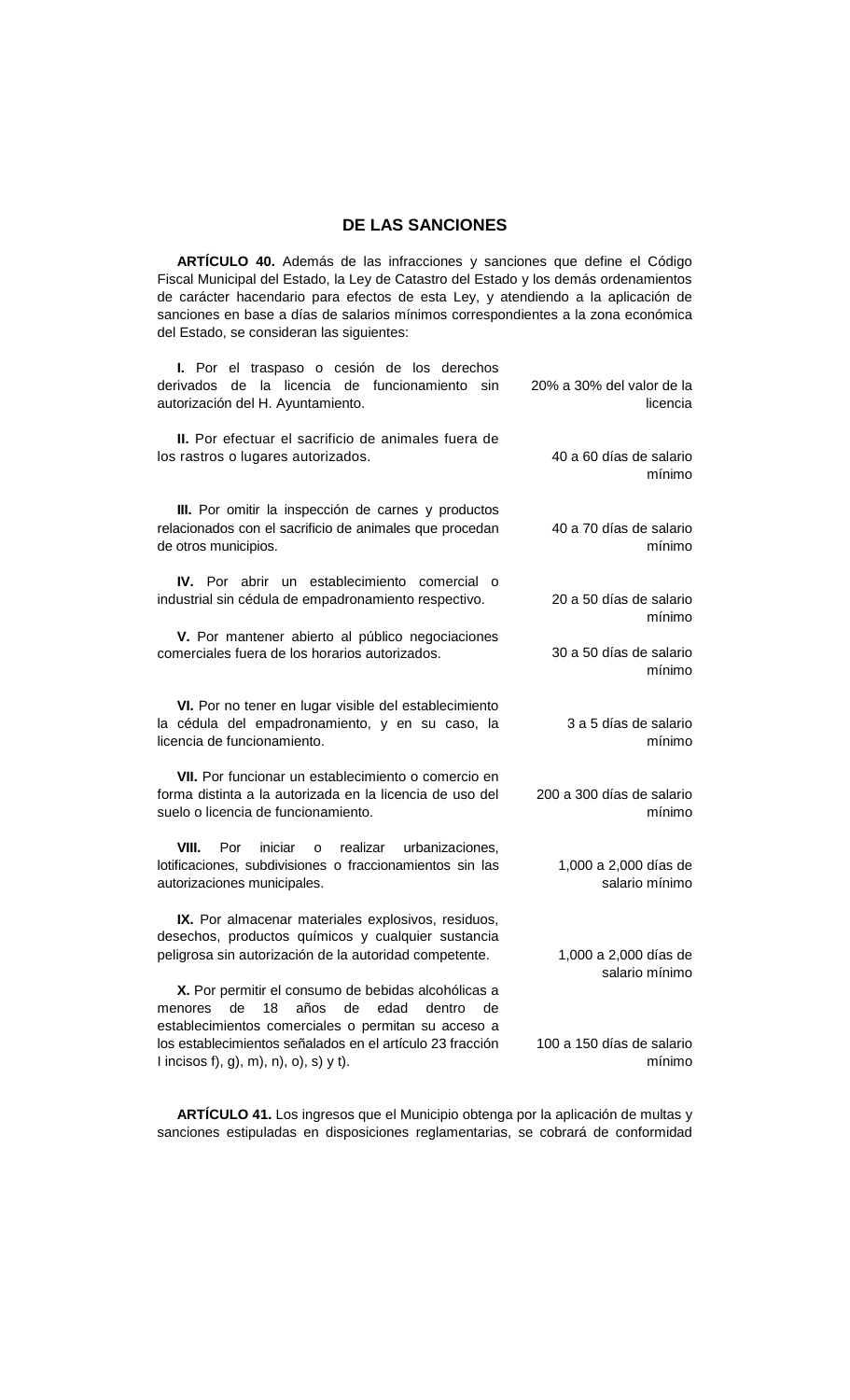con los montos que establezcan los ordenamientos jurídicos que las contengan, teniendo el carácter de créditos fiscales para los efectos del Capítulo III de este Título.

### **CAPÍTULO III DE LOS GASTOS DE EJECUCIÓN**

**ARTÍCULO 42.** Cuando sea necesario emplear el Procedimiento Administrativo de Ejecución para hacer efectivo un crédito fiscal, las personas físicas y morales estarán obligadas a pagar los gastos correspondientes, de acuerdo a los porcentajes y reglas siguientes:

**I.** 2% sobre el importe del crédito fiscal por las diligencias de notificación.

**II.** 2% sobre el crédito fiscal por las diligencias de requerimiento.

**III.** 5% sobre el importe del crédito fiscal por las diligencias de embargo.

Los honorarios señalados en las tres fracciones, no podrán ser menores a una vez el salario mínimo diario vigente en el Estado, por diligencia.

Cuando las diligencias a que se refieren las fracciones II y III de este artículo se efectúen en forma simultánea, se pagarán únicamente los honorarios correspondientes a los señalados en la fracción III.

**IV.** Los demás gastos suplementarios hasta la conclusión del Procedimiento Administrativo de Ejecución, se harán efectivos en contra del deudor del crédito.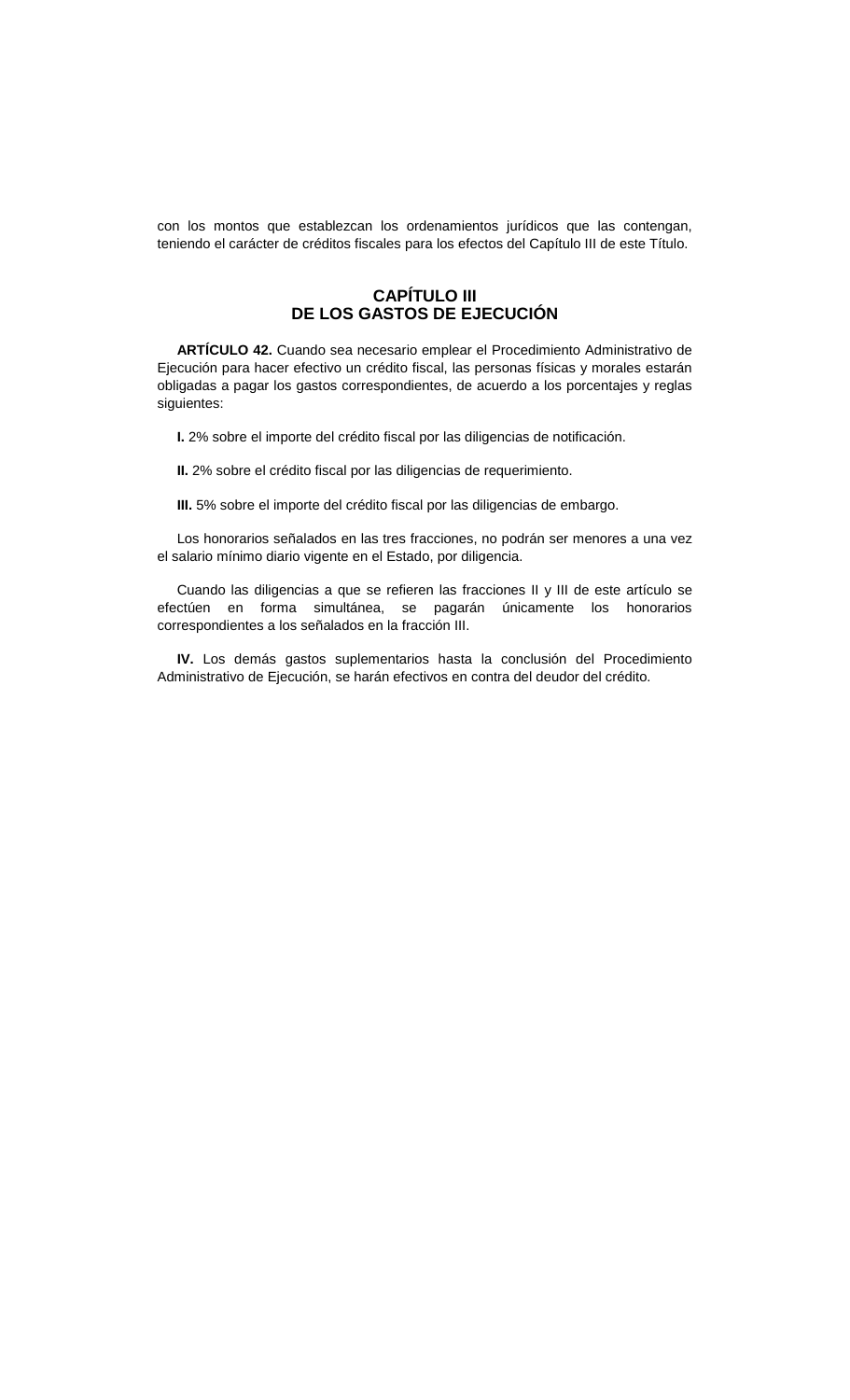Los honorarios por intervención de negociaciones, se causarán y pagarán de la siguiente forma:

**a)** Gastos por intervención con cargo a la caja de la negociación, a una tasa del 5% sobre el total del crédito fiscal.

**b)** Gastos por interventor administrador de la negociación, a una tasa del 15% sobre el total del crédito fiscal.

Los honorarios señalados en las dos fracciones anteriores no podrán ser menores a una vez el salario mínimo general diario vigente en el Estado.

### **CAPÍTULO IV DE LOS REINTEGROS E INDEMNIZACIONES**

**ARTÍCULO 43.** La persona que cause algún daño al patrimonio municipal, sea cual fuere la causa, deberá cubrir los gastos de reconstrucción. Se causará y pagará además el 30% sobre el costo del mismo, para el pago de los reintegros e indemnizaciones por daños y perjuicios a bienes del Municipio no previstos en otros rubros de esta Ley, se estará al dictamen que emita la Autoridad Municipal correspondiente, teniendo el carácter de créditos fiscales para efectos de cobro coactivo.

## **TÍTULO SÉPTIMO DE LAS PARTICIPACIONES EN INGRESOS FEDERALES Y ESTATALES, RECURSOS Y FONDOS PARTICIPABLES, FONDOS DE APORTACIONES FEDERALES, INCENTIVOS ECONÓMICOS, REASIGNACIONES Y DEMÁS INGRESOS**

## **CAPÍTULO ÚNICO**

**ARTÍCULO 44.** Las participaciones en ingresos federales y estatales, recursos y fondos participables, fondos de aportaciones federales, incentivos económicos, reasignaciones y demás ingresos que correspondan a este Municipio, se recibirán y ejercerán con arreglo a las disposiciones legales aplicables.

**ARTÍCULO 45.** El Municipio podrá celebrar convenios con el Estado, para que éste administre las contribuciones que le correspondan o bien se haga cargo de la prestación de servicios públicos que le correspondan.

Asimismo, podrá celebrar convenio con otros municipios, incluso de un Estado diverso, para la prestación de los servicios públicos que le correspondan, y con las formalidades que prevé la Constitución Política de los Estados Unidos Mexicanos, la Constitución Política del Estado y la Ley Orgánica municipal.

### **TÍTULO OCTAVO DE LOS INGRESOS EXTRAORDINARIOS**

# **CAPÍTULO ÚNICO**

**ARTÍCULO 46.** Son ingresos extraordinarios aquéllos cuya percepción se decreta excepcionalmente para proveer el pago de gastos e inversiones accidentales o especiales de los Municipios.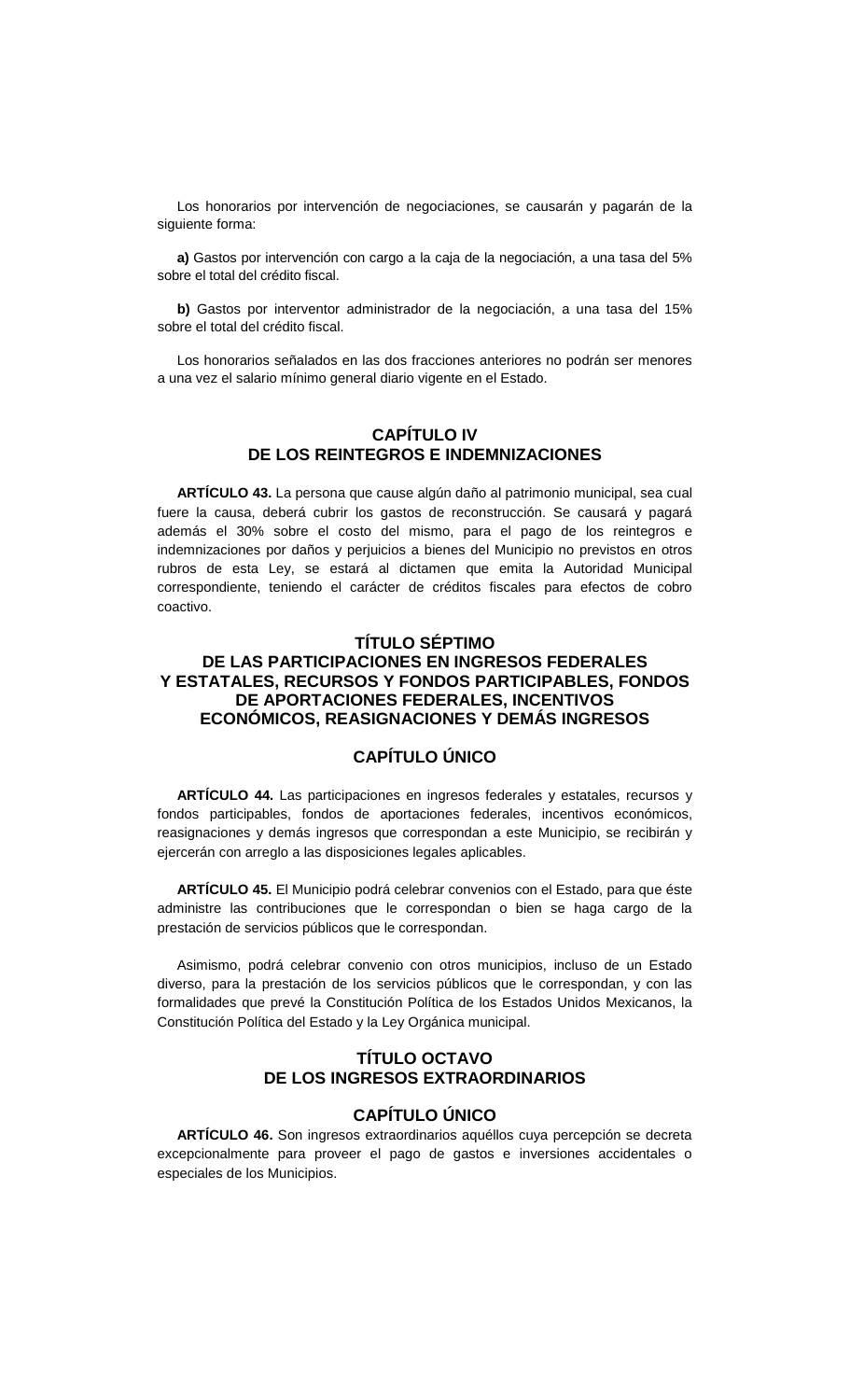Los ingresos a que este Capítulo se refiere, se percibirán en los términos y condiciones de los decretos, convenios y actos jurídicos que los establezcan.

### **TRANSITORIOS**

**PRIMERO.-** La presente Ley deberá publicarse en el Periódico Oficial del Estado y regirá del primero de enero al treinta y uno de diciembre del año dos mil catorce, o hasta en tanto entre en vigor la que regirá para el siguiente Ejercicio Fiscal.

**SEGUNDO.-** En caso de que uno o más servicios de los comprendidos en este ordenamiento, sean prestados por otra dependencia o entidad Municipal, por disposición Legislativa o Administrativa, el cobro de los derechos correspondientes, salvo disposición legal en contrario, se ajustará a esta Ley.

Cuando estos servicios sean prestados mediante concesión se observará lo dispuesto por las disposiciones fiscales administrativas que emite el H. Ayuntamiento en términos que consigne el título de concesión respectivo.

**TERCERO.-** Se reducirá el 50% del Impuesto Predial durante los meses enero a marzo de 2014 para las personas viudas(os), pensionados(as), jubilados(as), afiliados al Instituto Nacional de las Personas Adultas Mayores y personas con capacidad diferente siempre y cuando se reúnan los siguientes requisitos:

- **1.** El valor catastral del predio no sea mayor a \$600,000.00
- **2.** Cuando el valor catastral sea mayor a \$600,000.00 solo se descontaran \$339.00, El monto resultante no será menor a la cuota mínima a que se refiere el último párrafo de la fracción III del artículo 5 de esta Ley.
- **3.** Se aplique el descuento a un solo inmueble.
- **4.** Que se destine únicamente a casa habitación.

**5.** Acrediten documentalmente su condición de viudez, jubilación, pensión o discapacidad con credencial actualizada y vigente

**CUARTO.-** Los Contribuyentes del Impuesto Predial que paguen su contribución anual correspondiente al presente Ejercicio Fiscal durante los meses enero, febrero y marzo obtendrán descuento del 25%, 10% y 5%, respectivamente, por pronto pago.

**QUINTO.-** A los contribuyentes que paguen su refrendo anual, por la actividad de funcionamiento cuyo giro implique la enajenación o expendio de bebidas alcohólicas, pagará el 10% referente al valor de la licencia de funcionamiento sobre los montos establecidos en la fracción I del artículo 24 de la presente Ley. Si el pago lo realizaren durante el mes de enero del año dos mil catorce se reducirá el 50% el pago correspondiente.

**SEXTO.-** Para los casos en que esta Ley refiera los salarios mínimos en su aplicación, se entenderá el que corresponda al mínimo general diario vigente de la zona económica en que se ubica el Estado de Puebla.

**SÉPTIMO.-** El Presidente Municipal como Autoridad Fiscal podrá reducir el pago de contribuciones municipales, respecto de proyectos y actividades industriales, comerciales y de servicios que sean compatibles con los intereses colectivos de protección ambiental y de desarrollo sustentable, así como a favor de quien realice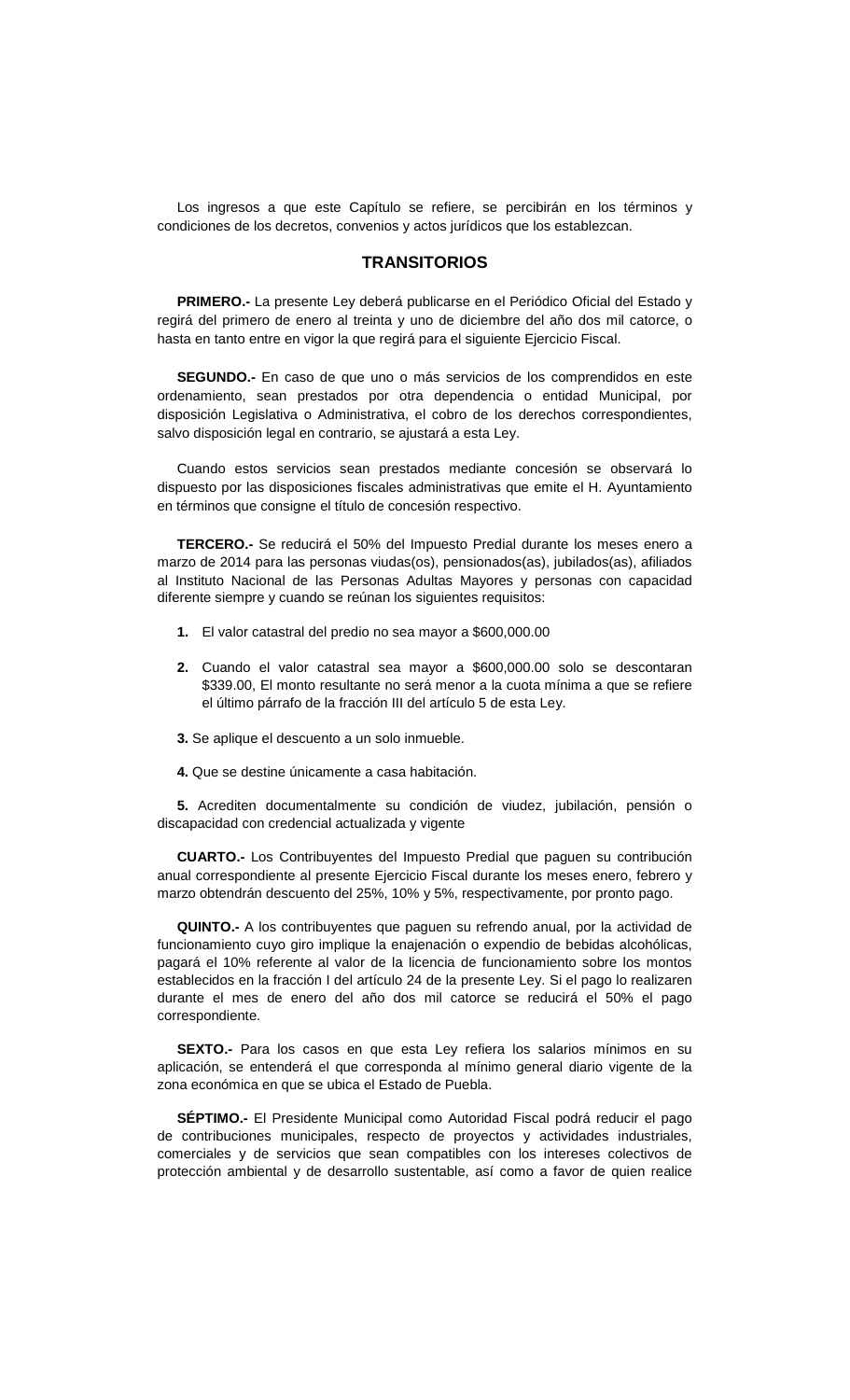acciones y proyectos directamente relacionados con la protección, prevención y restauración del equilibrio ecológico o que generen un importante número de empleos a criterio de la Autoridad Municipal. Para el efecto de reducir el pago de contribuciones municipales que encuadren las hipótesis descritas, los interesados deberán presentar solicitud escrita que compruebe y justifique los beneficios del proyecto o actividad, debiéndose emitir dictamen técnico favorable por parte de las dependencias municipales involucradas, resolviendo el Presidente Municipal lo conducente, teniendo vigencia durante el Ejercicio Fiscal 2014. Lo previsto en este artículo no constituirá instancia para efectos judiciales.

**OCTAVO.-** Para los efectos del Título Segundo, Capítulos I y II de esta Ley, cuando los valores determinados por la Dirección de Catastro del Municipio de Tehuacán, correspondan a un Ejercicio Fiscal posterior al del otorgamiento de la escritura correspondiente, la Autoridad Fiscal, liquidará el Impuesto Predial y el Impuesto Sobre Adquisición de Bienes Inmuebles, conforme a los valores del Ejercicio Fiscal del otorgamiento, aplicando la legislación que haya estado vigente en el mismo.

#### **CC. DIPUTADOS DE LA LVIII LEGISLATURA DEL H. CONGRESO DEL ESTADO P R E S E N T E**

## CONSIDERANDO

**Que en cumplimiento a la reforma del artículo 115 de la Constitución Política de los Estados Unidos Mexicanos; 103 fracción III inciso d) de la Constitución Política del Estado Libre y Soberano de Puebla y 78 fracción VIII de la Ley Orgánica Municipal del Estado Libre y Soberano de Puebla, que preveen la facultad de los Presidentes Municipales de presentar ante el Honorable Congreso del Estado, la Zonificación Catastral y las tablas de valores unitarios de suelo y construcciones que sirvan de base para el cobro de las contribuciones sobre la propiedad inmobiliaria, se determina presentar las Tablas de Valores Unitarios de Suelos Urbanos, Suburbanos y Rústicos; así como de Construcciones del Municipio de Tehuacan, Puebla.**

**Que siendo facultad del Honorable Congreso del Estado, analizar y aprobar la citada zonificación catastral y las citadas tablas de valores unitarios de suelo y construcciones en términos de los dispuesto por los artículos 50 fracción III segundo párrafo y 57 fracción XXVIII de la Constitución Política del Estado Libre y Soberano de Puebla.**

Que la Zonificación Catastral a que se refiere el presente Decreto atiende criterios que dentro de la esfera de obligaciones que tienen encomendadas los Ayuntamientos, está la de proponer la actualización de las Tablas de Valores Unitarios del Suelo y Construcción, en base a este mandamiento constitucional es preciso actualizar con veracidad los valores unitarios de suelo urbano, suburbano y rustico y los de las construcciones habitacionales y otras que hubiere en el Municipio y como respuesta a que los valores catastrales deben de ser equiparables a los valores del mercado como lo señala la disposición en el Artículo 115 de la Constitución Política de los Estados Unidos Mexicanos; se hace una leve modificación, con la finalidad de no lesionar la economía de manera considerable, permitiendo con este incremento en el universo de contribuyentes recuperar así el ingreso no enterado a la Hacienda Municipal y con esta medida se favorecen las finanzas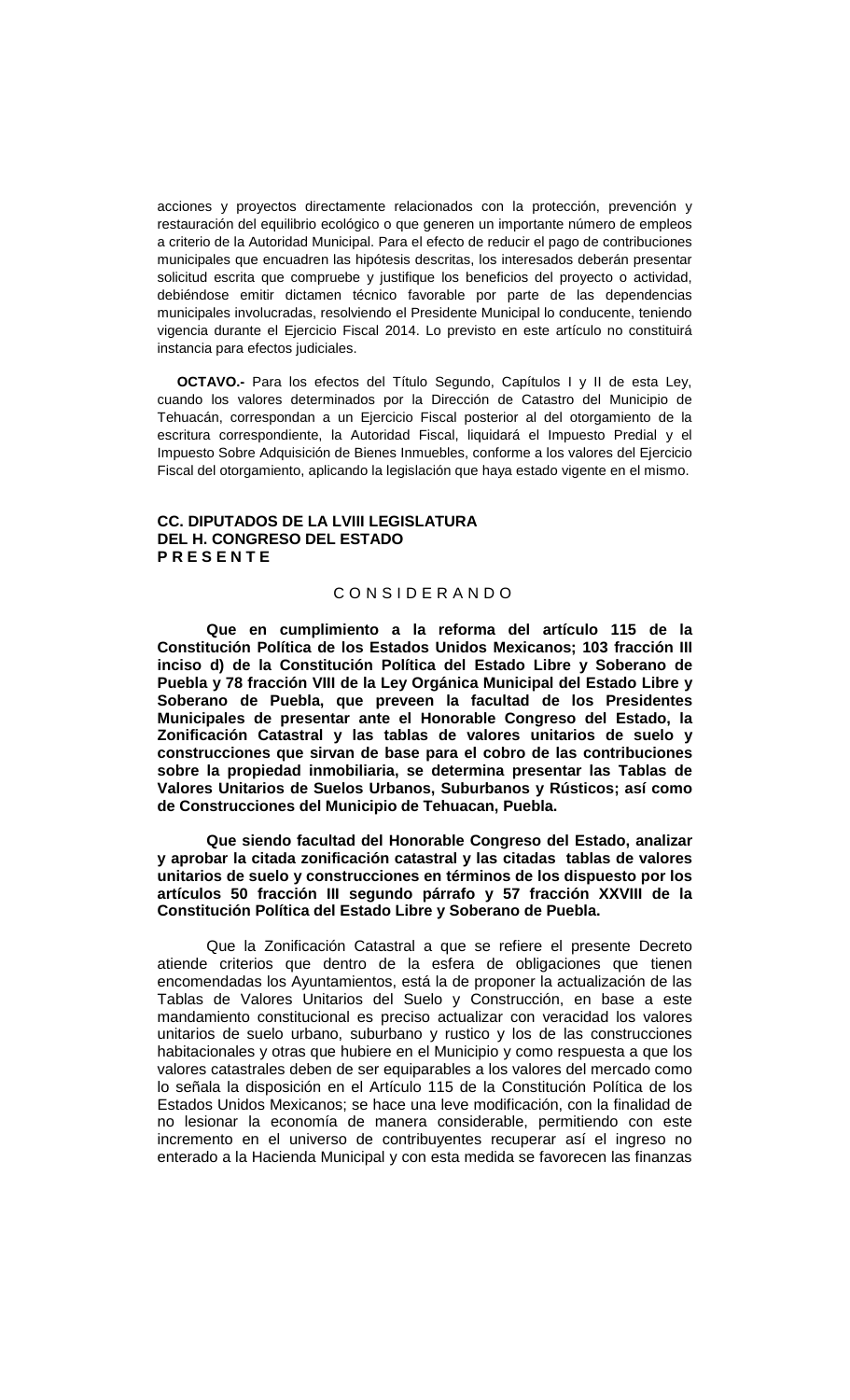públicas del Municipio. Por tanto resulta imperiosa la necesidad de actualizar las Tablas de Valores Unitarios de suelo y Construcción en un 20% con el propósito de darle un valor real a los predios Urbanos, Suburbanos y Rústicos; tomando en consideración el beneficio de los habitantes del Municipio en cita, para asegurar en todo momento la continuidad de la función administrativa que ejerce el Honorable Ayuntamiento de Tehuacán, Puebla.

**Por lo anteriormente expuesto y con fundamento en los artículos 50 fracción III, 57 fracciones I y XXVIII, 63, 64, 67 y 79 fracción VI de la Constitución Política del Estado Libre y Soberano de Puebla; 43 fracción II, 69, 70 y 71 de la Ley Orgánica del Poder Legislativo del Estado Libre y Soberano de Puebla; 20, 21, 22,23 y 24 fracción II del Reglamento Interior del Honorable Congreso del Estado, se emite el siguiente Decreto de:**

# **VALORES CATASTRALES DE CONSTRUCCIÓN POR M2 PARA EL MUNICIPIO DE TEHUACAN PUEBLA PARA EL EJERCICIO FISCAL 2014.**

| <b>TIPO</b>         | ESTADO DE CONSERVACION |              |                |             |
|---------------------|------------------------|--------------|----------------|-------------|
|                     | <b>CALIDAD</b>         | <b>BUENO</b> | <b>REGULAR</b> | <b>MALO</b> |
|                     |                        |              |                |             |
| <b>ANTIGUO</b>      | <b>SUPERIOR</b>        | \$1,331.00   | \$1,325.00     | \$1,193.00  |
|                     | <b>BUENO</b>           | \$1,022.00   | \$977.00       | \$917.00    |
|                     | <b>MEDIO</b>           | \$934.00     | \$892.00       | \$806.00    |
|                     | <b>ECONOMICO</b>       | \$714.00     | \$654.00       | \$576.00    |
|                     |                        |              |                |             |
|                     | <b>SUPERIOR</b>        | \$5,730.00   | \$4,636.00     | \$4,154.00  |
| <b>MODERNO</b>      | <b>BUENO</b>           | \$3,271.00   | \$3,080.00     | \$2,882.00  |
| <b>HABITACIONAL</b> | <b>MEDIO</b>           | \$2,870.00   | \$2,669.00     | \$2,465.00  |
|                     | <b>ECONOMICO</b>       | \$2,467.00   | \$2,255.00     | \$2,045.00  |
|                     | AUTO.CONST.            | \$960.00     | \$829.00       | \$698.00    |
|                     |                        |              |                |             |
|                     | <b>HASTA 5/N</b>       |              |                |             |
|                     | <b>BUENO</b>           | \$6,654.00   | \$5,030.00     | \$3,362.00  |
| <b>COMERCIAL</b>    | <b>HASTA 5/N</b>       |              |                |             |
|                     | ECON.                  | \$5,269.00   | \$4,056.00     | \$2,384.00  |
|                     | MAS DE 5/N             | \$7,498.00   | \$6,076.00     | \$4,520.00  |
|                     |                        |              |                |             |
| <b>INDUSTRIAL</b>   | <b>SUPERIOR</b>        | \$4,896.00   | \$3,565.00     | \$2,710.00  |
|                     | <b>BUENO</b>           | \$4,506.00   | \$3,278.00     | \$2,495.00  |
|                     | <b>ECONOMICO</b>       | \$2,882.00   | \$2,254.00     | \$1,483.00  |
|                     |                        |              |                |             |
| <b>REGIONAL</b>     | <b>BUENO</b>           | \$1,986.00   | \$1,697.00     | \$1,405.00  |
|                     | <b>ECONOMICO</b>       | \$1,405.00   | \$980.00       | \$556.00    |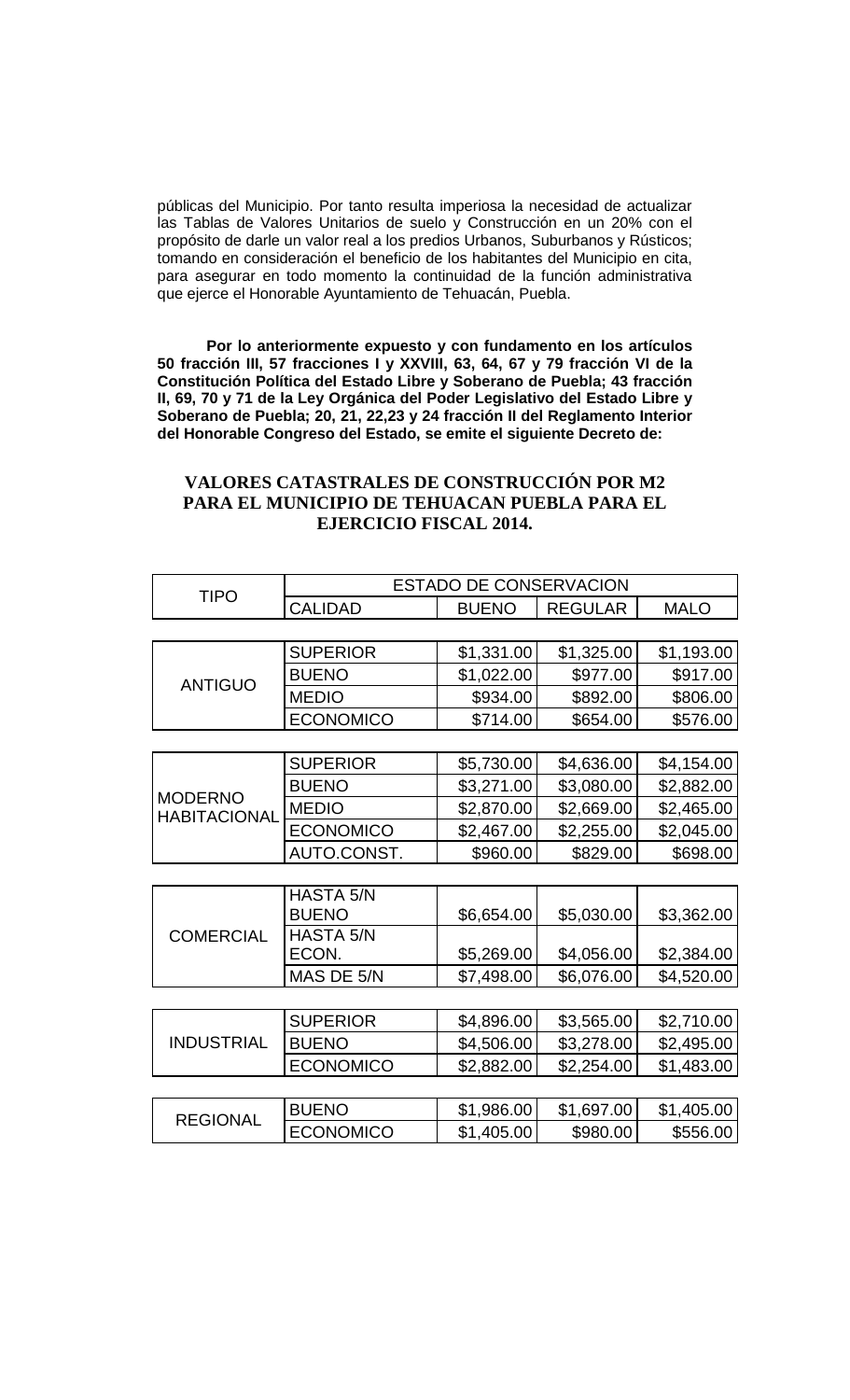| <b>COBERTIZO</b> | <b>BUENO</b>     | \$323.00 | \$250.00 | \$200.00 |
|------------------|------------------|----------|----------|----------|
|                  | <b>MEDIO</b>     | \$218.00 | \$172.00 | \$128.00 |
|                  | <b>ECONOMICO</b> | \$146.00 | \$121.00 | \$101.00 |

# **ZONIFICACION CATASTRAL Y DE VALORES UNITARIOS DE SUELOS URBANOS, SUBURBANOS Y RÚSTICOS EN EL MUNICIPIO DE TEHUACAN PUEBLA PARA EL EJERCICIO FISCAL 2014.**

| <b>ZONA</b> | <b>REGION</b> | <b>VALOR</b> |
|-------------|---------------|--------------|
|             |               | \$142.00     |
|             | 2             | \$226.00     |
|             | 3             | \$250.00     |
|             |               | \$296.00     |
|             |               | \$374.00     |
|             | 2             | \$467.00     |
|             | 3             | \$539.00     |
|             |               | \$592.00     |
|             |               | \$936.00     |

NO CONURBADOS \$ 102.00

|                   | <b>RUSTICOS POR HA.</b>   |
|-------------------|---------------------------|
|                   | <b>VALOR POR HECTARIA</b> |
| <b>RIEGO</b>      | \$187,200.00              |
| <b>TEMPORAL</b>   | \$59,904.00               |
| <b>MONTE</b>      | \$29,952.00               |
| <b>ARIDO</b>      | \$18,720.00               |
| <b>INDUSTRIAL</b> | \$748,800.00              |

| suburbano |  | ™∠ |
|-----------|--|----|

## **TRANSITORIO**

ARTÍCULO ÚNICO.- **El presente Decreto deberá publicarse en el Periódico Oficial del Estado y entrará en vigor el primero de enero de dos mil trece.**

 **SEGUNDO.-** SE INSTRUYE A LOS C. C. PRESIDENTE MUNICIPAL Y SECRETARIO DEL AYUNTAMIENTO PARA QUE ENVÍEN AL EJECUTIVO DEL ESTADO LAS PRESENTES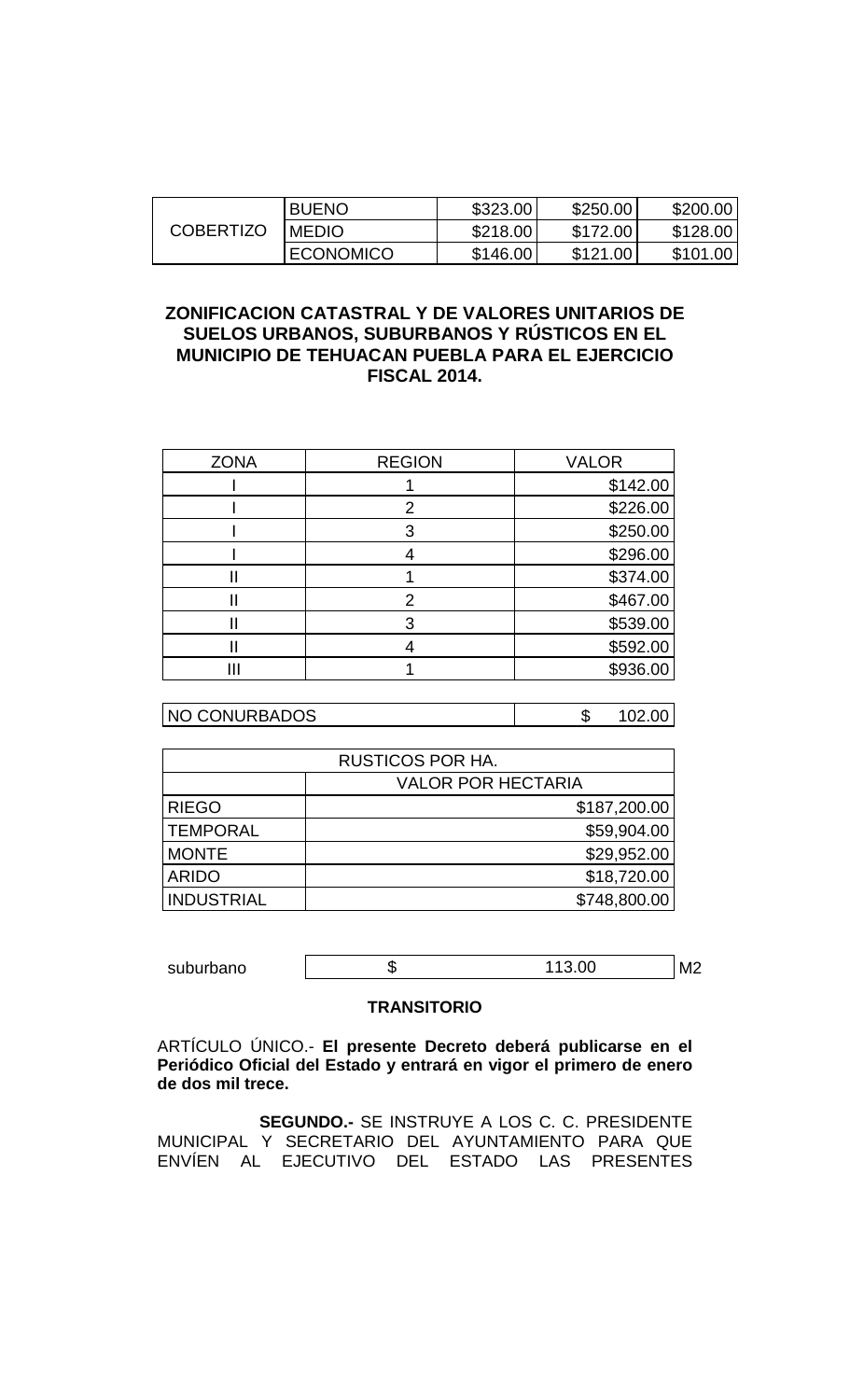INICIATIVAS DE LEY Y DE DECRETO, PARA QUE POR SU CONDUCTO SE REMITAN AL HONORABLE CONGRESO DEL ESTADO PARA SU ESTUDIO, DISCUSIÓN Y EN SU CASO, APROBACIÓN CORRESPONDIENTE.

LO ANTERIOR CON FUNDAMENTO EN LOS DISPOSITIVOS LEGALES INVOCADOS EN EL DICTAMEN DE REFERENCIA.

EL ALCALDE ELISEO LEZAMA PRIETO, INTERVIENE Y HACE MENCIÓN SOBRE LA INVITACIÓN QUE POR PARTE DE ÉSTE GOBIERNO SE HIZO AL GOBIERNO ELECTO, A FIN DE QUE PRESENTARA SU OPINIÓN O COMENTARIOS RESPECTO AL PROYECTO DE LA LEY DE INGRESOS DE CONFORMIDAD CON LOS PLANES Y PROYECTOS QUE SUPONGO DEBEN TENER, SIN EMBARGO NO HUBO COMENTARIO NI OPINIÓN AL RESPECTO; CABE MENCIONAR QUE HAY TRES MOMENTOS PARA QUE SE PUEDA DAR, UNO ERA ESTE, LOS OTROS SON LA FORMULACIÓN DEL PRESUPUESTO DE INGRESOS Y EL DE EGRESOS. HAREMOS LO MISMO PARA INVITARLES A QUE NUEVAMENTE PRESENTEN SUS OPINIONES O COMENTARIOS RESPECTO DE LOS PRESUPUESTOS, Y HAGO UN RESPETUOSO LLAMADO A LOS REGIDORES REPRESENTANTES DE LA FRACCIÓN PARLAMENTARIA DEL GOBIERNO ELECTO, PARA QUE BUSQUEN UN ACERCAMIENTO Y PODAMOS TENER DICHA INTERVENCION EN BENEFICIO DE TEHUACÁN, YA QUE CUANDO ÉSTE GOBIERNO ESTABA POR TOMAR EL CARGO, BUSCAMOS LA OPORTUNIDAD , Y AL NO TENER RESPUESTA, UNA VEZ EN FUNCIONES TUVIMOS QUE HACER AJUSTES Y ARREGLOS, POR LO QUE QUEREMOS FACILITAR ESTOS PROYECTOS EN BENEFICO DE LA CIUDADANÍA.

NO HABIÉNDO ASUNTO QUE TRATAR SE DA POR TERMINADA LA PRESENTE SESIÓN DE CABILDO, SIENDO LAS DIEZ HORAS CON VEINTICINCO MINUTOS DEL DÍA SEIS DE NOVIEMBRE DEL AÑO DOS MIL TRECE, PROCEDIENDOSE A LEVANTAR LA PRESENTE ACTA QUE FIRMAN LOS QUE EN ELLA INTERVINIERON.- DOY FE.--

# **SECRETARIO DEL H. AYUNTAMIENTO**

**C. JOSÉ ORLANDO CUALLO CINTA.**

**C. ELISEO LEZAMA PRIETO \_\_\_\_\_\_\_\_\_\_\_\_\_\_\_\_\_\_\_\_\_\_**

**C. HUGO RUBEN BOLAÑOS CABRERA \_\_\_\_\_\_\_\_\_\_\_\_\_\_\_\_\_\_\_\_\_\_**